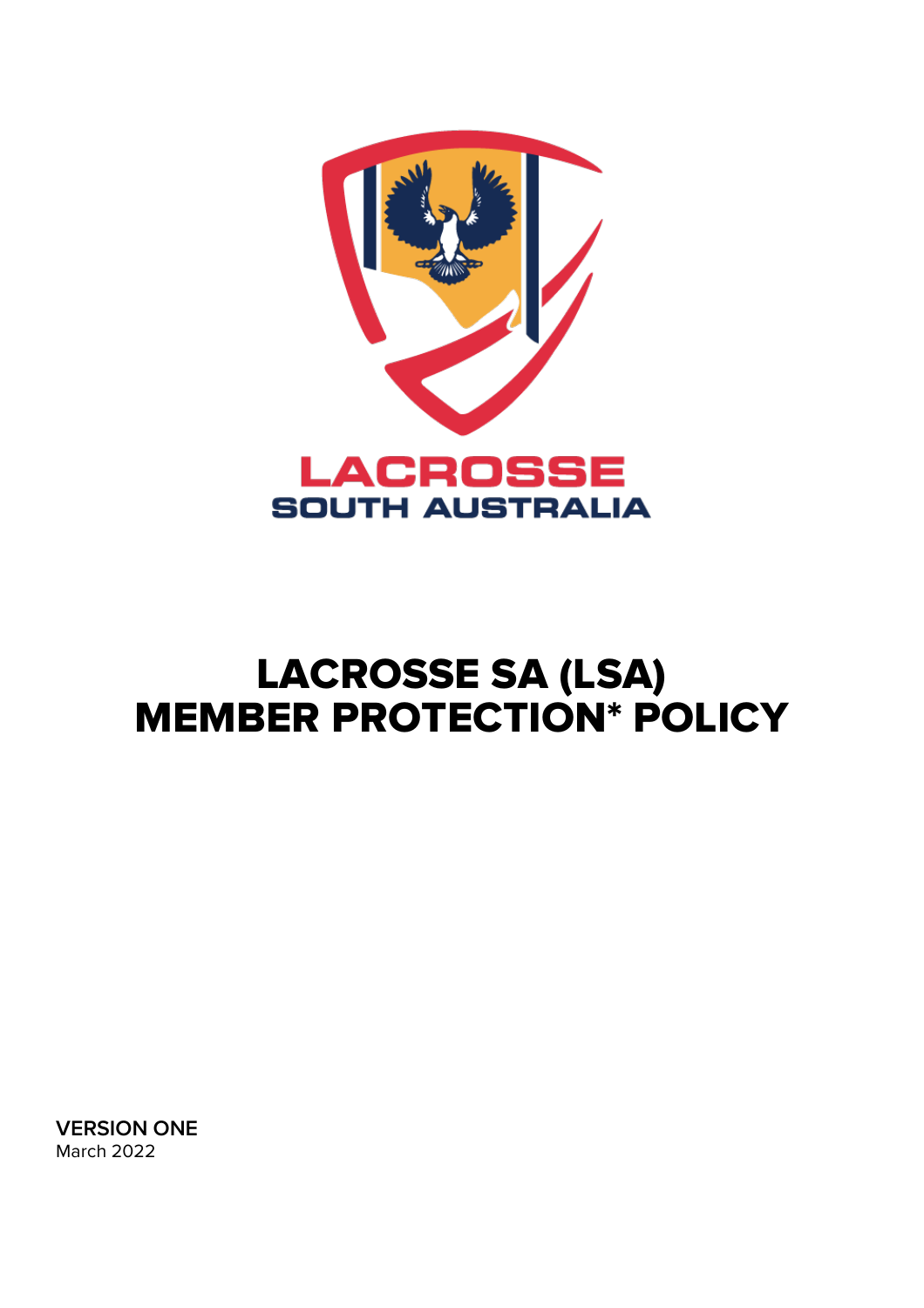# **CONTENTS**

| 1.  |            |  |  |  |
|-----|------------|--|--|--|
| 2.  |            |  |  |  |
| 3.  |            |  |  |  |
| 4.  |            |  |  |  |
| 5.  |            |  |  |  |
| 6.  |            |  |  |  |
|     | 6.1        |  |  |  |
|     | 6.2        |  |  |  |
|     | 6.3        |  |  |  |
|     | 6.4        |  |  |  |
|     | 6.5<br>6.6 |  |  |  |
|     | 6.7        |  |  |  |
|     | 6.8        |  |  |  |
|     | 6.9        |  |  |  |
|     | 6.10       |  |  |  |
| 7.  |            |  |  |  |
|     | 7.1        |  |  |  |
|     | 7.2        |  |  |  |
|     | 7.3        |  |  |  |
|     | 7.4        |  |  |  |
| 8.  |            |  |  |  |
| 9.  |            |  |  |  |
|     | 9.1        |  |  |  |
|     | 9.2        |  |  |  |
|     | 9.3        |  |  |  |
| 10. |            |  |  |  |
|     |            |  |  |  |
|     |            |  |  |  |
|     |            |  |  |  |
|     |            |  |  |  |
|     |            |  |  |  |
|     |            |  |  |  |
|     |            |  |  |  |
|     |            |  |  |  |
|     |            |  |  |  |
|     |            |  |  |  |
|     |            |  |  |  |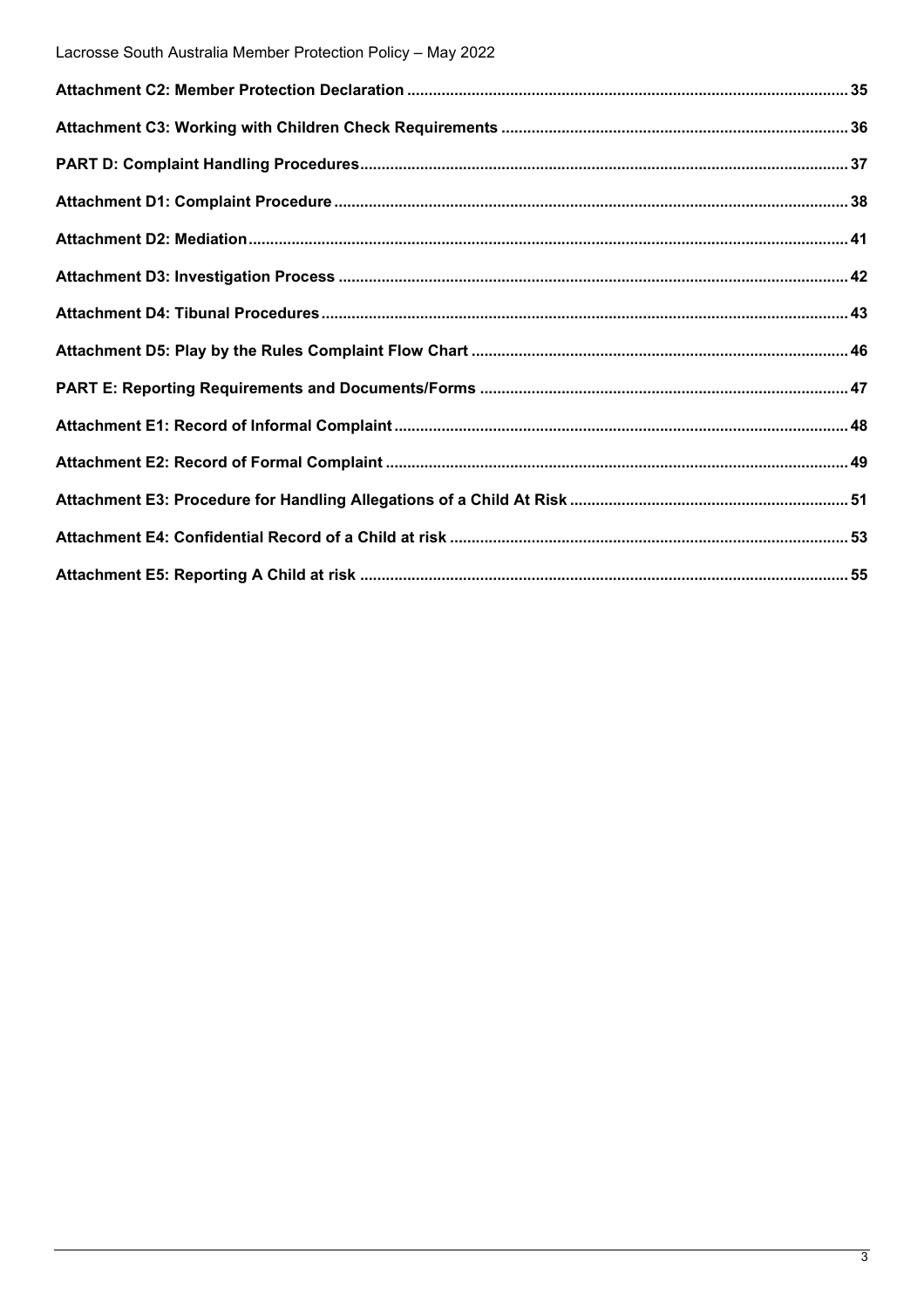# <span id="page-3-0"></span>PREFACE

This Member Protection Policy HAS been adopted by Lacrosse South Australia (LSA), to formalise for all Members and other interested parties the appropriate practices that must be followed. This ethos is believed to have been inherent in our game since it wasfirst played in Australia in 1876.

LSA is committed to providing a safe and enjoyableenvironment for everyone and particularly children who participate in the game of lacrosse in Australia. It must be free from harassment, discrimination, risk and harm for everyone and it will promote respectful and positive behaviour and values.

This policy provides a code of behaviour forming the basis of appropriate and ethical behaviour which is expected, and required, of everyone who participates in the sport oflacrosse in Australia.

This policy is an essential part of LSA's proactive and preventative approach to tackling inappropriate behaviour. LSA is committed to ensuring that everyone associated with the sport of lacrosse complies with the policy.

 $\overline{\phantom{0}}$ non

Giulia Marion Executive Officer Lacrosse SA 21 March 2022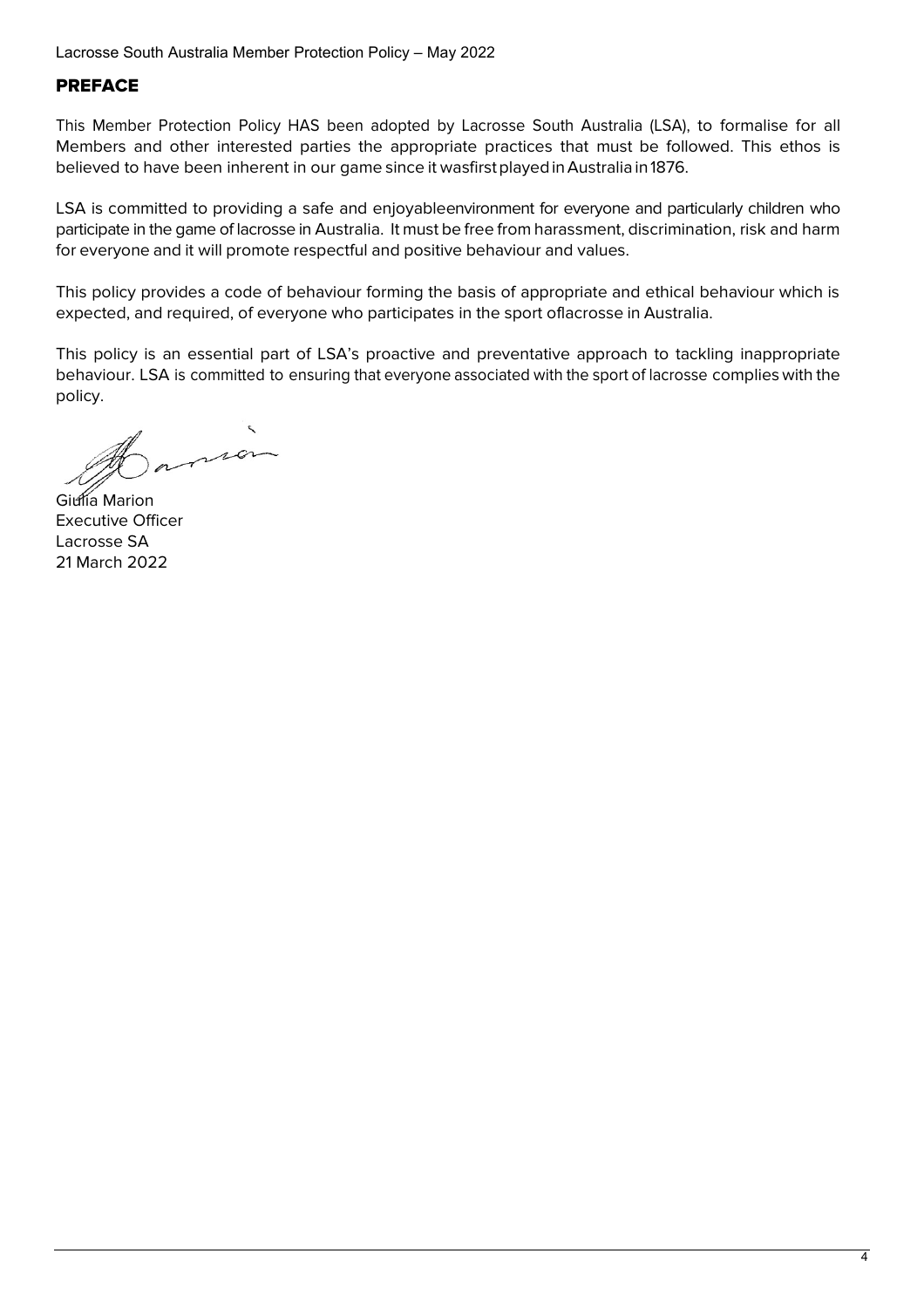# Review history of Lacrosse South Australia Member Protection Policy

| <b>Version</b> | Date reviewed   | <b>Date endorsed</b> | <b>Content reviewed/purpose</b>                                                                                    |
|----------------|-----------------|----------------------|--------------------------------------------------------------------------------------------------------------------|
| <b>One</b>     | Created<br>2022 | March   March 2022   | $\vert \bullet \vert$ in line with LA/ASC/ORSR legal suggestions/ requirements<br>and LSA Constitution and By-Laws |
|                |                 |                      |                                                                                                                    |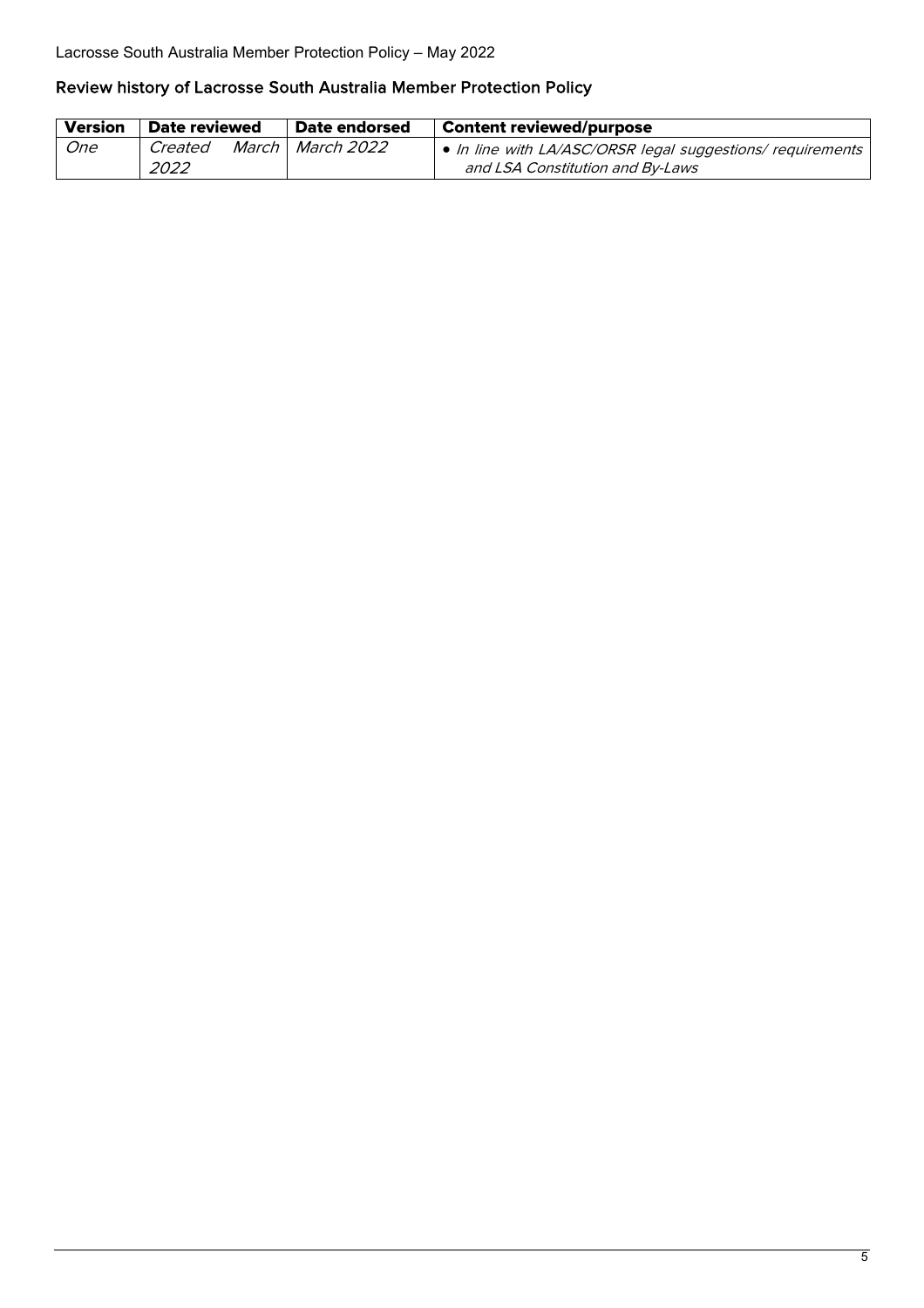# <span id="page-5-0"></span>PART A: LACROSSE SA MEMBER PROTECTION POLICY

# <span id="page-5-1"></span>**1. Introduction**

LSA believes its charter covers the fundamentals of sporting core values and ethical dealings. Accordingly, LSA adopts the full complement of options available from guidance by Lacrosse Australia, The Office for Recreation, Sport and Racing, Department of Human Services and Sport Australia.

Lacrosse South Australia (LSA) follows Lacrosse Australia's (LA) Vision and Mission statements and are provided below as they provide the framework which then encompasses the Member Protection Policy.

Vision: Lacrosse is recognised and culturally embedded in Australian sports from a grassroots level, thriving at all age groups and skill levels in addition to coaching and officiating.

Mission: Lacrosse Australia provides leadership to the community through the delivery of quality services, programs and support in order to grow lacrosse at all levels, develop a sustainable membership base and achieve continued international success.

# <span id="page-5-2"></span>**2. Purpose of this policy**

This Lacrosse SA (LSA) Member Protection Policy\* ("policy") aims to assist LSA to uphold its core values and create a safe, fair and inclusive environment for everyone associated with our sport. It sets out our commitment to ensure that every person bound by the policy is treated with respect and dignity and protected from discrimination, harassment and harm. It also seeks to ensure that everyone involved in our sport is aware of their key legal and ethical rights and responsibilities, as well as the standards of behaviour expected of them.

The attachments to this policy describe the practical steps we will take to eliminate discrimination, harassment, child harm and other forms of inappropriate behaviour from our sport. As part of this commitment, the policy allows LSA to take disciplinary action against any person or organisation bound by this policy if they breach the policy.

This policy has been endorsed by the LSA Board and has been incorporated into our constituent document, rules, regulations and/or by-laws. The policy starts on 21 March 2022 and will operate until replaced.

The current policy and its attachments can be obtained from our website at: www.lacrossesa.com.au.

LSA has requested that this policy is supported by Member Protection Policies that have been adopted and implemented by our member associations and affiliated clubs.

#### <span id="page-5-3"></span>**3. Who is bound by this policy**

This policy should apply to as many persons as possible who are involved with the activities of LSA, whether they are in a paid or unpaid/voluntary capacity and including:

- 3.1 Persons appointed or elected to LSA Board, Committees and Sub-Committees;
- 3.2 employees of LSA;
- 3.3 members of the LSA Executive;
- 3.4 support personnel, including managers, physiotherapists, psychologists, masseurs, sport trainers and others;
- 3.5 coaches and assistant coaches;
- 3.6 athletes;
- 3.7 referees, umpires and other officials;
- 3.8 members, including life members of LSA;
- 3.9 athletes, coaches, officials and other personnel participating in events and activities, including camps and training sessions, held or sanctioned by LSA; and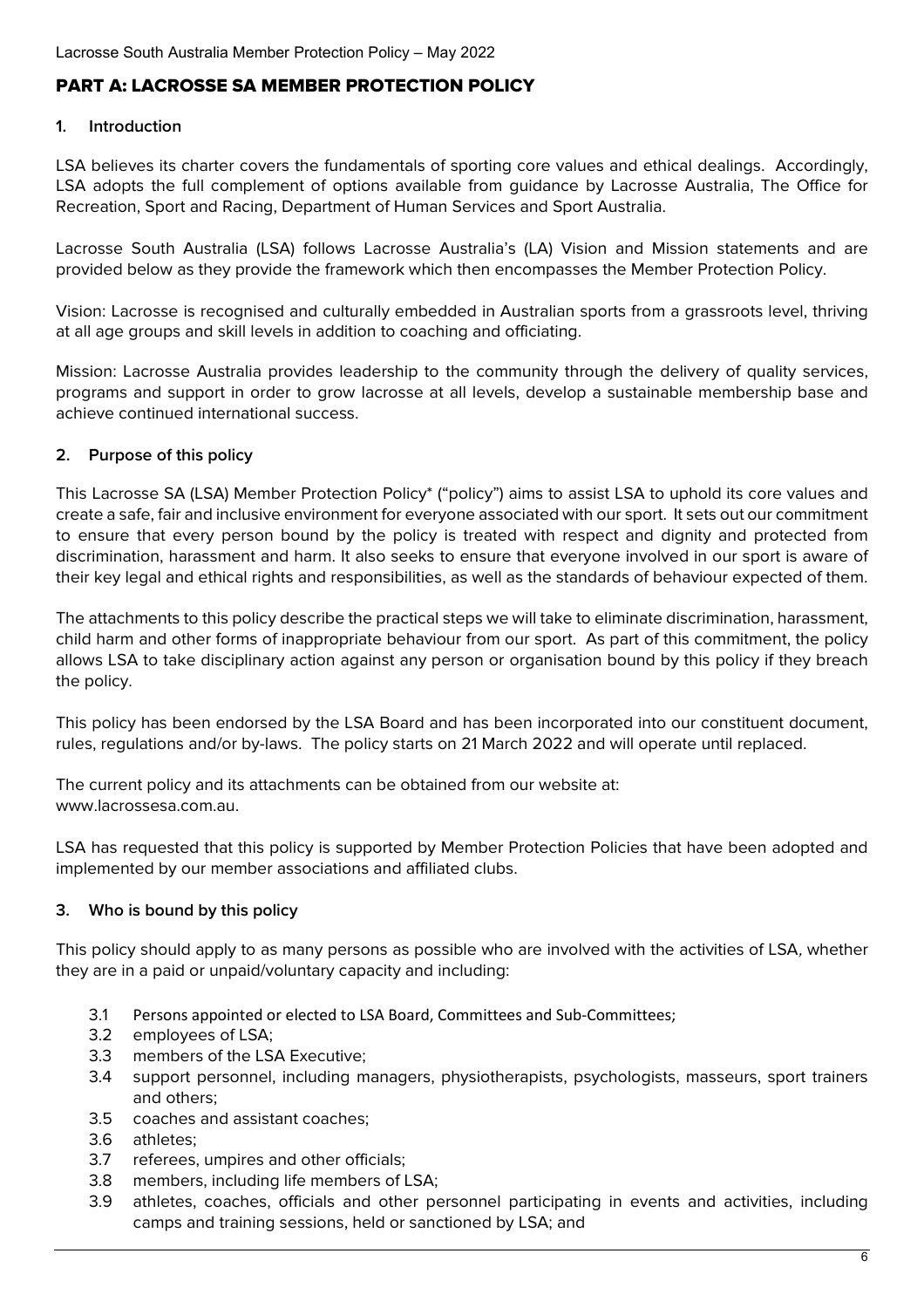3.10 any other person to whom the policy may apply.

This policy will continue to apply to a person even after he or she has stopped their association or employment with LSA, if disciplinary action against that person has begun.

It is also intended this policy will apply to:

- 3.11 member associations
- 3.12 affiliated Clubs and associated organisations
- 3.13 any other associations, such as Officials Association, etc.

# <span id="page-6-0"></span>**4. Organisational responsibilities**

LSA Member Associations must:

- 4.1 adopt, implement and comply with this policy
- 4.2 ensure that this policy is enforceable
- 4.3 publish, distribute and promote this policy and the consequences of any breaches of the policy
- 4.4 promote and model appropriate standards of behaviour at all times
- 4.5 deal with any complaints made under this policy in an appropriate manner
- 4.6 deal with any breaches of this policy in an appropriate manner
- 4.7 recognise and enforce any penalty imposed under this policy
- 4.8 ensure that a copy of this policy is available or accessible to all people and organisations to whom this policy applies
- 4.9 use appropriately trained people to receive and manage complaints and allegations of inappropriate behavior e.g. Member Protection Information Officers
- 4.10 monitor and review this policy at least annually and lodge a new child safe environments policy with the Department of Human Services after the review is complete (or every 5 years, whichever occurs earlier).

#### <span id="page-6-1"></span>**5. Individual responsibilities**

Individuals bound by this policy must:

- 5.1 make themselves aware of the contents of this policy;
- 5.2 comply with all relevant provisions of the policy, including any codes of conduct and the steps for making a complaint or reporting possible child abuse set out in this policy;
- 5.3 consent to the screening requirements set out in this policy, and any state or territory Working with Children Checks if the person is engaged in child-related work or works with children or where otherwise required by law;
- 5.4 place the safety and welfare of children above other considerations;
- 5.5 be accountable for their behaviour;
- 5.6 follow the guidelines outlined in this policy if they wish to make a complaint or report a concern about possible child abuse, discrimination, harassment, bullying or other inappropriate behaviour; and
- 5.7 comply with any decisions and/or disciplinary measures imposed under this policy.

# <span id="page-6-2"></span>**6. Position statements**

# <span id="page-6-3"></span>6.1 Child protection

LSA has lodged a compliance statement with the Department of Human Services to acknowledge that we are aware of our obligations to create and maintain a child safe environment according to the requirements the Children and Young People (Safety) Act 2017 and the Child Safety (Prohibited Persons) Act 2016.

LSA is committed to the safety and well-being of all children and young people who participate in our sport or accesses our services. We support the rights of the child and will act at all times to ensure that a child safe environment is maintained.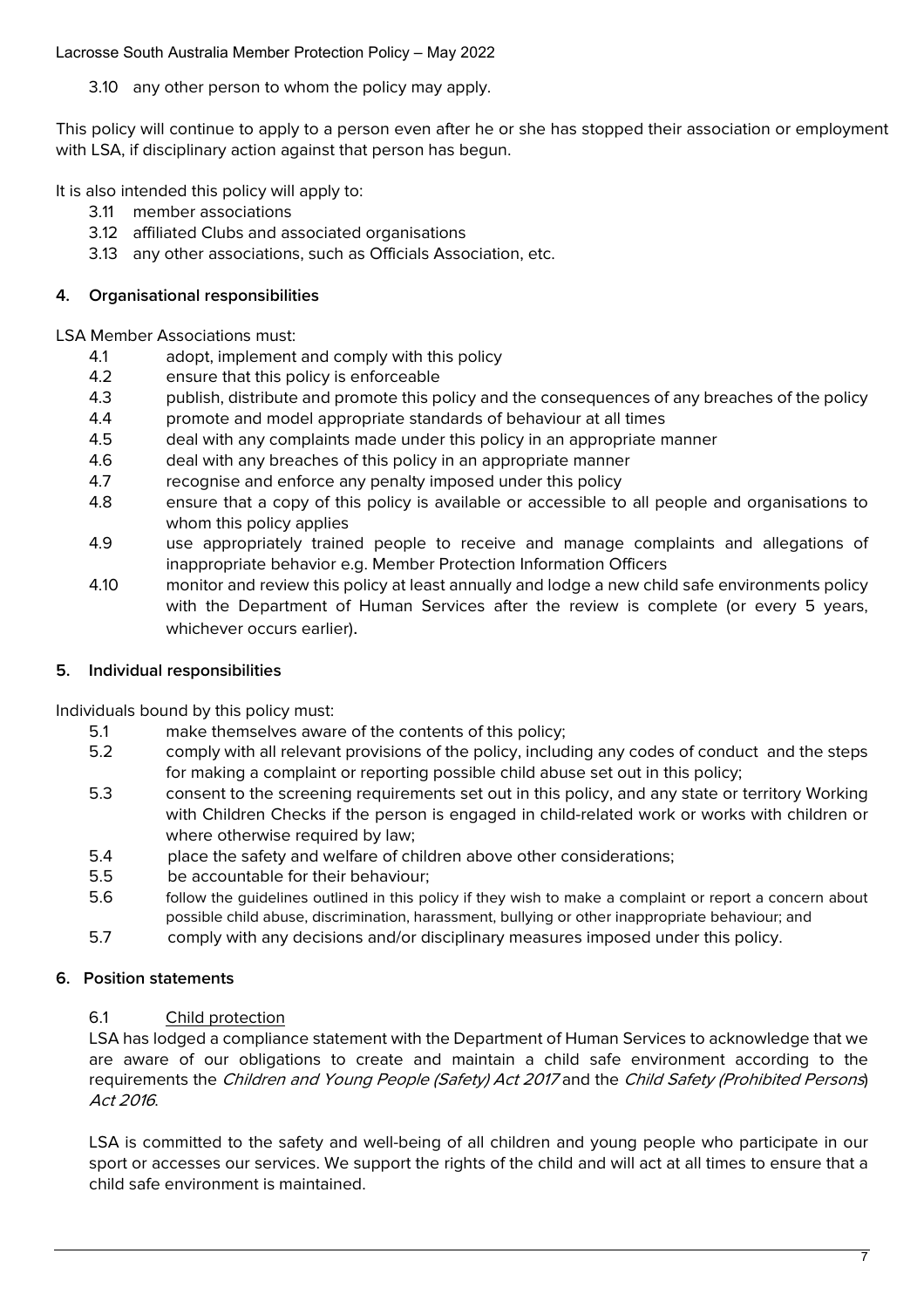We acknowledge the valuable contribution made by our staff, members and volunteers and we encourage their active participation in providing a safe, fair and inclusive environment for all participants.

#### 6.1.1 Identifying and Analysing Risks of Harm

LSA will develop and implement a risk management strategy which will include a review of our existing child protection practices, to determine how child safe our organisation is and to identify any additional steps we can take to minimise and prevent the risk of harm to children because of the actions of an employee, volunteer or another person.

# 6.1.2 Developing Codes of Conduct for Adults and Children

LSA will develop and promote a code of behaviour that sets out the conduct we expect of adults when they deal and interact with children involved in our sport, especially those in our care. We will also implement a code of behaviour to promote appropriate behaviour between children.

These codes will clearly describe professional boundaries, ethical behaviour and unacceptable behaviour. (Refer to the attachments in Part B of this policy)

#### 6.1.3 Choosing Suitable Employees and Volunteers

LSA will take all reasonable steps to ensure that our organisation engages suitable and appropriate people to work with children, especially those in positions that involve contact with children. This will include using a range of screening measures.

LSA will ensure that Working with Children Checks are conducted for all employees and volunteers working with children in accordance with the Child Safety (Prohibited Persons) Act 2016. Any person engaged with our sport must be not prohibited from working with children.

If a criminal history report is also obtained as part of their screening process, LSA will handle this information confidentially and in accordance with the relevant legal requirements.

#### 6.1.4 Support, Train, Supervise and Enhance Performance

LSA will ensure that all our employees and volunteers who work with children have ongoing supervision, support and training. Our goal is to develop their skills and capacity and to enhance their performance so we can maintain a child safe environment in our sport.

#### 6.1.5 Empower and Promote the Participation of Children

LSA will encourage children and young people to be involved in developing and maintaining a child safe environment for our sport. We will do this by:

- a. Establishing a Junior Advisory Committee with LSA Board representation.
- b. Obtaining feedback from Children through surveys or focus groups.
- c. Providing a child-friendly version of our policies and other procedures.
- d. Displaying child-friendly posters about Children's rights and how to raise a concern at local clubs/venues.

#### 6.1.6 Report and Respond Appropriately to a Suspicion of a Child at risk of harm

LSA will ensure that all our employees and volunteers are able to identify and respond appropriately to children at risk of harm and that they are aware of their responsibilities under state laws to make a report if they suspect on reasonable grounds that a child is, or may be, at risk. (Refer to the attachments in Part E of this policy).

Further, if any person believes that another person or organisation bound by this policy is acting inappropriately towards a child, or is in breach of this policy, he or she may make an internal complaint to us. (Refer to the attachments in Part D of this policy).

#### 6.1.7 Manage Appropriately any Allegation of Misconduct towards Children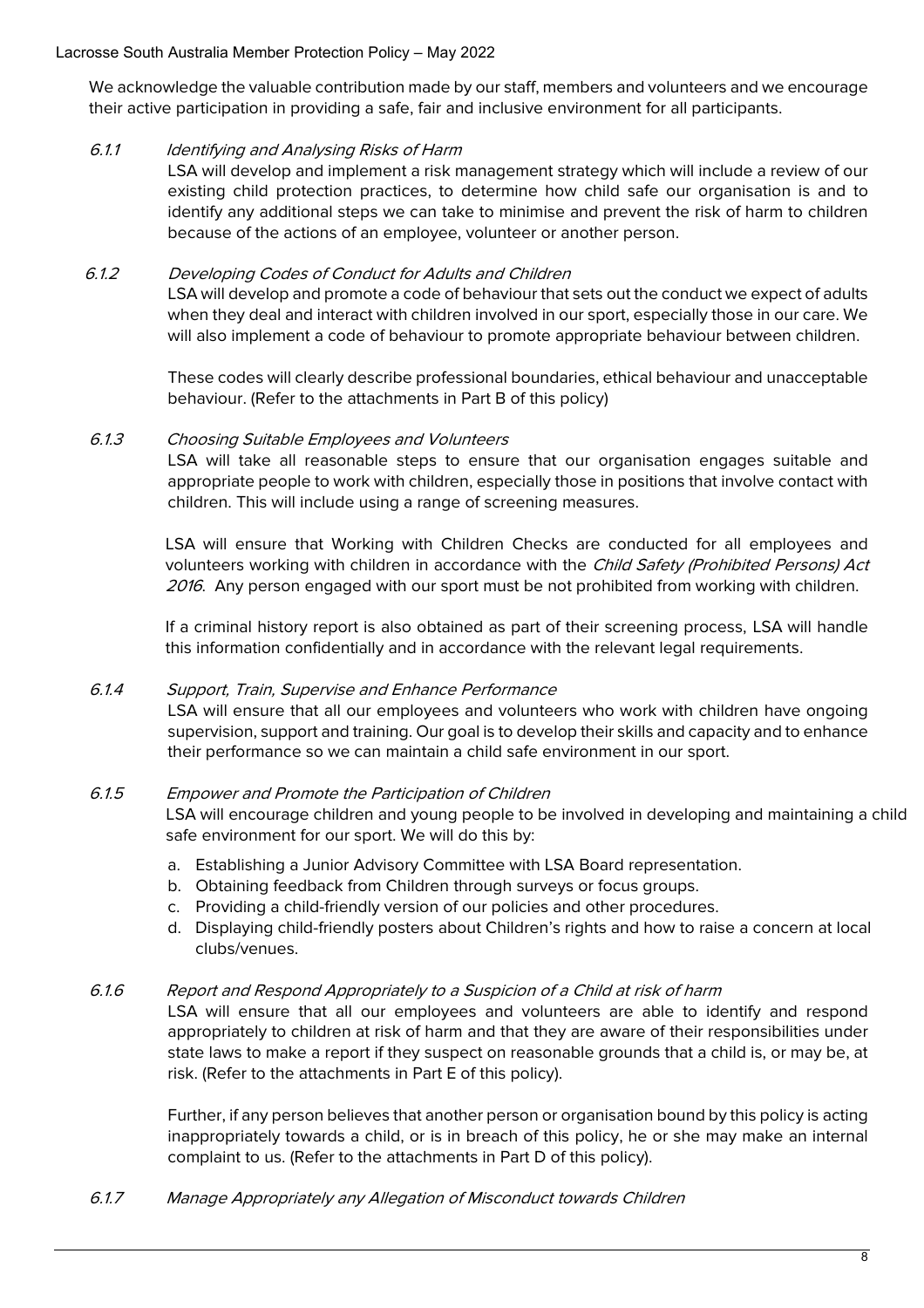We will treat any allegations of a child at risk or harm towards children participating in activities associated with our organisation responsibly and sensitively. This will include providing support for the alleged victim and their family and ensuring natural justice is provided for the alleged offender.

#### <span id="page-8-0"></span>6.2 Taking images of children

There is a risk that images of children may be used inappropriately or illegally. LSA requires that individuals and associations, wherever possible, obtain permission from a child's parent/guardian before taking an image of a child that is not their own. They should also make sure the parent/guardian understands how the image will be used.

To respect people's privacy, we do not allow camera phones, videos and cameras to be used inside changing areas, showers and toilets which we control or are used in connection with our sport.

When using a photo of a child, we will not name or identify the child or publish personal information, such as residential address, email address or telephone number, without the consent of the child's parent/guardian. We will not provide information about a child's hobbies, interests, school or the like, as this can be used by paedophiles or other persons to "groom" a child.

We will only use images of children that are relevant to our sport and we will ensure that they are suitably clothed in a manner that promotes participation in the sport. We will seek permission from the parents/guardians of the children before using the images. We require our member associations and clubs to do likewise.

#### <span id="page-8-1"></span>6.3 Harassment, Discrimination and Bullying

LSA is committed to providing an environment in which people are treated fairly and equitably and that is, as far as practicable, free from all forms of harassment, discrimination and bullying.

We recognise that people may not be able to enjoy themselves or perform at their best if they are treated unfairly, discriminated against or harassed.

#### 6.3.1 Discrimination

Unlawful discrimination involves the less favourable treatment of a person on the basis of one or more of the personal characteristics protected by State or Federal anti-discrimination laws.

The personal characteristics protected by anti-discrimination laws include attributes such as race, age, disability, gender and race. The full list of protected personal characteristics is in the "Definitions" set out in the Dictionary of Terms.

Legislation also prohibits:

- racial, religious, homosexual, transgender and HIV/AIDS vilification; and
- victimisation resulting from a complaint.

Discrimination includes both direct and indirect discrimination.

- Direct discrimination occurs if a person treats, or proposes to treat, a person with a protected personal characteristic unfavourably because of that personal characteristic.
- Indirect discrimination occurs if a person imposes, or proposes to impose, a requirement, condition or practice that will disadvantage a person with a protected personal characteristic and that requirement, condition or practice is not reasonable.

For the purposes of determining discrimination, the offender's awareness and motive are irrelevant.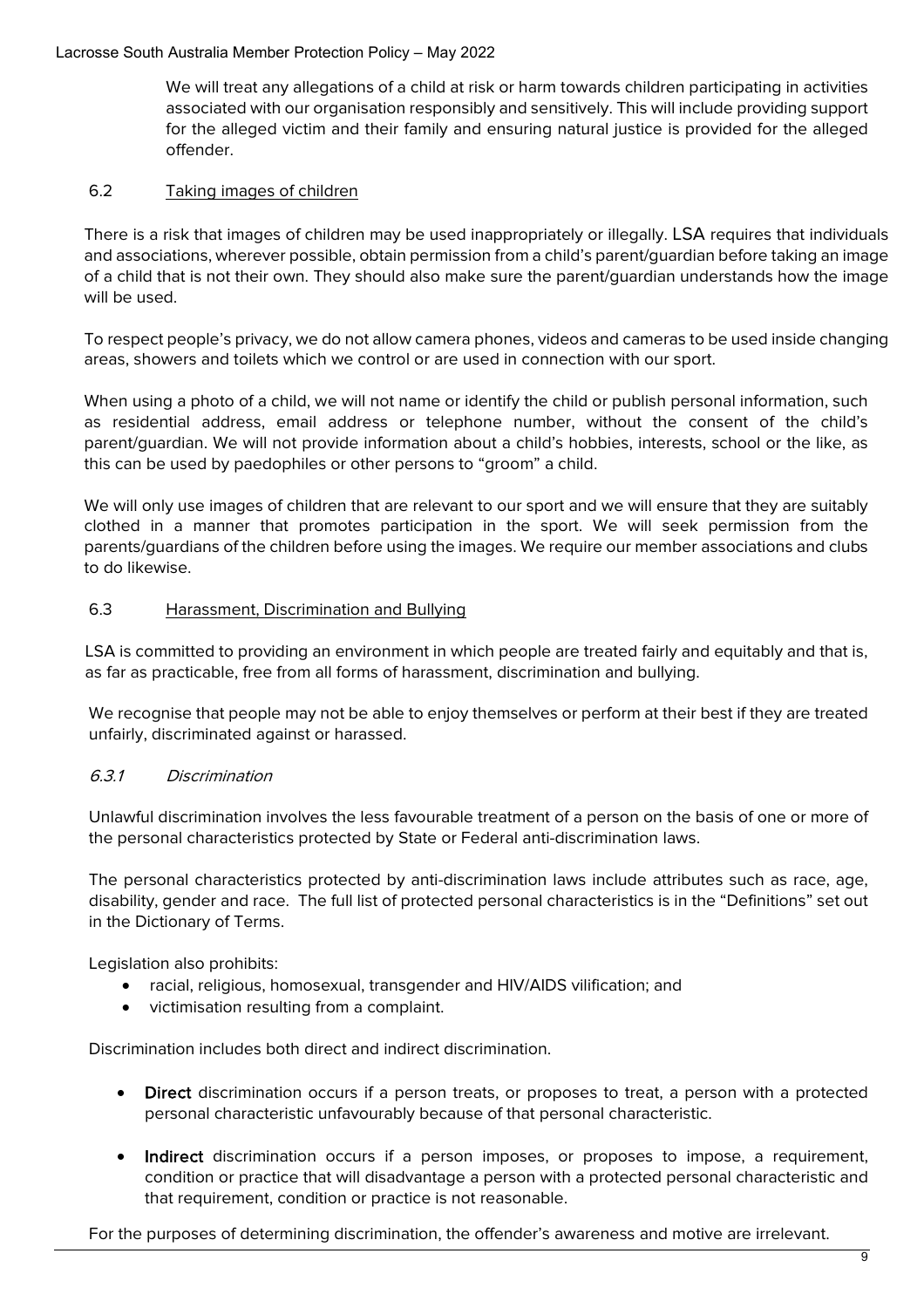#### 6.3.2 Harassment

Harassment is any unwelcome conduct, verbal or physical, that intimidates, offends or humiliates another person and which happens because a person has a certain personal characteristic protected by State or Federal anti-discrimination legislation.

The offensive behaviour does not have to take place a number of times, a single incident can constitute harassment.

Sexual harassment is one type of harassment. Sexual harassment involves unwelcome conduct, remarks or innuendo of a sexual nature. It covers a wide range of behaviours and can be verbal, written, visual or physical. Sexual harassment is not limited to members of the opposite sex.

# 6.3.3 Prohibition against harassment and discrimination

We prohibit all forms of harassment and discrimination based on the personal characteristics listed in the "Definitions" set out in the Dictionary of Terms (see clause 10).

Any person who believes they are being, or have been, harassed or discriminated against by another person or organisation bound by this policy is encouraged to raise their concerns with us. A person may make an internal complaint, and in some circumstances, they may also be able to make a complaint to an external organisation. (Refer to the attachments in Part D of this policy.)

# 6.3.4 Bullying

LSA is committed to providing an environment that is free from bullying. We understand that bullying has the potential to result in significant negative consequences for an individual's health and wellbeing, and we regard bullying in all forms as unacceptable in our sport.

Bullying is characterised by repeated, unreasonable behaviour directed at a person, or group of persons, that creates a risk to health and safety. Bullying behaviour is that which a reasonable person in the circumstances would expect to victimise, humiliate, undermine, threaten, degrade, offend or intimidate a person. Bullying behaviour can include actions of an individual or group.

The following types of behaviour, where repeated or occurring as part of a pattern of behaviour, would be considered bullying:

- verbal abuse including shouting, swearing, teasing, making belittling remarks or persistent unjustified criticism;
- excluding or isolating a group or person;
- spreading malicious rumours; or
- psychological harassment such as intimidation.

Bullying includes cyber-bulling which occurs through the use of technology.

If any person believes they are being, or have been, bullied by another person or organisation bound by this policy, he or she may make a complaint.

#### <span id="page-9-0"></span>6.4 Intimate relationships

LSA understands that consensual intimate relationships (including, but not limited to sexual relationships) between coaches or officials and adult athletes may take place legally. However, this policy will help ensure that the expectations of coaches or officials are clear and, to ensure that if an intimate relationship does exist or develop between a coach or official and an adult athlete, that relationship will be managed in an appropriate manner.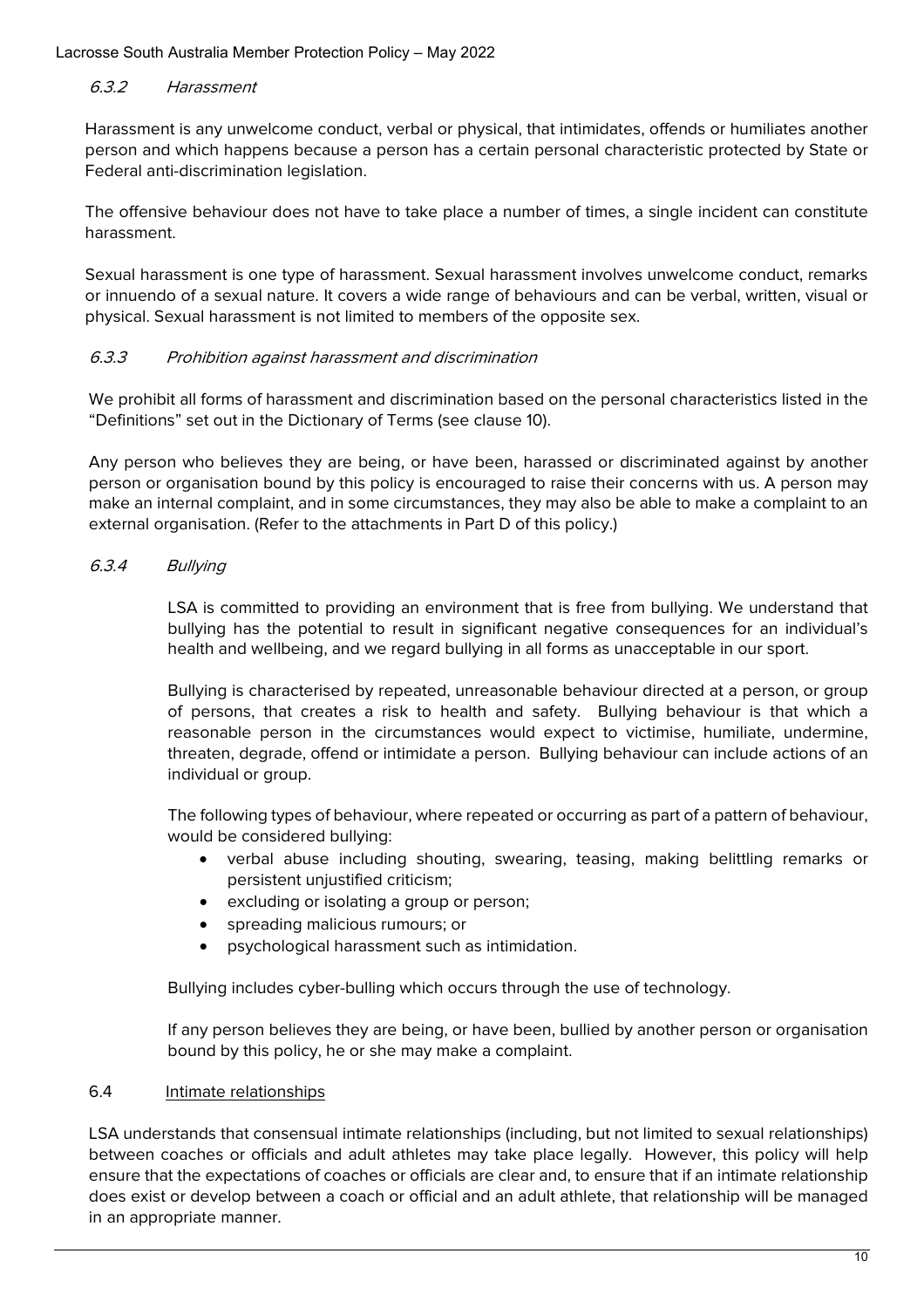Coaches and officials are required to conduct themselves in a professional and appropriate manner in all interactions with athletes. In particular, they must ensure that they treat athletes in a respectful and fair manner, and that they do not engage in sexual harassment, bullying, favouritism or exploitation.

We take the position that consensual intimate relationships between coaches or officials and the adult athletes they coach should be avoided as they can have harmful effects on the athlete involved, on other athletes and coaches and on the sport's public image. These relationships can also be perceived to be exploitative due to the differences in authority, power, maturity, status, influence and dependence between the coach or official and the athlete.

We recommend that if an athlete attempts to initiate an intimate relationship with a coach or official, the coach or official should discourage the athlete's approach and explain to the athlete why such a relationship is not appropriate.

If a consensual intimate relationship does exist or develop between an adult athlete and a coach or official, the coach or official is expected to ensure that the relationship is appropriate and that it does not compromise impartiality, professional standards or the relationship of trust the coach or official has with the athlete and/or other athletes.

In assessing the appropriateness of an intimate relationship between a coach or official and an adult athlete, relevant factors include, but are not limited to:

- the relative age and social maturity of the athlete;
- any potential vulnerability of the athlete;
- any financial and/or emotional dependence of the athlete on the coach or official;
- the ability of the coach or official to influence the progress, outcomes or progression of the athlete's performance and/or career;
- the extent of power imbalance between the athlete and coach or official; and the likelihood of the relationship having an adverse impact on the athlete and/or other athletes.

It will often be difficult for a coach or official involved in an intimate relationship with an adult athlete to make an objective assessment of its appropriateness and accordingly they are encouraged to seek advice from the Member Protection Officer (MPIO) or the LSA Executive Officer to ensure that they have not involved themselves in inappropriate or unprofessional conduct.

If it is determined that an intimate relationship between a coach or official and an adult athlete is inappropriate or unprofessional, we may take disciplinary action against the coach or official up to and including dismissal. Action may also be taken to stop the coaching relationship with the athlete. This could include a transfer, a request for resignation or dismissal from coaching duties.

If a coach, official or athlete believes they are being, or have been, harassed they are encouraged to seek information and support from Member Protection Officer (MPIO) or the LSA Executive Officer. Our complaints procedure is outlined in Part D of this policy.

# <span id="page-10-0"></span>6.5 Pregnancy

LSA is committed to treating pregnant women fairly and to removing any unreasonable barriers to their full participation in our sport. We will not tolerate any discrimination or harassment against pregnant women.

LSA will take reasonable care to ensure the continuing safety, health and wellbeing of pregnant women. We will advise pregnant women that there may be risks involved with their continuing participation in sport, and we will encourage them to obtain medical advice about those risks. Pregnant women should be aware that their own health and wellbeing, and that of their unborn child, is of utmost importance in their decision-making about the extent they choose to participate in our sport.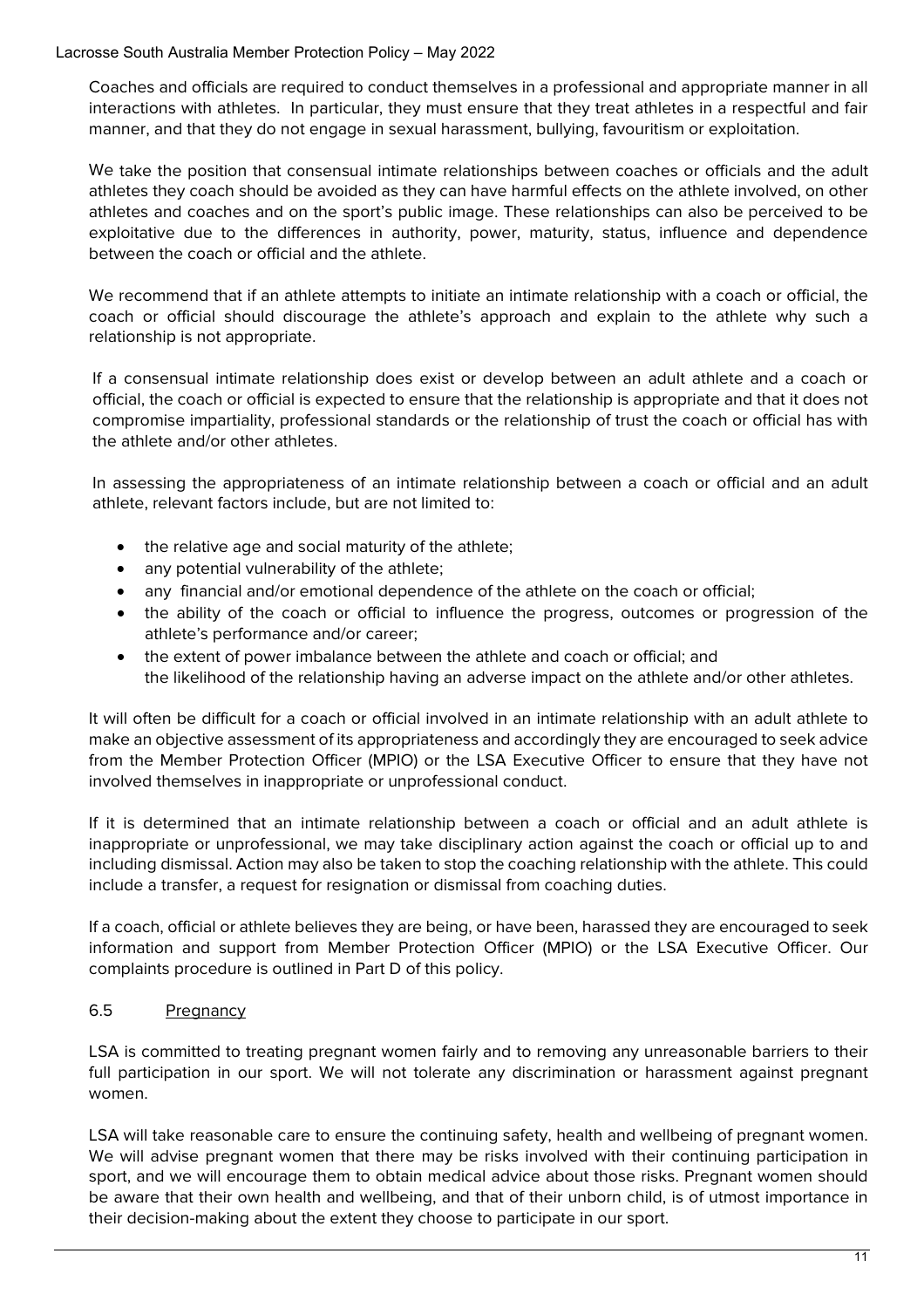We encourage all pregnant women to talk with their medical advisers, make themselves aware of the facts about pregnancy in sport and ensure that they make informed decisions about their participation in our sport. Pregnant women should make these decisions themselves, in consultation with their medical advisers and in discussion with LSA.

We will only require pregnant women to sign a disclaimer in relation to their participation in our sport whilst they are pregnant if all other participants are required to sign one in similar circumstances. We will not require women to undertake a pregnancy test.

If a pregnant woman believes she is being, or has been, harassed or discriminated against by another person or organisation bound by this Policy, she may make a complaint. (Refer to the attachments in Part D of this policy.)

#### <span id="page-11-0"></span>6.6 Gender identity

Gender identity is defined in the Sex Discrimination Act 1984 (Commonwealth) as the gender related identity, appearance or mannerisms or other gender related characteristics of a person (whether by way of medical intervention or not), with or without regard to the person's designated sex at birth.

For example, a person's birth certificate may include a marker which indicates that the person's designated sex is female when that person identifies as a man. In other words, their gender identity is that of a man.

A person's gender identity can be male, female, neither, a combination, and can also change over time.

#### 6.6.1 Gender identity discrimination and harassment

Federal, state and territory anti-discrimination laws provide protection from discrimination against people on the basis of their gender identity.

LSA is committed to providing a safe, fair and inclusive sporting environment where all people can contribute and participate. All persons, regardless of gender identity, are entitled to be treated fairly and with dignity and respect at all times. We will not tolerate any unlawful harassment or discrimination of a person because of their gender identity.

This includes discrimination or harassment of a person who is transgender or gender diverse, who is assumed to be transgender or gender diverse or has an association with someone who has or is assumed to be transgender or gender diverse.

Transgender is an umbrella term that refers to a person whose gender identity is different to their physical sex as recorded at birth. A person whose birth certificate originally described them as female, who now identifies as a man, may use the labels 'trans', 'trans man' or 'man'. Similarly, a person whose birth certificate originally described them as male, who now identifies as a woman, may use the labels 'trans', 'trans woman' or 'woman'.

Gender affirmation (or transition) refers to the social, medical or legal steps that a transgender person takes to affirm their gender identity.

Gender affirmation may or may not involve medical treatment, including surgeries or hormone therapy. People can affirm their gender as children, adolescents or as adults and each person's gender affirmation is different.

• Social affirmation is the process by which a person changes their gender expression to better match their gender identity. This may include changing their name, pronouns, and appearance.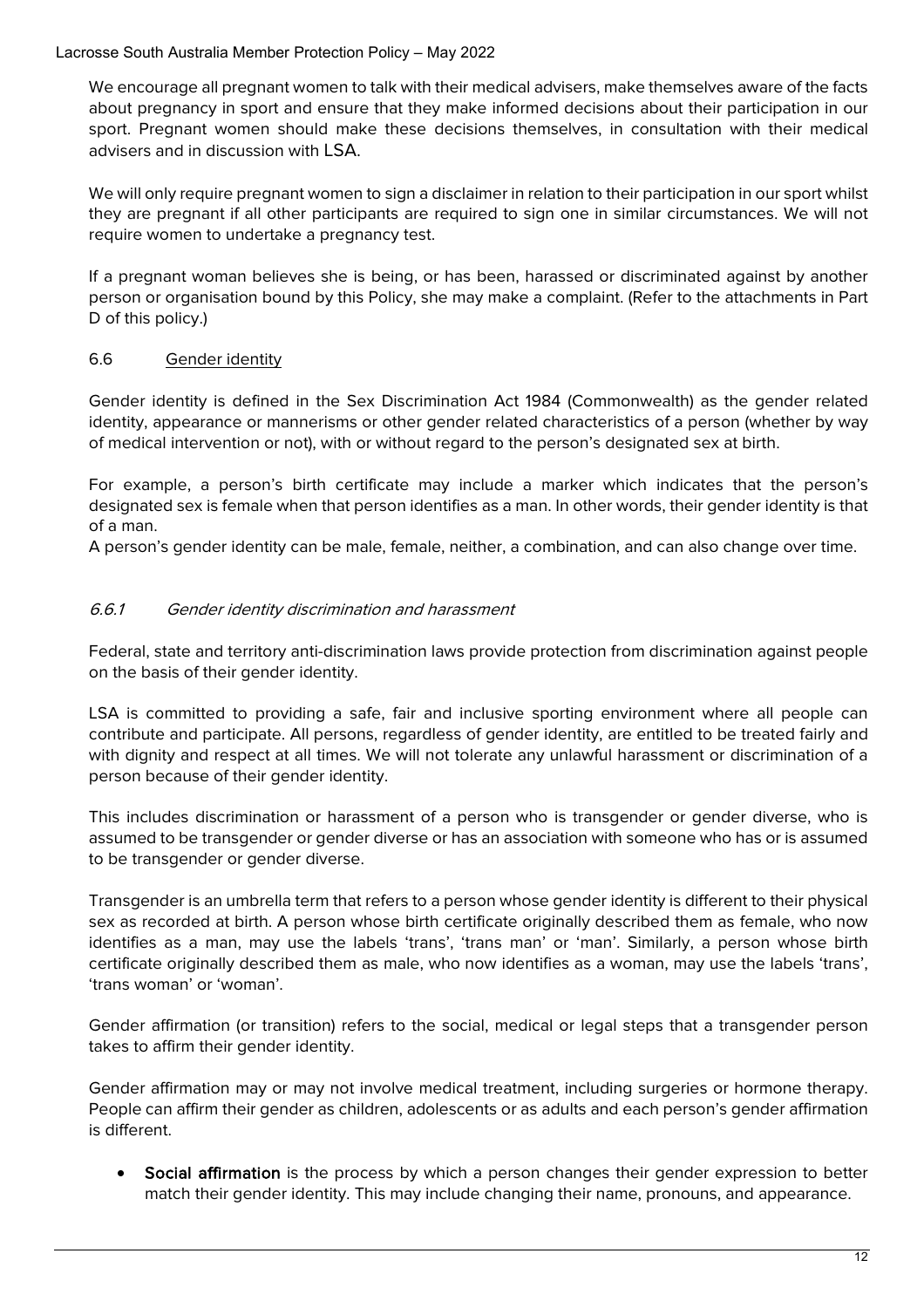- Medical affirmation is the process by which a person changes their physical sex characteristics to align with their gender identity. This may include hormone therapy, surgery or both.
- Legal affirmation is the process by which a person changes their identity documents, name, or both, to reflect their gender identity. This may include changing their gender marker on a passport or birth certificate, or changing their name on a driver's licence or bank card.

We expect all people bound by this policy to act with sensitivity when a person is undertaking gender affirmation/transition and respect that person's right to privacy and confidentiality.

If any person believes that they are being, or have been, harassed or discriminated against by another person or organisation bound by this policy because of their gender identity, they may make a complaint. (Refer to the attachments in Part D of this policy.)

# 6.6.2 Participation in sport

LSA recognises that excluding people from participating in sporting events and activities because they have a disability, are from diverse cultures or because of their gender identity may have significant implications for their health, wellbeing and involvement in community life.

We are committed to supporting participation in our sport on the basis of the gender with which a person identifies.

LSA will not discriminate against any person because they have a disability. Where it is necessary, we will make reasonable adjustments (e.g. modifications to equipment and rules) to enable participation.

We will support, respect and encourage people from diverse cultures and religions to participate in our club and where possible we will accommodate requests for flexibility (e.g. modifications to uniforms).

If issues of performance advantage arise, we will consider whether the established discrimination exceptions for participation in sport are relevant in the circumstances. Discrimination is unlawful unless an exception applies.

LSA is aware that the International Olympic Committee (IOC) has established criteria for selection and participation in the Olympic Games. Where a transgender person intends to compete at an elite level, we will encourage them to obtain advice about the IOC's criteria which may differ from the position we have taken.

Drug testing procedures and prohibitions also apply to people who identify as transgender. A person receiving treatment involving a Prohibited Substance or Method, as described on the World Anti-Doping Agency's Prohibited List, should apply for a standard Therapeutic Use Exemption.

#### 6.6.3 Intersex status

Federal anti-discrimination law, and some state and territory anti-discrimination laws, provide protection from discrimination against a person on the basis of their intersex status. (See Dictionary of terms).

Intersex status refers to people who have genetic, hormonal or physical characteristics that are not exclusively 'male' or 'female'. A person who is intersex may have features that are neither wholly female nor male, a combination of female and male, or neither female or male.

The term intersex does not describe a person's gender identity. They may identify as a man, woman, neither or both.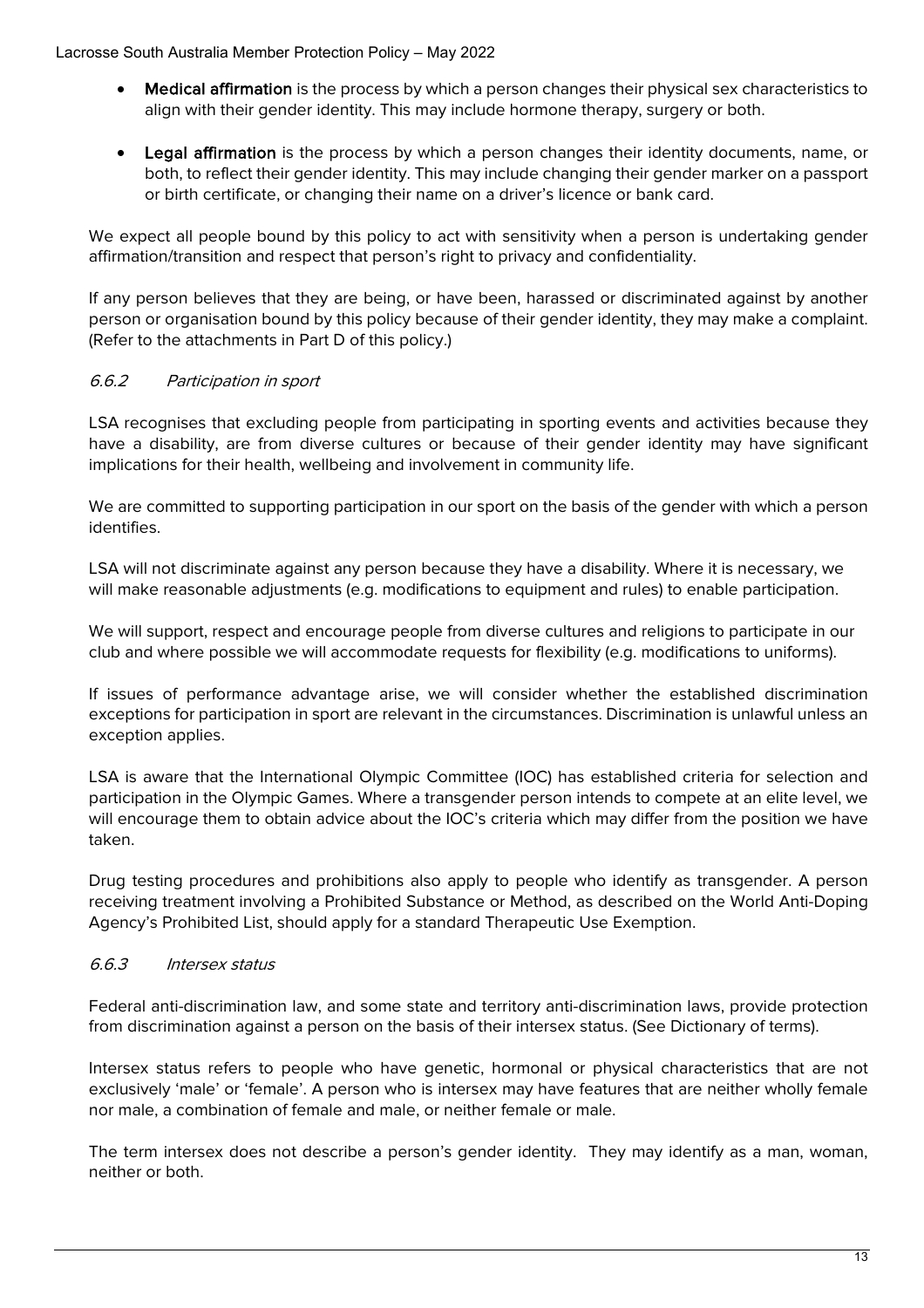LSA is committed to providing a safe, fair and inclusive sporting environment where all people can contribute and participate. We will not tolerate any unlawful discrimination or harassment of a person because of their intersex status.

# <span id="page-13-0"></span>6.7 Responsible service and consumption of alcohol

LSA is committed to conducting sporting and social events in a manner that promotes the responsible service and consumption of alcohol. We also recommend that state associations and member clubs follow strict guidelines regarding the service and consumption of alcohol.

In general, our policy is that:

- alcohol should not be available or consumed at sporting events involving children and young people under the age of 18;
- alcohol-free social events be provided for young people and families;
- food and low-alcohol and non-alcoholic drinks be available at events we hold or endorse where alcohol is served;
- a staff member/office bearer/designated person is present at events we hold or endorse where alcohol is served to ensure appropriate practices in respect of the consumption of alcohol are followed;
- safe transport options be promoted as part of any event we hold or endorse where alcohol is served.

#### <span id="page-13-1"></span>6.8 Smoke-free environment

LSA is committed to providing a safe and healthy environment at all sporting and social events that we hold or endorse.

In general, our policy is that:

- no smoking shall occur at or near sporting events involving children and young people under the age of 18. This policy shall apply to coaches, players, trainers, officials and volunteers;
- social events shall be smoke-free, with smoking permitted at designated outdoor smoking areas; and
- coaches, officials, trainers, volunteers and players will refrain from smoking while they are involved in an official capacity in our sport, both on and off the field.

#### <span id="page-13-2"></span>6.9 Cyber-bullying

LSA is committed to providing an environment that is free from bullying. We understand that bullying has the potential to result in significant negative consequences for an individual's health and wellbeing, and we regard bullying in all forms as unacceptable in our sport.

Bullying is characterised by repeated, unreasonable behaviour directed at a person, or group of persons, that creates a risk to health and safety. Bullying behaviour is that which a reasonable person in the circumstances would expect to victimise, humiliate, undermine, threaten, degrade, offend or intimidate a person. Bullying behaviour can include actions of an individual or a group.

Whilst generally characterised by repeated behaviours, one-off instances can amount to bullying.

The following types of behaviour, where repeated or occurring as part of a pattern of behaviour, would be considered bullying:

- verbal abuse including shouting, swearing, teasing, making belittling remarks or persistent unjustified criticism;
- excluding or isolating a group or person;
- spreading malicious rumours; or
- psychological harassment such as intimidation.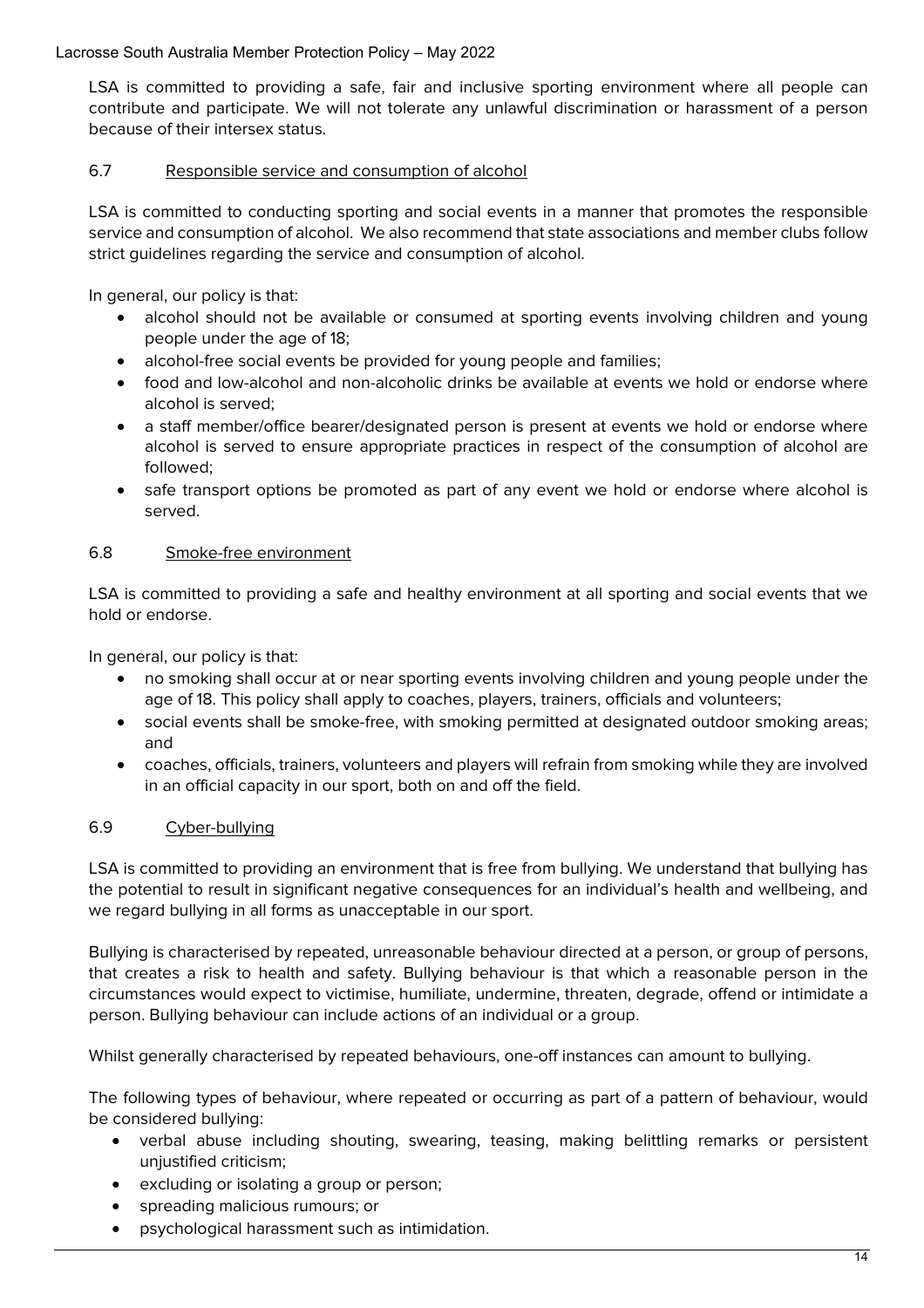Bullying includes cyber-bulling which occurs through the use of technology. New technologies and communication tools, such as smart phones and social networking websites, have greatly increased the potential for people to be bullied through unwanted and inappropriate comments. LSA will not tolerate abusive, discriminatory, intimidating or offensive statements being made online. Frustration at a referee, teammate, coach or sporting body should never be communicated on social networking websites. These issues should instead be addressed – in a written or verbal statement or a complaint – to the relevant controlling club, league or peak sporting body.

If any person believes they are being, or have been, bullied by another person or organisation bound by this policy, he or she may make a complaint. (Refer to the attachments in Part D of this policy.)

#### <span id="page-14-0"></span>6.10 Social networking

LSA acknowledges the enormous value of social networking to promote our sport and celebrate the achievements and success of the people involved in our sport.

Social networking refers to any interactive website or technology that enables people to communicate and/or share content via the internet. This includes social networking websites such as Facebook and **Twitter** 

We expect all people bound by this policy to conduct themselves appropriately when using social networking sites to share information related to our sport.

In particular, social media activity including, but not limited to, postings, blogs, status updates, and tweets:

- must not contain material which is, or has the potential to be, offensive, aggressive, defamatory, threatening, discriminatory, obscene, profane, harassing, embarrassing, intimidating, sexually explicit, bullying, hateful, racist, sexist or otherwise inappropriate;
- must not contain material which is inaccurate, misleading or fraudulent;
- must not contain material which is in breach of laws, court orders, undertakings or contracts;
- should respect and maintain the privacy of others; and
- should promote the sport in a positive way.

Further guidance on developing a Communications Policy is available at: [https://www.playbytherules.net.au/resources/templates.](https://www.playbytherules.net.au/resources/templates)

#### <span id="page-14-1"></span>**7. Complaints procedures**

#### <span id="page-14-2"></span>7.1 Handling complaints

LSA aims to provide a simple, confidential and trustworthy procedure for resolving complaints based on the principles of procedural fairness.

Any person (a complainant) may report a complaint about a person, people or organisation bound by this policy (respondent) if they feel they have been discriminated against, harassed, bullied or there has been any other breach of this policy.

In the first instance, complaints should be reported to the Executive Officer.

If a complaint relates to behaviour or an incident that occurred at the:

- state level, or involves people operating at the state level, then the complaint should be reported to and handled by the relevant state association in the first instance
- club level, or involves people operating at the club level, then the complaint should be reported to and handled by the relevant club in the first instance.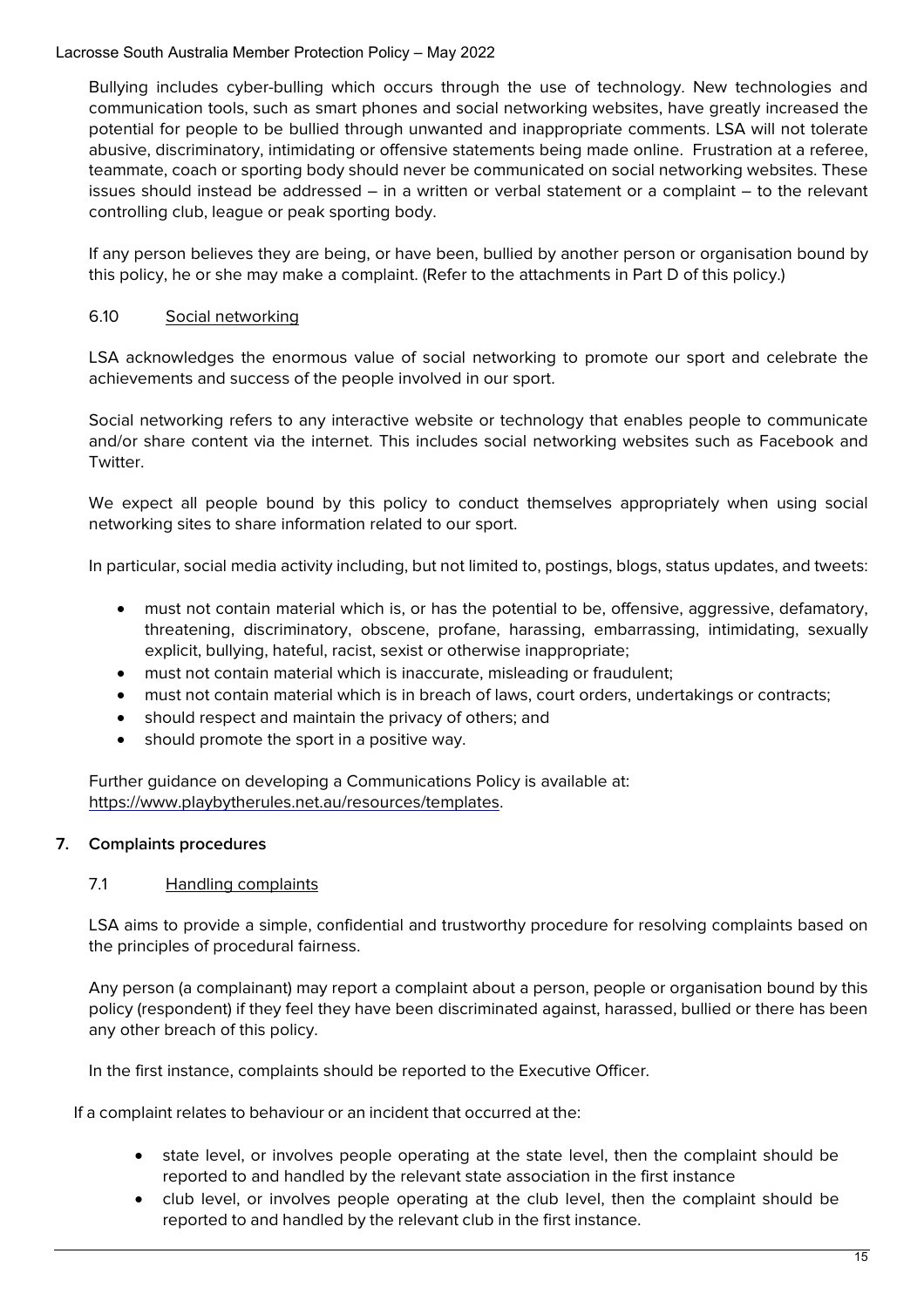Only matters that relate to, or which occurred at, the national level, as well as serious cases referred from the state and club level, should be dealt with by the national body.

A complaint may be handled informally or formally. The complainant may indicate his or her preferred option and the Member Protection Information Officer or the Executive Officer should consider whether that is an appropriate way to handle the particular complaint. For example, the law may require that the complaint/allegation be reported to an appropriate authority.

All complaints will be dealt with promptly, seriously, sensitively and confidentially. Our procedures for handling and resolving complaints are outlined in Attachment D1.

Individuals and organisations may also seek to have their complaint handled by an external agency under anti-discrimination, child protection, criminal or other relevant legislation.

#### <span id="page-15-0"></span>7.2 Improper complaints and victimisation

LSA aims to ensure that our complaints procedure has integrity and is free of unfair repercussions or victimisation against any person making a complaint.

We will take all necessary steps to make sure that people involved in a complaint are not victimised. Disciplinary measures may be undertaken in respect of a person who harasses or victimises another person for making a complaint or supporting another person's complaint.

If at any point in the complaint handling process the Member Protection Information Officer or the Executive Officer considers that a complainant has knowingly made an untrue complaint, or the complaint is malicious or inappropriately intended to cause distress to the respondent, the matter may be referred in writing to the Tribunal for review and appropriate action, including possible disciplinary action against the complainant.

# <span id="page-15-1"></span>7.3 Mediation

LSA aims to resolve complaints quickly and fairly. Complaints may be resolved by agreement between the people involved with no need for disciplinary action.

Mediation is a confidential process that allows those involved in a complaint to discuss the issues or incident in question and come up with mutually agreed solutions. It may occur before or after the investigation of a complaint.

If a complainant wishes to resolve the complaint with the help of a mediator, the Member Protection Information Officer or the Executive Officer will, in consultation with the complainant, arrange for an independent mediator where possible. We will not allow lawyers to participate in the mediation process.

More information on the mediation process is outlined in Attachment [D2].

# <span id="page-15-2"></span>7.4 Tribunals

In accordance with LSA rules a Tribunal may be convened to hear a proceeding:

- referred to it by the Executive Officer;
- referred to it or escalated by a member association because of the serious nature of the complaint, because it was unable to be resolved at the member association level or because the policy of the member association directs it to be;
- for an alleged breach of this policy]

Our Tribunal procedure is outlined in Attachment D4.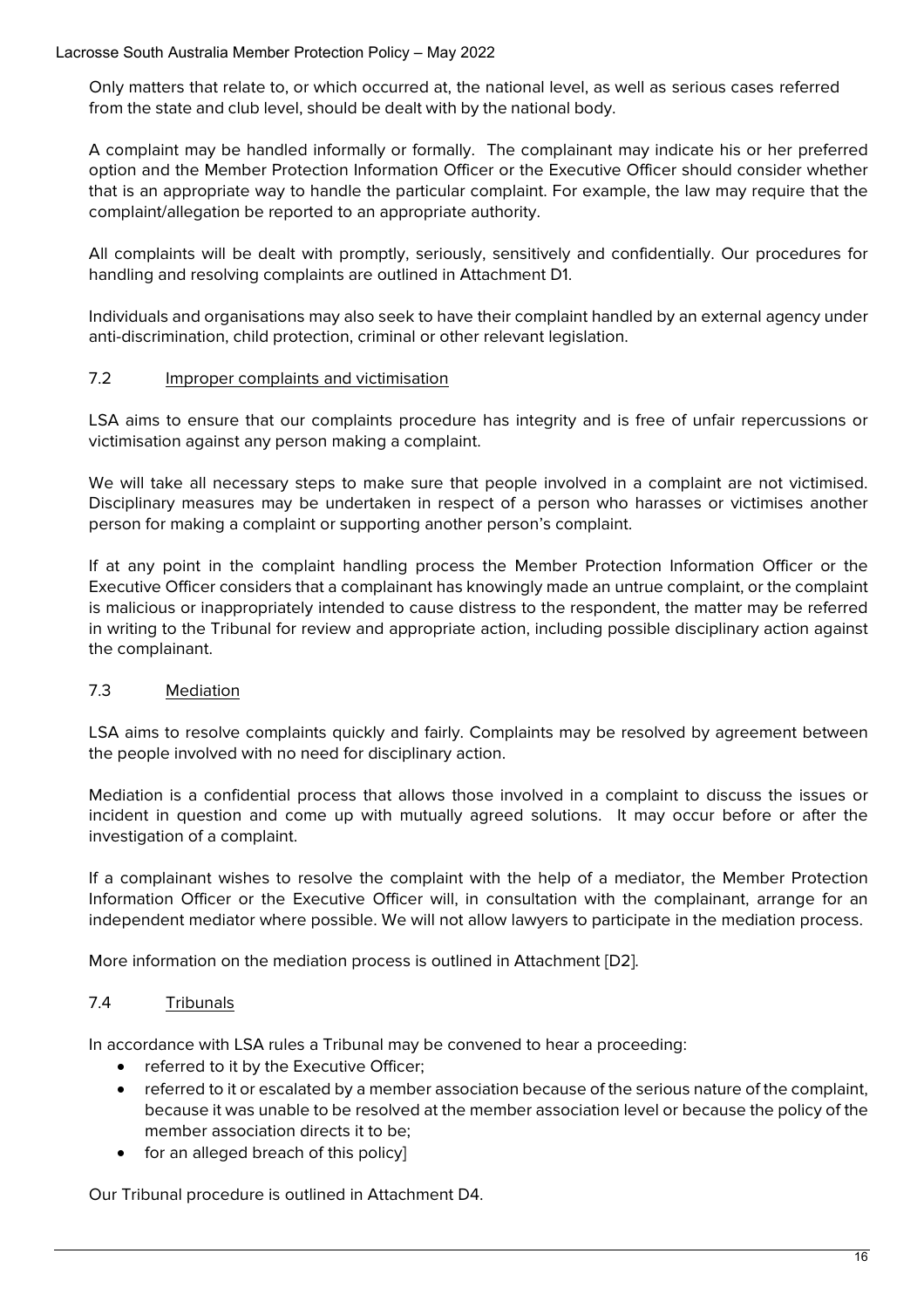A respondent may lodge an appeal to the Appeal Tribunal in respect of a Tribunal decision. The decision of the Appeal Tribunal is final and binding on the people involved. Our appeals process is outlined in Attachment D4.

Every organisation bound by this policy will recognise and enforce any decision of a Tribunal or Appeal Tribunal under this policy.

# <span id="page-16-0"></span>**8. What is a breach of this policy?**

It is a breach of this policy for any person or organisation bound by this policy to do anything contrary to this policy, including but not limited to:

- 8.1 breaching the codes of behaviour (see Part B of this policy);
- 8.2 bringing the sport or LSA into disrepute, or acting in a manner likely to bring the sport or LSA into disrepute;
- 8.3 failing to follow LSA policies (including this policy) and our procedures for the protection, safety and well-being of children;
- 8.4 discriminating against, harassing or bullying (including cyber-bullying) any person;
- 8.5 victimising another person for making or supporting a complaint;
- 8.6 engaging in an inappropriate intimate relationship with a person that he or she supervises, or has influence, authority or power over;
- 8.7 verbally or physically assaulting another person, intimidating another person or creating a hostile environment within the sport;
- 8.8 disclosing to any unauthorised person or organisation any LSA information that is of a private, confidential or privileged nature;
- 8.9 making a complaint that they know to be untrue, vexatious, malicious or improper;
- 8.10 failing to comply with a penalty imposed after a finding that the individual or organisation has breached this policy; and
- 8.11 failing to comply with a direction given to the individual or organisation as part of a disciplinary process.

#### <span id="page-16-1"></span>**9. Disciplinary measures**

LSA may impose disciplinary measures on an individual or organisation for a breach of this policy.

Any disciplinary measure imposed will be:

- fair and reasonable;
- applied consistent with any contractual and employment rules and requirements;
- be based on the evidence and information presented and the seriousness of the breach; and
- be determined in accordance with our constituent documents, by-laws, this policy and/or the rules of the sport.

# <span id="page-16-2"></span>9.1 Individual

Subject to contractual and employment requirements, if a finding is made by a Tribunal that an individual has breached this policy, one or more of the following forms of discipline may be imposed.

- 9.1.1 a direction that the individual make a verbal and/or written apology;
- 9.1.2 a written warning;
- 9.1.3 a direction that the individual attend counselling to address their behaviour;
- 9.1.4 a withdrawal of any awards, scholarships, placings, records, achievements bestowed in any tournaments, activities or events held or sanctioned by LSA;
- 9.1.5 a demotion or transfer of the individual to another location, role or activity;
- 9.1.6 a suspension of the individual's membership or participation or engagement in a role or activity;
- 9.1.7 termination of the individual's membership, appointment or engagement;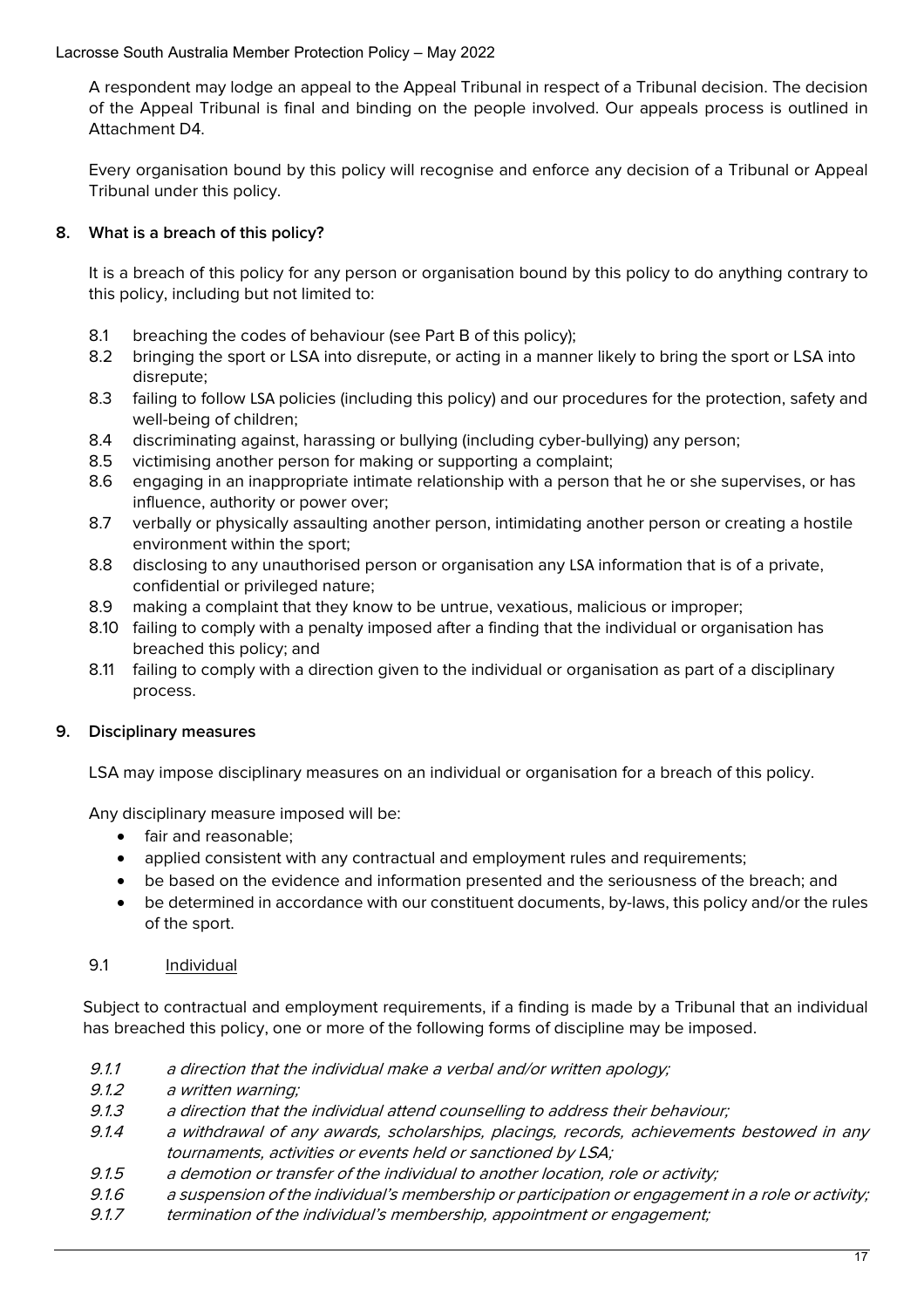- 9.1.8 a recommendation that LSA terminate the individual's membership, appointment or engagement;
- 9.1.9 in the case of a coach or official, a direction that the relevant organisation de-register the accreditation of the coach or official for a period of time or permanently;
- 9.1.10 a fine;
- 9.1.11 any other form of discipline that the Tribunal or LSA Board considers appropriate.
- <span id="page-17-0"></span>9.2 Organisation

If a finding is made that a Member Association has breached its own or this Member Protection Policy, one or more of the following forms of discipline may be imposed by Tribunal or LSA Board.

- 9.2.1 a written warning;
- 9.2.2 a fine;
- 9.2.3 a direction that any rights, privileges and benefits provided to that organisation by the national body or other peak association be suspended for a specified period;
- 9.2.4 a direction that any funding granted or given to it by LSA cease from a specified date;
- 9.2.5 a direction that the LSA cease to sanction events held by or under the auspices of that organisation;
- 9.2.6 a recommendation to LSA Board that its membership of LSA be suspended or terminated in accordance with the relevant constitution or rules;
- 9.2.7 any other form of discipline that the state body or peak organisation considers reasonable and appropriate.

#### <span id="page-17-1"></span>9.3 Factors to consider

The form of discipline to be imposed on an individual or organisation will depend on factors, such as:

- the nature and seriousness of the breach
- if the person knew, or should have known, that the behaviour was a breach of the policy
- the person's level of contrition
- the effect of the proposed disciplinary measures on the person, including any personal, professional or financial consequences
- if there have been any relevant prior warnings or disciplinary action
- the ability to enforce disciplinary measures if the person is a parent or spectator (even if they are bound by the policy)
- any other mitigating circumstances.

#### <span id="page-17-2"></span>**10. Dictionary of terms**

This Dictionary sets out the meaning of words used in this policy and its attachments, without limiting the ordinary and natural meaning of the words. Further detail or definitions that are specific to different states and territories can be sourced from the relevant child protection authorities or equal opportunity and antidiscrimination commissions.

Abuse is the violation of an individual's human or civil rights through the act or actions of another person or persons. Types of abuse include physical abuse, psychological or emotional abuse, sexual abuse, constraints and restrictive practices, financial abuse, legal or civil abuse and systemic abuse.

Affiliated club means a Club or Approved Body that is admitted as an Affiliate Member

Child means a person who is under the age of 18.

Child abuse involves conduct which puts a child at risk of harm and may include: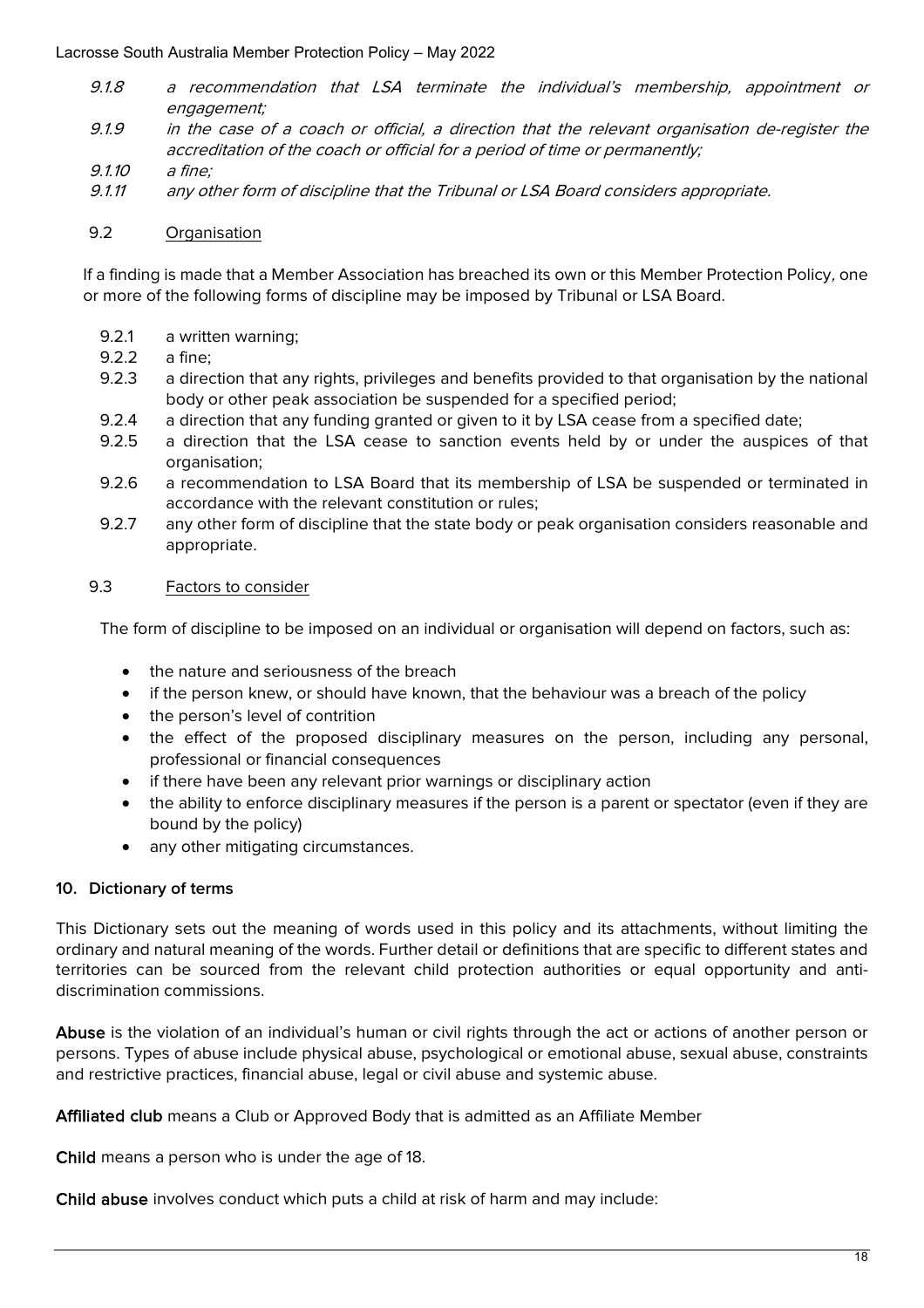- physical abuse, which occurs when a child has suffered, or is at risk of suffering, non-accidental physical trauma or injury. This may include, but is not limited to, hitting, shaking or other physical harm; giving a child alcohol or drugs; or training that exceeds the child's development or maturity.
- sexual abuse, which occurs when an adult, other child, or adolescent uses their power or authority to involve a child in a sexual activity or any other inappropriate conduct of a sexual nature (e.g. sexual intercourse, masturbation, oral sex, pornography, including child pornography, or inappropriate touching or conversations).
- emotional abuse, which occurs when a child's social, emotional, cognitive or intellectual development is impaired or threatened. Emotional abuse can include, but is not limited to, emotional deprivation due to persistent rejection or criticism, hostility, teasing/bullying, humiliation, taunting, sarcasm, yelling, namecalling or placing unrealistic expectations on a child.
- neglect, which occurs when a child's basic necessities of life are not met and their health and development are affected. Basic needs include food, water, shelter, adequate clothing, personal hygiene, timely provision of medical treatment and adequate supervision.

Child Safe Officer means the person appointed by the club to assist with maintaining a child safe environment. Training is available through Sport SA.

Complaint means a complaint made under clause 7 of this policy.

Complainant means the person making a complaint.

Complaint handler/manager means the person appointed under this policy to investigate a complaint. Online training for complaint handlers can be accessed through www.playbytherules.net.au

Discrimination occurs when someone is treated (or is proposed to be treated) unfairly or less favourably than another person in the same or similar circumstances because of one of the personal characteristics covered by anti-discrimination laws. This is known as direct discrimination. Indirect discrimination occurs when there is (or is proposed) an unreasonable requirement, condition or practice that seems to treat everyone equally, but which has or is likely to have the effect of disadvantaging persons with a personal characteristic covered by anti-discrimination laws.

In Australia, it is against the law to discriminate against someone because of:

- age
- sex or gender
- gender identity
- intersex status
- race, colour, descent, national or ethnic origin, nationality, ethno-religious origin, immigration
- disability, mental and physical impairment
- family/carer responsibilities, status as a parent or carer
- marital status
- pregnancy, potential pregnancy, breastfeeding
- sexual orientation and gender identity
- physical features
- irrelevant medical record
- irrelevant criminal record, spent convictions
- political beliefs or activities
- religion, religious beliefs or activities
- national extraction or social origin
- lawful sexual activity
- profession, trade, occupation or calling
- member of association or organisation of employees or employers, industrial activity, trade union activity
- defence service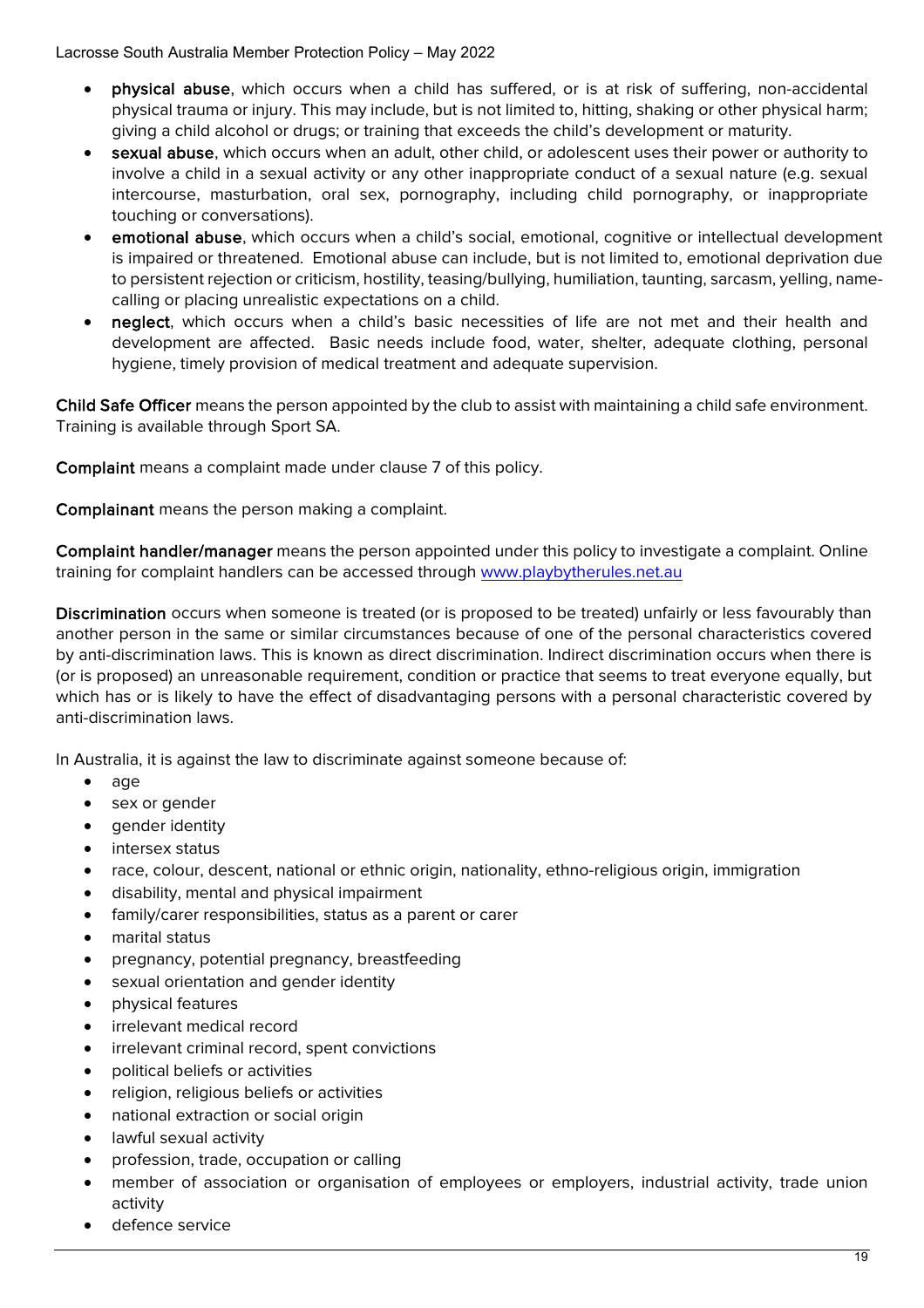• personal association with someone who has, or is assumed to have, any of the above characteristics

Examples of discrimination are available on the Play by the Rules website: [www.playbytherules.net.au/legal](http://www.playbytherules.net.au/legal-stuff/discrimination)[stuff/discrimination](http://www.playbytherules.net.au/legal-stuff/discrimination)

Some exceptions to state, territory and federal anti-discrimination law apply, including exceptions for sporting activities, such as:

- holding a competitive sporting activity for a specific age or age group (e.g. only those who are under the age of 15 years);
- excluding people on the basis of their sex and/or gender identity status from participation in a competitive sporting activity where the strength, stamina or physique of competitors is relevant to the specific activity (note that this does not apply to activity by children who are under the age of 12 years); and
- not selecting a participant if the person's disability means he or she is not reasonably capable of performing the actions reasonably required for that particular sporting activity.

Harassment is any type of unwelcome behaviour which has the effect of offending, humiliating or intimidating the person harassed. Unlawful harassment can be based on any of the personal characteristics covered by anti-discrimination law, such as a person's race, sex, pregnancy, marital status or sexual orientation (see the list under "Discrimination").

Public acts of racial hatred which are reasonably likely to offend, insult, humiliate or intimidate are also prohibited. This applies to spectators, participants or any other person who engages in such an act in public. Some states and territories also prohibit public acts that vilify people on other grounds such as homosexuality, gender identity, HIV/AIDS, religion and disability (see also "Vilification").

Harm as defined in Section 17 of the Safety Act means physical or psychological harm (whether caused by an act or omission), including harm caused by sexual, physical, mental, or emotional abuse or neglect. This definition should be read in conjunction with the definition of Child Abuse.

Mandatory Notifiers means people specified under the Safety Act to report to the Department for Child Protection if they suspect on reasonable grounds that a child is, or may be at, risk and this suspicion is formed in the course of their work (paid or unpaid).

Member means a LSA Affiliated Member.

Member Protection Information Officer means a person appointed by LSA to be a point of contact for a person reporting an issue or a complaint under, or a breach of, this policy. Persons nominated by LSA may undertake training through [www.playbytherules.net.au](http://www.playbytherules.net.au/) and face to face training with Sport SA.

# Prescribed Position means a position:

- in which a person works, or in the ordinary course of his or her duties, it is reasonably foreseeable that a person in that position will work, with children and/or young people.
- set out in the *[Prohibited Persons](https://www.legislation.sa.gov.au/LZ/C/R/CHILD%20SAFETY%20(PROHIBITED%20PERSONS)%20REGULATIONS%202019/CURRENT/2019.5.AUTH.PDF) Regulations 2019 (SA) (PDF 120 KB)*.

#### Procedural fairness requires that:

- the respondent knows the full details of what is being said against him or her and they have the opportunity to respond;
- no person may judge their own case; and
- the decision-maker(s) must be unbiased, fair and just.

Police check means a national criminal history record check conducted as a pre-employment, preengagement or current employment background check on a person.

Policy, policy and this policy means this Member Protection Policy.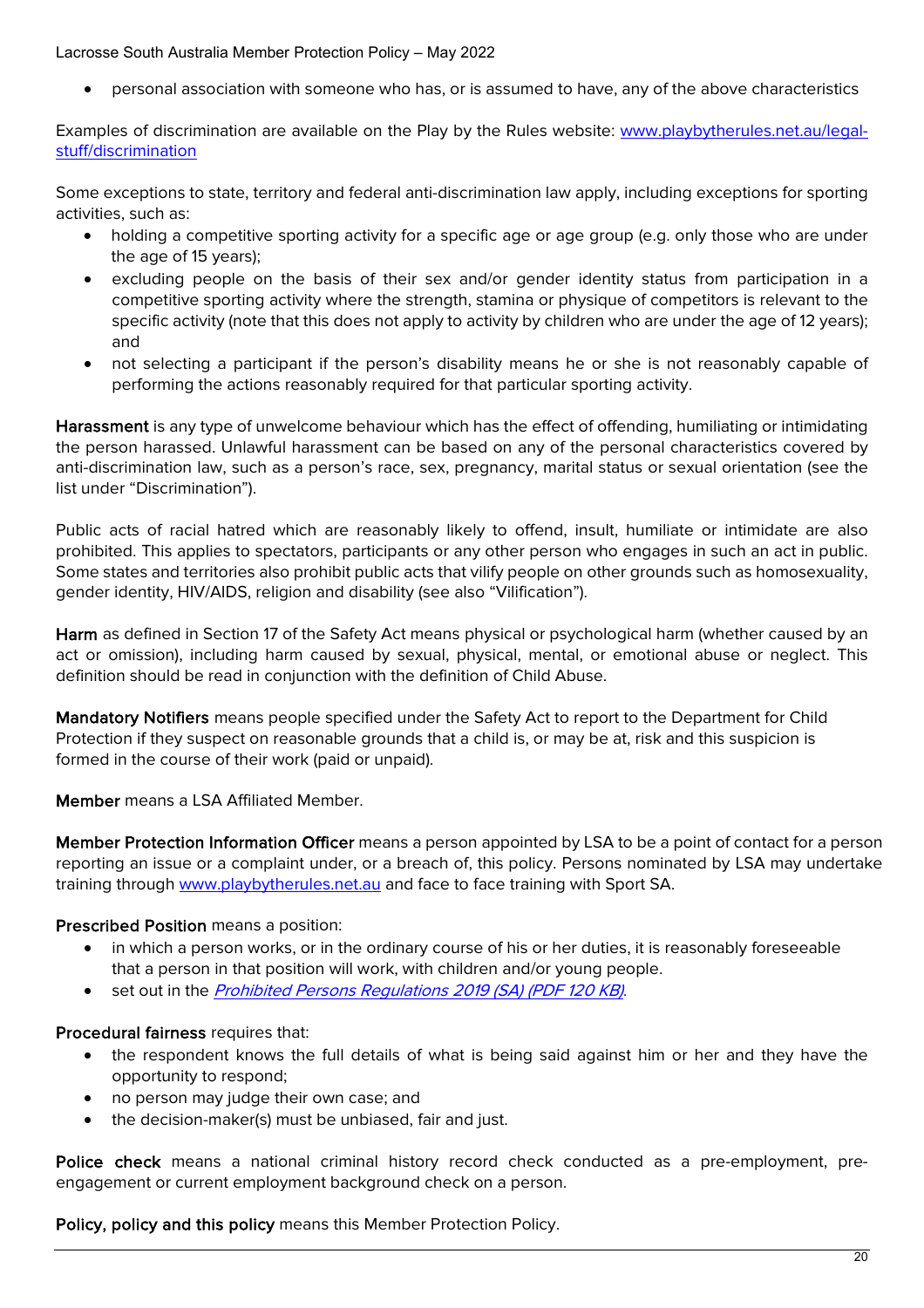Prohibited Persons Act means the Child Safety (Prohibited Persons) Act 2016 (SA), being the South Australian legislation regarding Working with Children Check requirements.

Respondent means the person whose behaviour is the subject of the complaint.

Risk as defined in Section 18 of the Safety Act. This includes that a child or young person will be taken to be at risk if:

- (a) the child or young person has suffered harm (being harm of a kind against which a child or young person is ordinarily protected); or
- (b) there is a likelihood that the child or young person will suffer harm (being harm of a kind against which a child or young person is ordinarily protected).

Role-specific codes of conduct (or behaviour) means standards of conduct required of people holding certain roles in our organisation (e.g. coaches, officials, umpires).

Safety Act means the Children & Young People (Safety) Act 2017 (SA), being the South Australian Child Protection Legislation.

Sexual harassment means unwelcome behaviour of a sexual nature which could reasonably be expected to make a person feel humiliated, intimidated or offended. Sexual harassment can take many different forms and may include unwelcome physical contact, verbal comments, jokes, propositions, displays of pornographic or offensive material or other behaviour that creates a sexually hostile environment. Sexual harassment does not have to be intentional.

Sexual offence means a criminal offence involving sexual activity or acts of indecency. Because of differences under state and territory laws, this can include but is not limited to:

- $\bullet$  rape
- indecent assault
- sexual assault
- assault with intent to commit sexual acts
- incest
- sexual penetration of child under the age of 16 years
- indecent act with child under the age of 16 years
- sexual relationship with child under the age of 16 years
- sexual offences against people with impaired mental functioning
- abduction and detention
- procuring sexual penetration by threats or fraud
- procuring sexual penetration of child under the age of 16 years
- bestiality
- soliciting a child under the age of 16 years to take part in an act of sexual penetration, or an indecent act
- promoting or engaging in acts of child prostitution
- obtaining benefits from child prostitution
- possession of child pornography
- publishing child pornography and indecent articles.

Transgender 'Transgender' is an umbrella term that refers to a person whose gender identity is different to their physical sex as recorded at birth. Transitioning refers to the process where a transgender person commences living as a member of another sex. This is sometimes referred to as the person 'affirming' their gender because transitioning means they start living in what they identify as their true gender. For people who are transitioning/affirming their gender, having their identity fully recognised in all areas of life is a crucial part of the experience of living as their affirmed gender.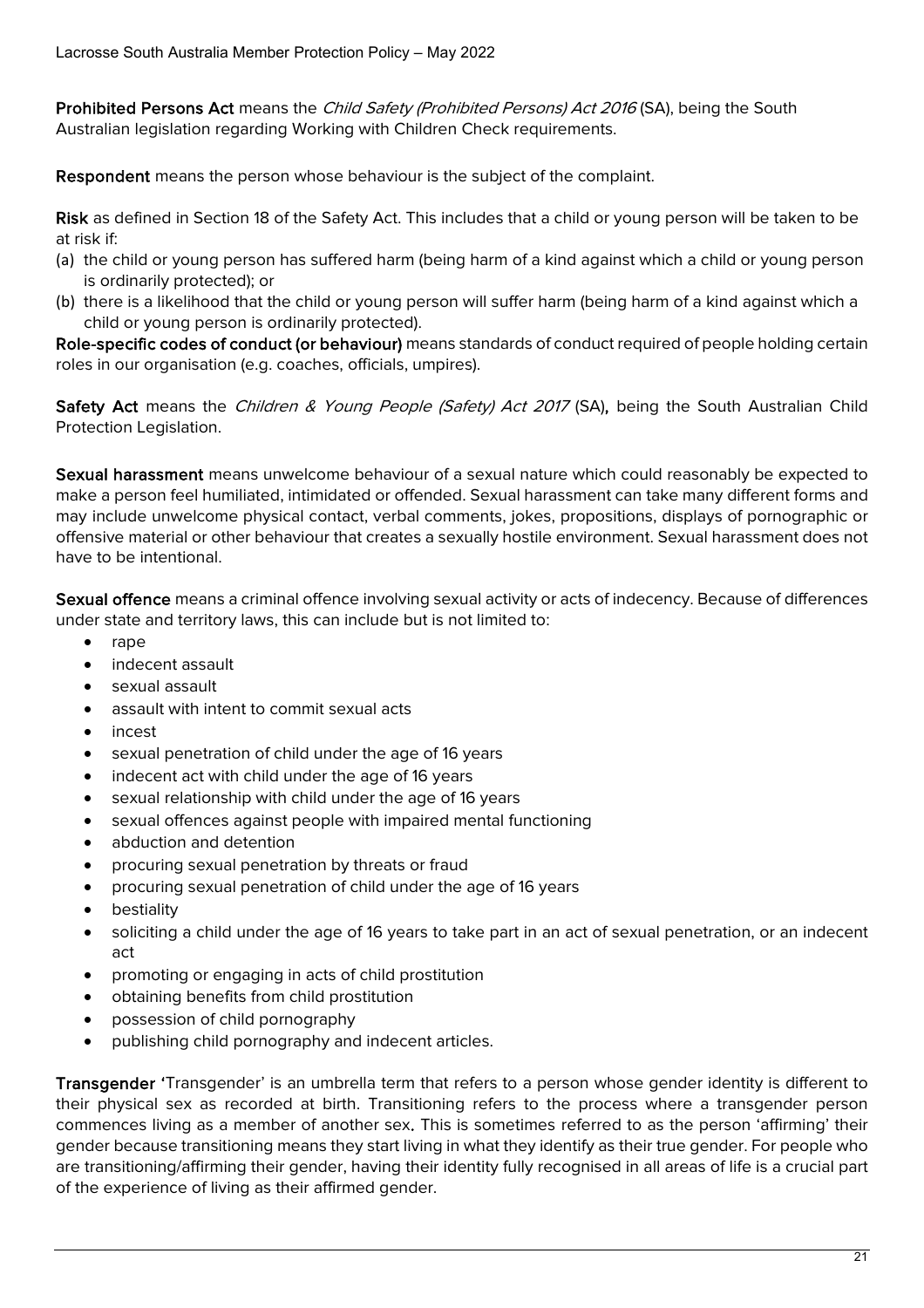Sexual orientation: The term 'sexual orientation' refers to a person's emotional or sexual attraction to another person, including, amongst others, the following identities: heterosexual, gay, lesbian, bisexual, pansexual, asexual or same-sex attracted.

Gender identity: The term 'gender identity' refers to a person's deeply held internal and individual sense of gender.

Gender expression: The term 'gender expression' refers to the way in which a person externally expresses their gender or how they are perceived by others.

Intersex: The term 'intersex' refers to people who have genetic, hormonal or physical characteristics that are not exclusively 'male' or 'female'. A person who is intersex may identify as male, female, intersex or as being of indeterminate sex.

Victimisation means treating someone unfairly or unfavorably, or threatening to do so, because that person has, or intends to, pursue their right to make any complaint, including a complaint under government legislation (e.g. anti-discrimination legislation) or under this policy, or for supporting another person to make complaint.

Vilification means behaviour that occurs in public which incites hatred towards, serious contempt for, or revulsion or severe ridicule of a person or group of people because that person or persons have a particular personal characteristic. Anti-discrimination laws in Australia make it unlawful to vilify a person or group of persons on the basis of race, religion, homosexuality, transgender status and HIV/AIDS status.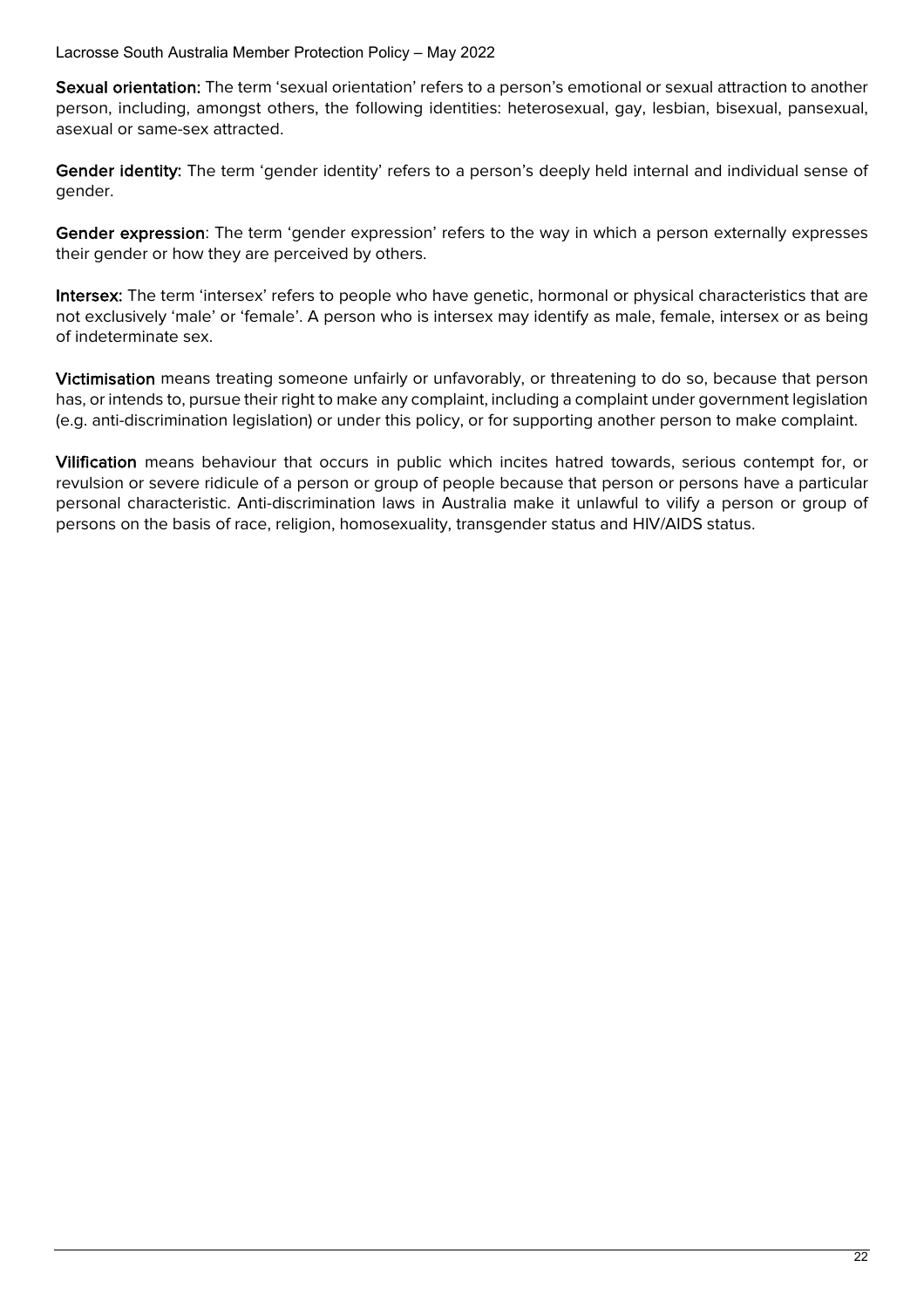# <span id="page-22-0"></span>PART B: CODES OF CONDUCT

We seek to provide a safe, fair and inclusive environment for everyone involved in our organisation and in our sport.

To achieve this, we require certain standards of behaviour by players/athletes, coaches, officials, administrators, parents/guardians (of child participants) and spectators.

Our codes of behaviour are underpinned by the following core values.

- To act within the rules and spirit of our sport.
- To display respect and courtesy towards everyone involved in our sport and prevent discrimination and harassment.
- To prioritise the safety and well-being of children and young people involved in our sport.
- To encourage and support opportunities for participation in all aspects of our sport.

# **ATTACHMENTS**

- B1: Director's Code of Conduct
- B2: Representative Team Code of Conduct
- B3 General Code of Conduct
- B4: Coach Code of Conduct
- B5: Officials' Code of Conduct
- B6: Players' Code of Conduct
- B7: Parent/Guardian Code of Conduct
- B8: Spectator Code of Conduct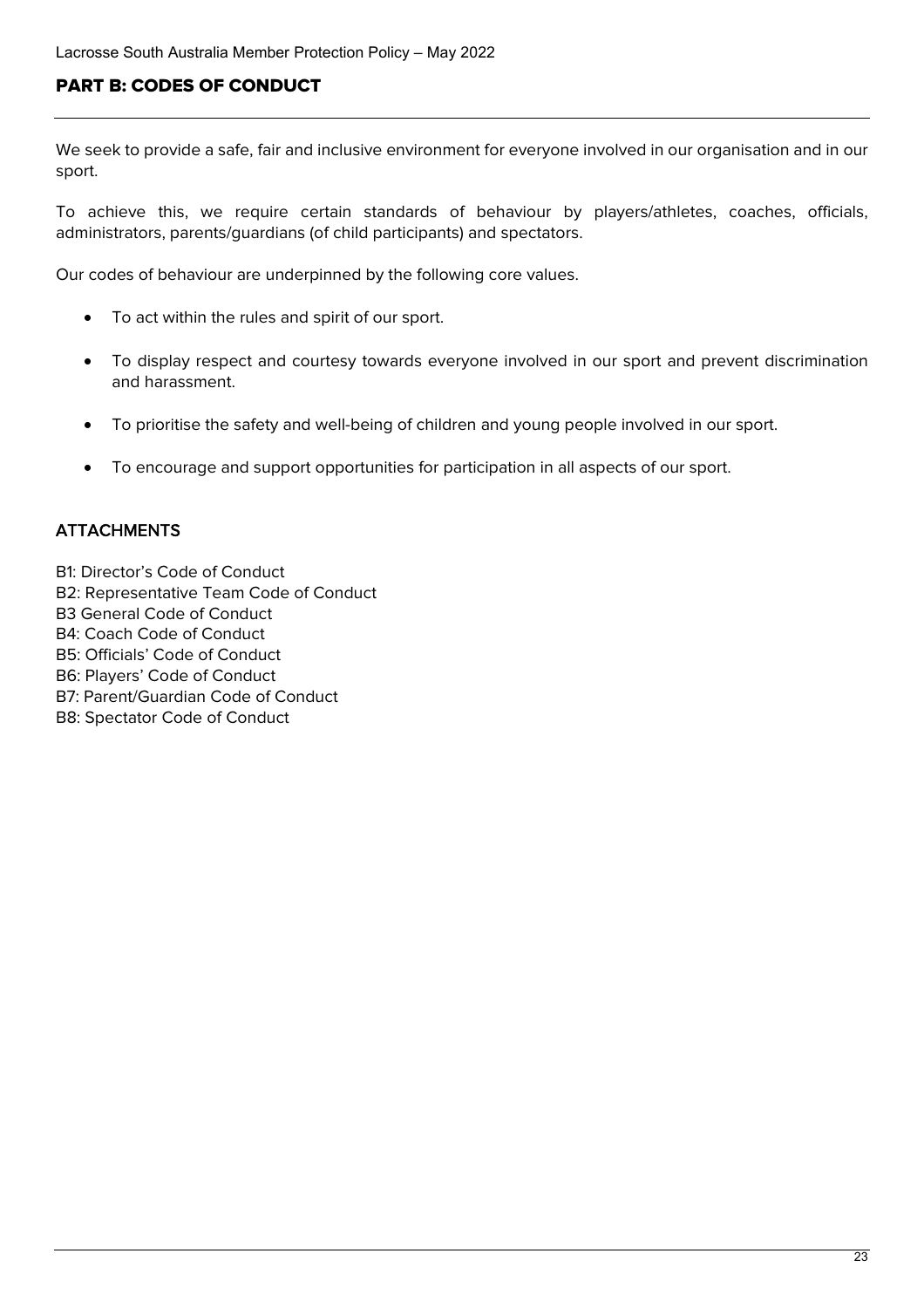# <span id="page-23-0"></span>ATTACHMENT B1: DIRECTOR'S CODE OF CONDUCT

I .............................................................................. (name), as an LSA Director shall:

- Acknowledge Fiduciary Duty to LA and all stake-holders
- Acknowledge to act in good faith and in the best interests of the Association
- Commit to act with care and diligence
- Undertake to disclose all areas of conflict of interest
- Undertake to study and understand all financial and key reports, and not seek protection under the claim of Ignorance of the financial standing of the Association
- Endeavor to attend all meetings. If unable to attend provide written input so opinion can be tabled
- Undertake to circulate meeting papers no later than five (5) working days prior to an LSA meeting
- Undertake to study all papers prior to Board meeting so balanced decisions can be made, and meetings do not revert to research and discussion
- Commit to serve on committees and discharge duties in a timely and efficient manner
- Undertake to treat each other with courtesy and respect
- Uphold confidentiality of all Board meetings and Board related matters
- Act as an ambassador of LSA and not bring the Association, the sport, or fellow Board members, into disrepute
- Support all Board decisions regardless of own personal view
- Comply with the Australian Institute of Company Director's Code of Conduct

Undertake to LSA and fellow Directors to discharge my responsibilities as a Director of LSA in accordance with the Code of Conduct.

Signature: ...........................................................................................

Date: ............. / ............ / ............

Being a Board Director of LSA confirm that I have read and understood the above, and have an understanding of the Australian Institute of Company Director's Code of Conduct. (reference document – [www.companydirectors.com.au\)](http://www.companydirectors.com.au/)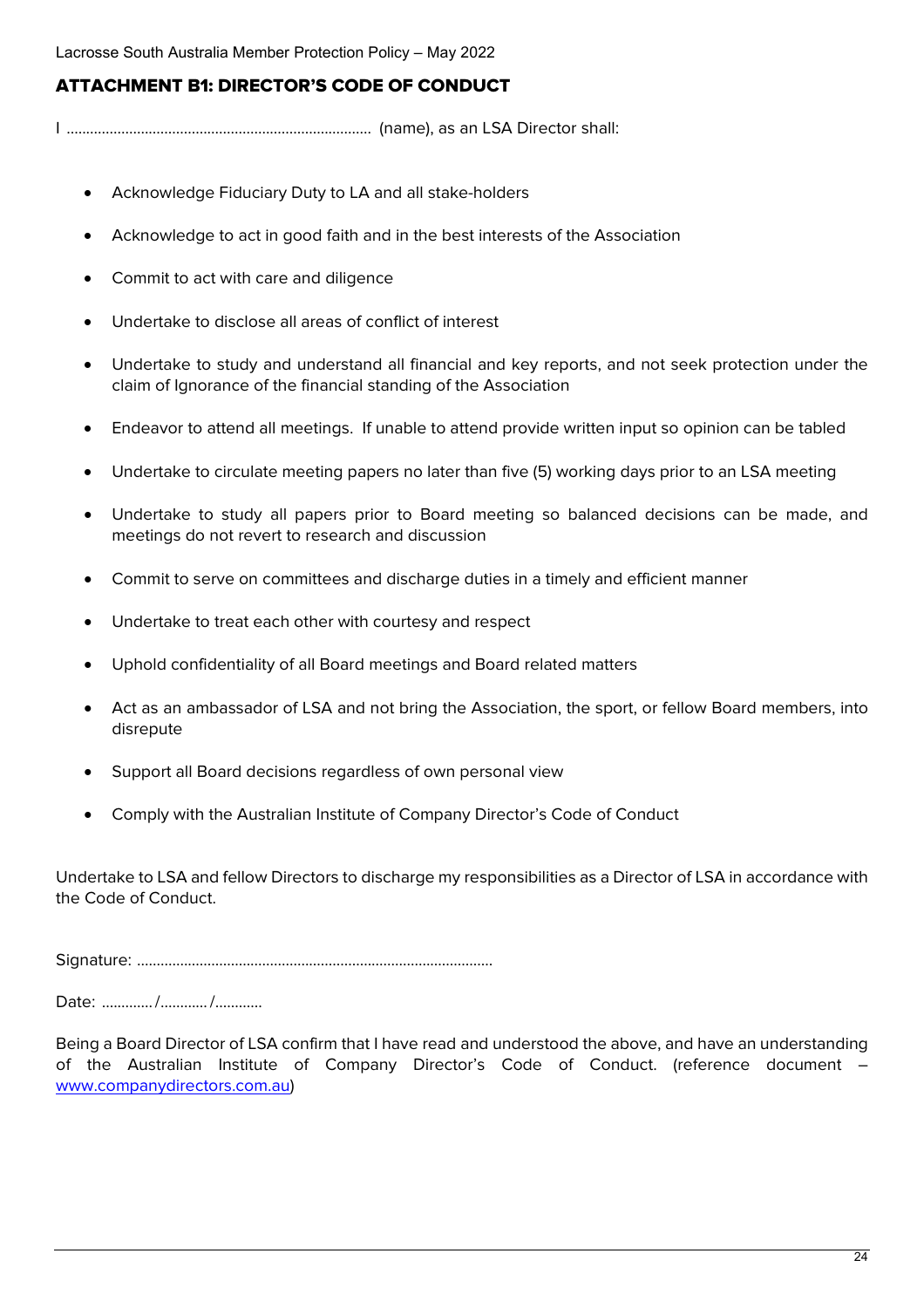# <span id="page-24-0"></span>ATTACHMENT B2: REPRESENTATIVE TEAM CODE OF CONDUCT

The following Code of Conduct is to be adhered to unconditionally by all athletes and team personnel who are part of an Australian representative team.

I .............................................................................. being a member of .............................................................. (Please print)

Agree to ensure that I will:

- Represent the LSA, my State and my teammates in a positive manner at all times.
- Not bring the sport of lacrosse into disrepute
- Uphold the responsibilities, obligations and teamwork associated with this South Australian Representative Team
- Conduct myself in a safe, responsible and inclusive manner
- Show respect for fellow athletes and team personnel
- Not exhibit or engage in any violent, offensive or abusive behaviour
- Not exhibit or engage in any sexual harassment or intimidation Ie. No photos or videos to be taken where there is any possibility that a person maybe changing
- Promote equal opportunity for my teammates to participate and develop to their full potential
- Adhere to the Team Policy regarding alcohol consumption
- Participate in all training sessions as reasonably determined by Team Personnel
- As a player, under the "age of consent" acknowledge that I am under the responsibility of the Team Manager, while participating in any Squad / Team activity including, training session, camp or event. Failure to comply with instructions or direction of the Team Manager, may result in censure or penalty or ceasing to continue with the Team/Squad Program.
- Comply with all relevant LSA Policies, including but not limited to the Member Protection Policy, Anti Doping Policy and High Performance Policy

I have read the above Code of Conduct and I understand that it is my responsibility to conduct myself in an appropriate manner, and that should I breach the Code of Conduct, there are possible ramifications.

| (Parent/Guardian Signature if under 18 years of age) |  |  |
|------------------------------------------------------|--|--|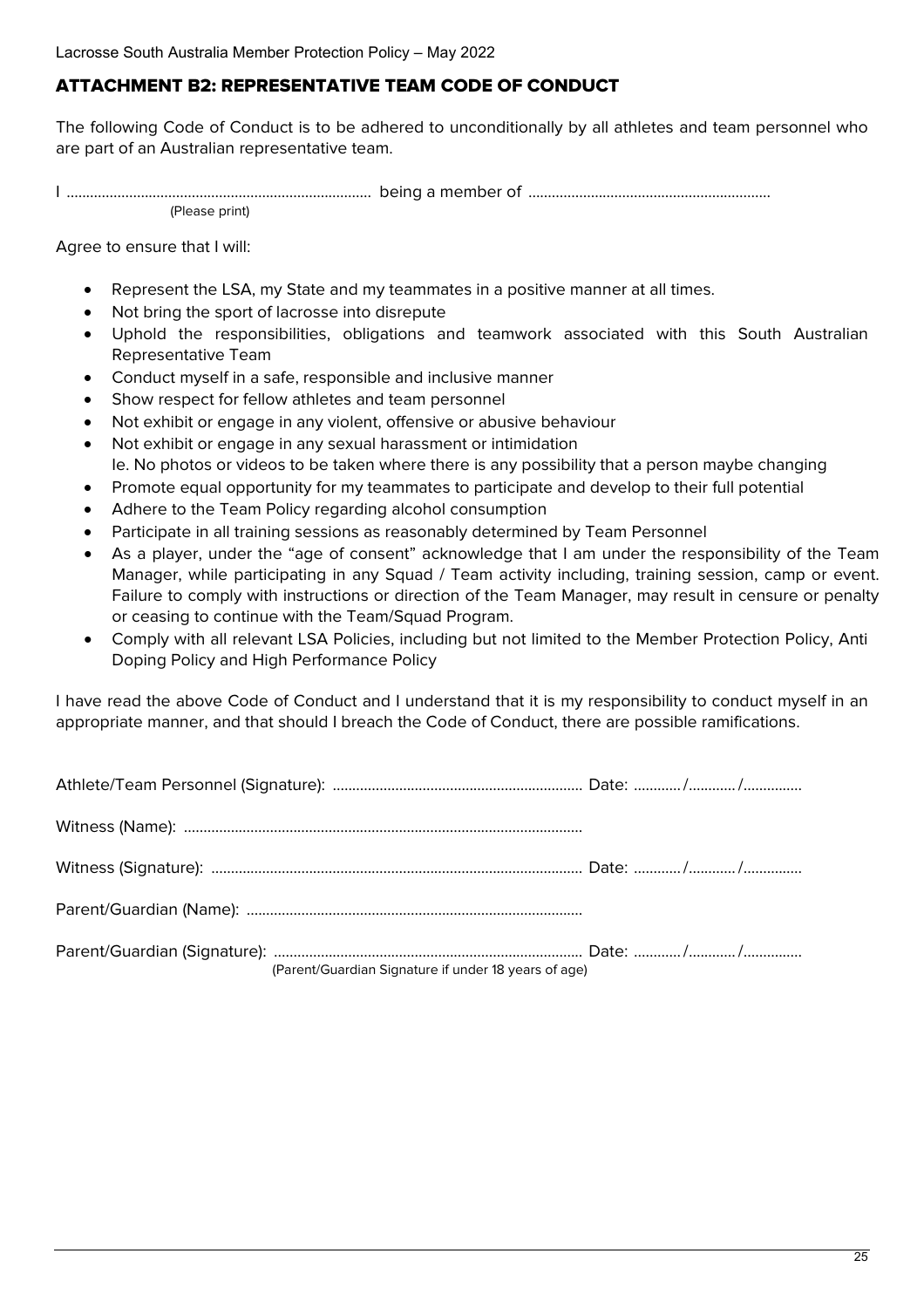# <span id="page-25-0"></span>ATTACHMENT B3: GENERAL CODE OF CONDUCT

The following is to be adhered to unconditionally as member of LSA, a Member Association (MA) or an affiliated club or a person required to comply with LSA's Member Protection Policy that applies to all LSA competitions.

The following requirements must be met in regard to your conduct during any activity held or sanctioned by LSA, an MA or an affiliated club and in any role you hold within LSA, a MA or an affiliated club:

- 1. Respect the rights, dignity and worth of others.
- 2. Be fair, considerate and honest in all dealings with others.
- 3. Be professional in, and accept responsibility for, your actions.
- 4. Make a commitment to providing quality service.
- 5. Be aware of, and maintain an uncompromising adhesion to LA's standards, rules, regulations and policies.
- 6. Operate within the rules of the sport including national and international guidelines which govern LSA, MAs and affiliated clubs.
- 7. Do not use your involvement with LSA, an MA or an affiliated club to promote your own beliefs, behaviours or practices where these are inconsistent with those of LSA, a MA or an affiliated club.
- 8. Demonstrate a high degree of individual responsibility especially when dealing with persons under 18 years of age, as your words and actions are an example.
- 9. Always place the safety and welfare of children above other considerations.
- 10. Avoid unaccompanied and unobserved activities with persons under 18 years of age, wherever possible.
- 11. Refrain from any form of harassment of others.
- 12. Refrain from any behaviour that may bring LSA, a MA or an affiliated club into disrepute.
- 13. Provide a safe environment for the conduct of the activity.
- 14. Show concern and caution towards others who may be sick or injured.
- 15. Be a positive role model.
- 16. Understand the repercussions if you breach, or are aware of any breaches of, this code of conduct.

#### I will not:

- 1. Engage in any unlawful activity with or in relation to a child.
- 2. Engage in any activity that is likely to physically, sexually or emotionally harm a child.
- 3. Unlawfully discriminate against any child or their family members.
- 4. Arrange personal contact, including online contact, with children I am working with for a purpose unrelated to LSA's activities.
- 5. Disclose personal or sensitive information about a child, including images of a child, unless the child and their parent or legal guardian consent or unless I am required to do so by LSA's policy and procedure on reporting.
- 6. Use inappropriate language in the presence of children, or show or provide children with access to inappropriate images or material.
- 7. Work with children while under the influence of alcohol or prohibited drugs.
- 8. Ignore or disregard any suspected or disclosed child harm or abuse.

Name: .........................................................................................................................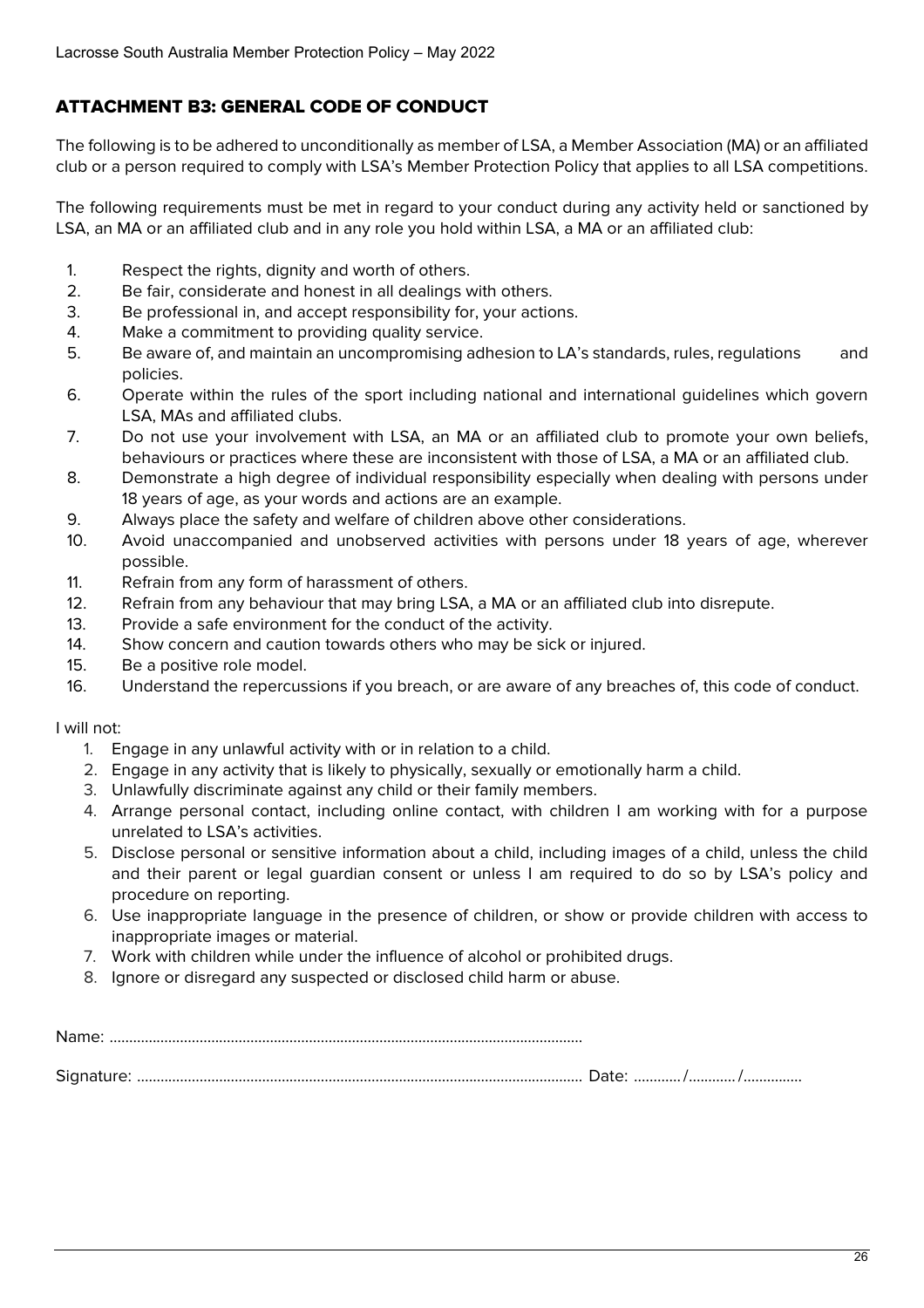# <span id="page-26-0"></span>ATTACHMENT B4: COACH CODE OF CONDUCT

In addition to LSA's General Code of Conduct, you must meet the following requirements in regard to your conduct during any activity held or sanctioned by LSA, an MA or an affiliated club and in your role as a coach appointed by LSA, an MA or an affiliated club:

- 1. Do not tolerate acts of aggression.
- 2. Provide feedback to players and other participants in a manner sensitive to their needs. Avoid overly negative feedback.
- 3. Recognise players' rights to consult with other coaches and advisers. Co-operate fully with other specialists (for example, sports scientists, doctors and physiotherapists).
- 4. Treat all players fairly within the context of their sporting activities, regardless of gender, race, place of origin, athletic potential, colour, sexual orientation, religion, political beliefs, socio-economic status and other conditions.
- 5. Encourage and facilitate players' independence and responsibility for their own behaviour, performance, decisions and actions.
- 6. Involve the players in decisions that affect them.
- 7. Encourage players to respect one another and to expect respect for their worth as individuals regardless of their level of play.
- 8. Ensure that the tasks and/or training set are suitable for age, experience, ability, and physical and psychological conditions of the players.
- 9. Ensure any physical contact with players is appropriate to the situation and necessary for the player's skill development.
- 10. Be acutely aware of the power that you as a coach develop with your players in the coaching relationship and avoid any sexual intimacy with players that could develop as a result.
- 11. Avoid situations with your players that could be construed as compromising.
- 12. Actively discourage the use of performance enhancing drugs, and the use of alcohol, tobacco and illegal substances.
- 13. Do not exploit any coaching relationship to further personal, political or business interests at the expense of the best interest of your players.
- 14. Accept and respect the role of officials in ensuring that competitions are conducted fairly and according to established rules.
- 15. Know and abide by rules, regulations and standards, and encourage players to do likewise. Accept both the letter and the spirit of the rules.
- 16. Be honest and ensure that qualifications are not misrepresented.
- 17. Accept and follow an LSA Director's directive when engaged with any LSA team.

Name: .........................................................................................................................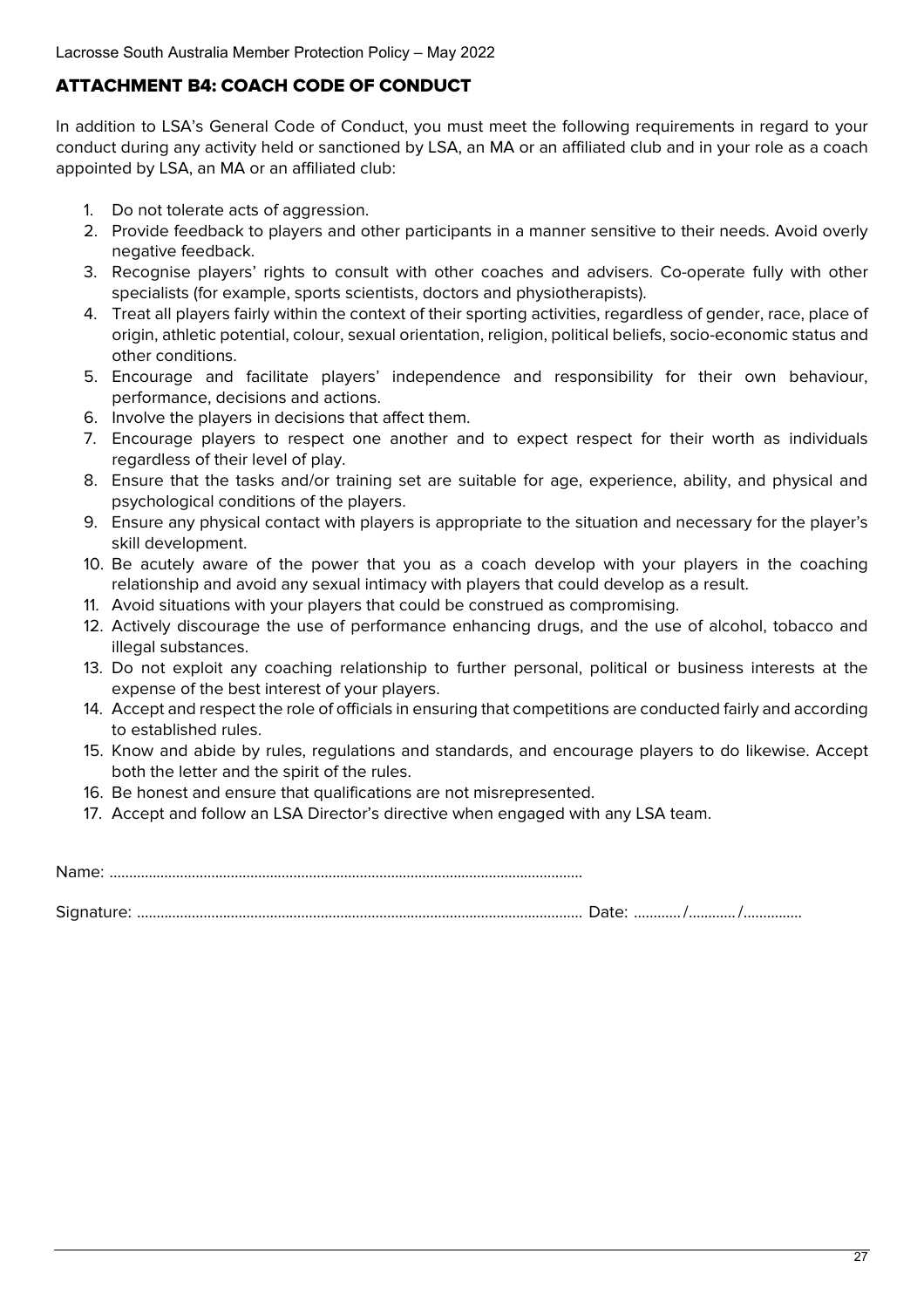# <span id="page-27-0"></span>ATTACHMENT B5: OFFICIALS' CODE OF CONDUCT

In addition to LSA's General Code of Conduct, you must meet the following requirements in regard to your conduct during any activity held or sanctioned by LSA, a MA or an affiliated club and in your role as an official appointed by LSA, a MA or an affiliated club:

- 1. Place the safety and welfare of the players/participants above all else.
- 2. Accept responsibility for all actions taken.
- 3. Be impartial, consistent and transparent in your conduct and decision-making. Accept responsibility for your actions.
- 4. Avoid any situation which may lead to a conflict of interest.
- 5. Be courteous, respectful and open to discussion and interaction.
- 6. Never engage in inappropriate conduct including the use of offensive language whilst in an official capacity
- 7. Adhere to the laws of the game and the principles of fair play, ensuring that the spirit of competition is respected by all players, coaches and officials
- 8. Value the individual in sport.

| Name:      |  |  |
|------------|--|--|
| Signature: |  |  |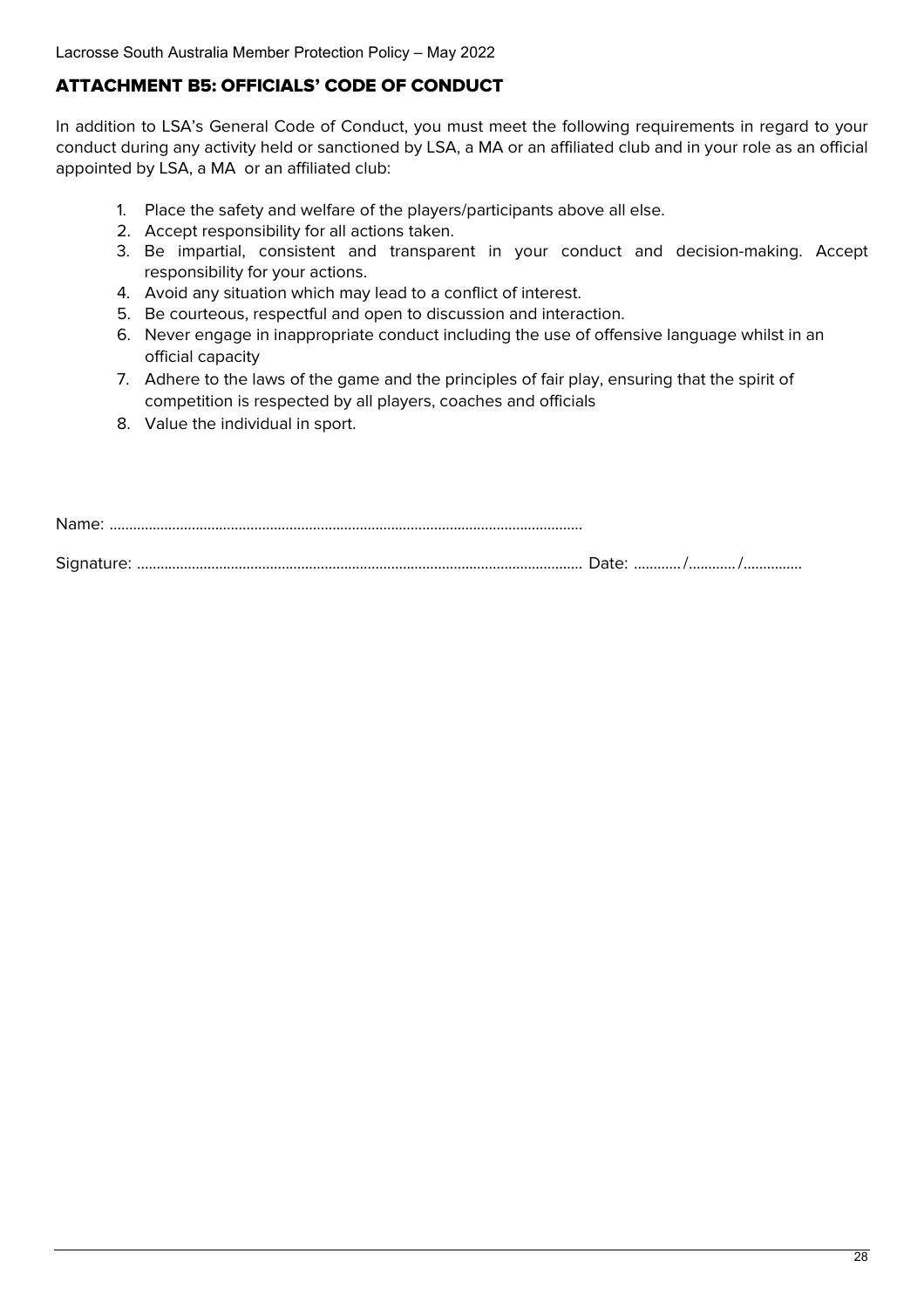# <span id="page-28-0"></span>ATTACHMENT B6: PLAYERS' CODE OF CONDUCT

In addition to LSA's General Code of Conduct, you must meet the following requirements in regard to your conduct during any activity held or sanctioned by LSA, an MA or an affiliated club and in your role as a player/participant in any activity held by or under the auspices of LSA, an MA or an affiliated club:

- 1. Respect the rights, dignity and worth of fellow players, coaches, officials and spectators.
- 2. Do not tolerate acts of aggression.
- 3. Respect the talent, potential and development of fellow players and competitors.
- 4. Care for and respect the equipment provided to you as part of your program.
- 5. Be frank and honest with your coach concerning illness and injury and your ability to train fully within the program requirements.
- 6. At all times avoid intimate relationships with your coach.
- 7. Conduct yourself in a professional manner relating to language, temper and punctuality.
- 8. Maintain high personal behaviour standards at all times.
- 9. Abide by the rules and respect the decision of the official, making all appeals through the formal process and respecting the final decision.
- 10. Be honest in your attitude and preparation to training. Work equally hard for yourself and your team.
- 11. Co-operate with coaches and staff in development of programs to adequately prepare you for competition at the highest level.

Name: .........................................................................................................................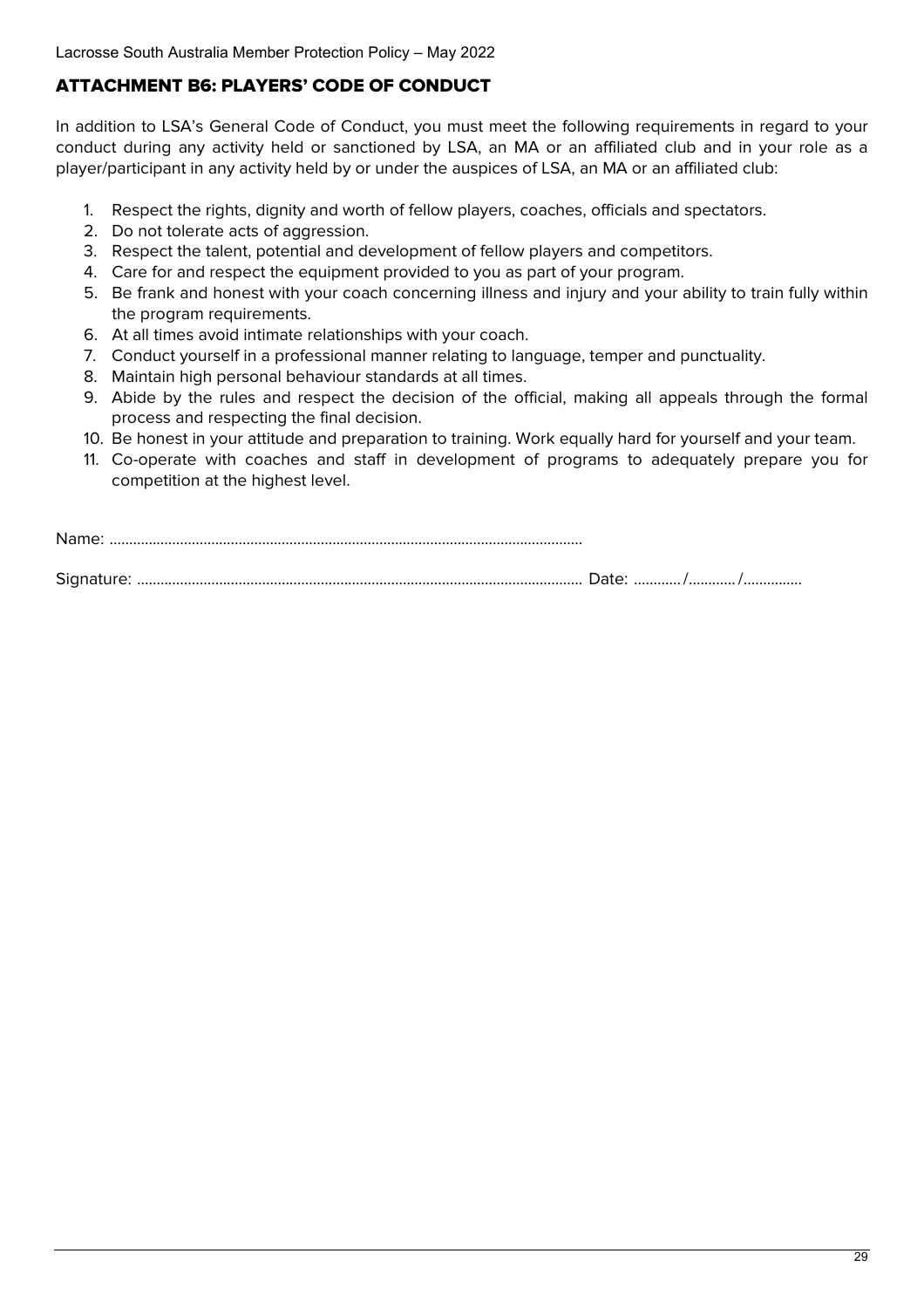# <span id="page-29-0"></span>ATTACHMENT B7: PARENT/GUARDIAN CODE OF CONDUCT

As a parent/guardian of a player/participant in any activity held by or under the auspices of LSA, an MA or an affiliated club, you must meet the following requirements in regard to your conduct during any such activity or event:

- 1. Respect the rights, dignity and worth of others.
- 2. Remember that your child participates in sport for their own enjoyment, not yours.
- 3. Focus on your child's efforts and performance rather than winning or losing.
- 4. Never ridicule or yell at your child and other children for making a mistake or losing a competition.
- 5. Show appreciation for good performance and skillful plays by all players (including opposing players).
- 6. Demonstrate a high degree of individual responsibility especially when dealing with or in the vicinity of persons under 18 years of age, as your words and actions are an example.
- 7. Respect officials' decisions and teach children to do likewise.
- 8. Do not physically or verbally abuse or harass anyone associated with the sport (player, coach, umpire and so on).
- 9. Respect the rights, dignity and worth of every young person regardless of their gender, ability, cultural background or religion.
- 10. Be a positive role model.
- 11. Understand the repercussions if you breach, or are aware of any breaches of, this code of conduct.

Name: .........................................................................................................................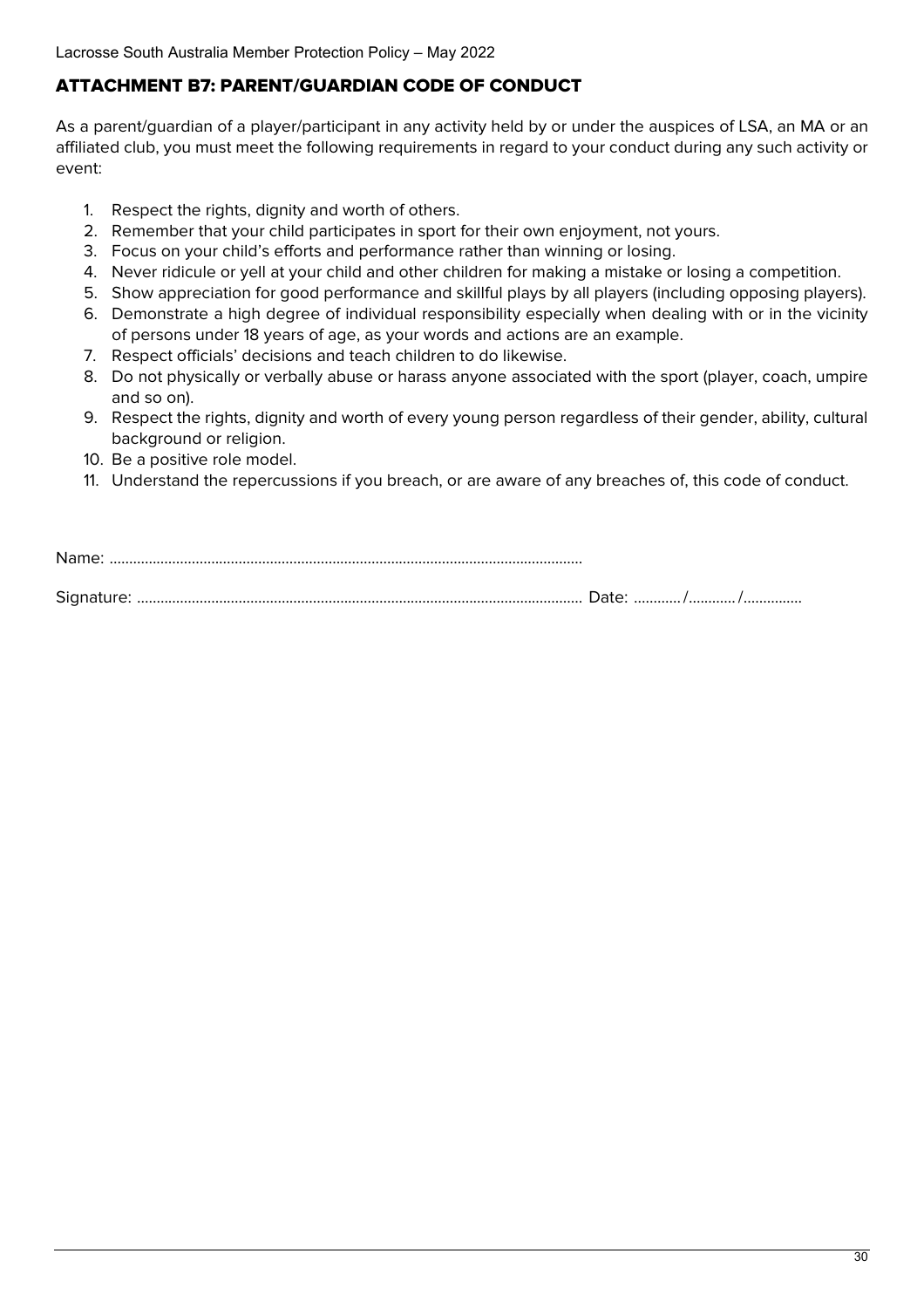# <span id="page-30-0"></span>ATTACHMENT B8: SPECTATOR CODE OF CONDUCT

As a spectator in any activity held by or under the auspices of LSA, an MA or an affiliated club, you must meet the following requirements in regard to your conduct during any such activity or event:

- 1. Respect the decision of officials and teach young people to do the same.
- 2. Never ridicule or scold a young player for making a mistake. Positive comments are motivational.
- 3. Condemn the use of violence in any form, whether it is by other spectators, coaches, officials or players.
- 4. Show respect for your team's opponents. Without them there would be no game.
- 5. Do not use violence, harassment or abuse in any form (that is, do not use foul language, sledge or harass players, coaches, officials or other spectators).
- 6. Respect the rights, dignity and worth of every person regardless of their gender, ability, cultural background or religion.

Name: .........................................................................................................................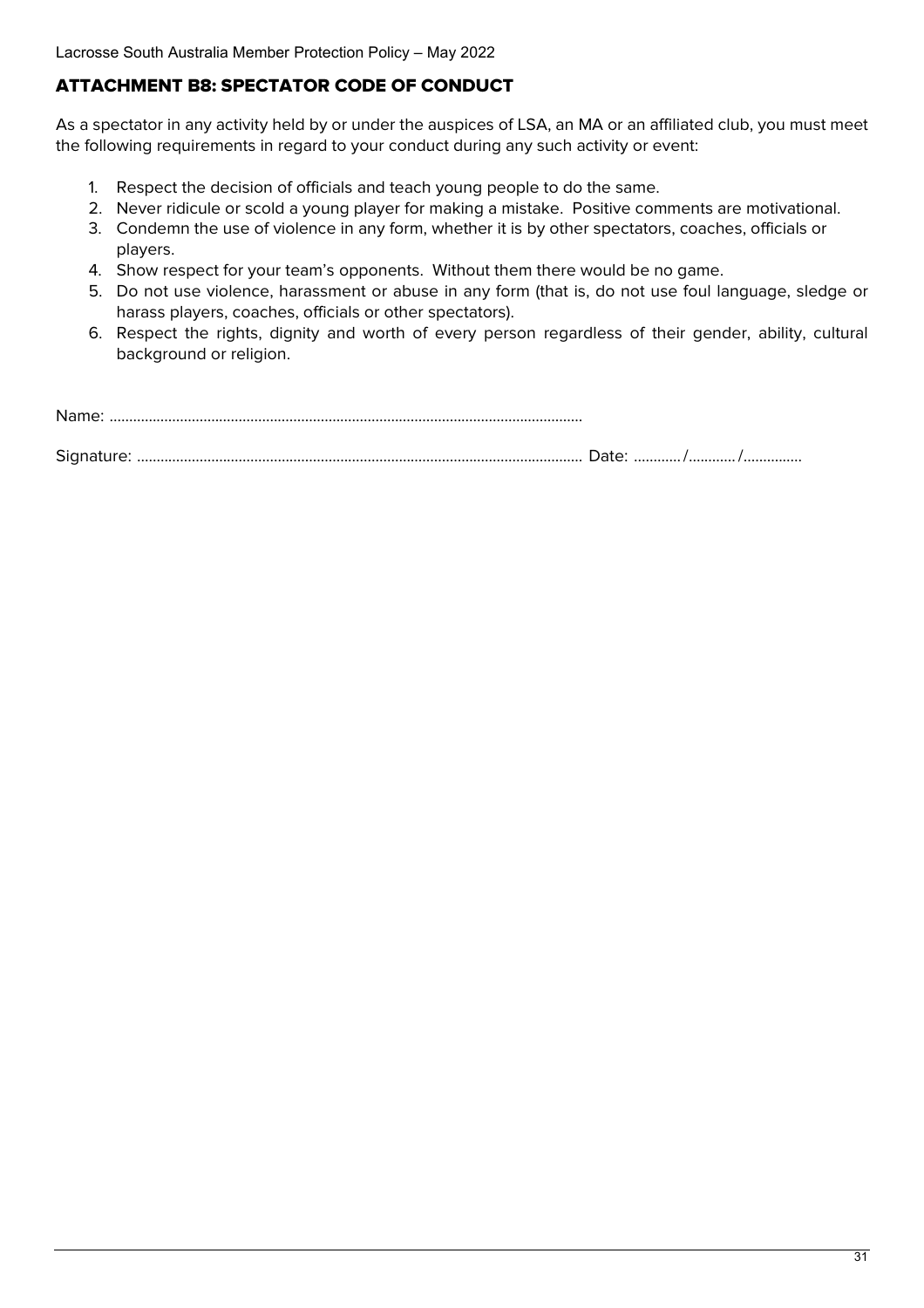#### <span id="page-31-0"></span>PART C: EMPLOYMENT SCREENING/WORKING WITH CHILDREN ASSESSMENT REQUIREMENTS

We are committed to providing a safe environment for children. As part of this, we will recruit staff and volunteers who do not pose a risk to children.

Employment screening can involve criminal history checks, signed declarations, referee checks and appropriate checks that assess a person's suitability to work with children and young people.

LSA, including our regional associations and clubs, will meet the requirements of the Children and Young People (Safety) Act 2017 and the Child Safety (Prohibited Persons) Act 2016

Individuals travelling with children and young people to another state or territory in a work-related capacity must comply with the screening requirements of that particular state or territory.

Working with Children Check laws are currently in place in all States and Territories.

# **ATTACHMENTS**

- Attachment C1: Employment Screening
- Attachment C2: Member Protection Declaration
- Attachment C3: National Working with Children Check requirements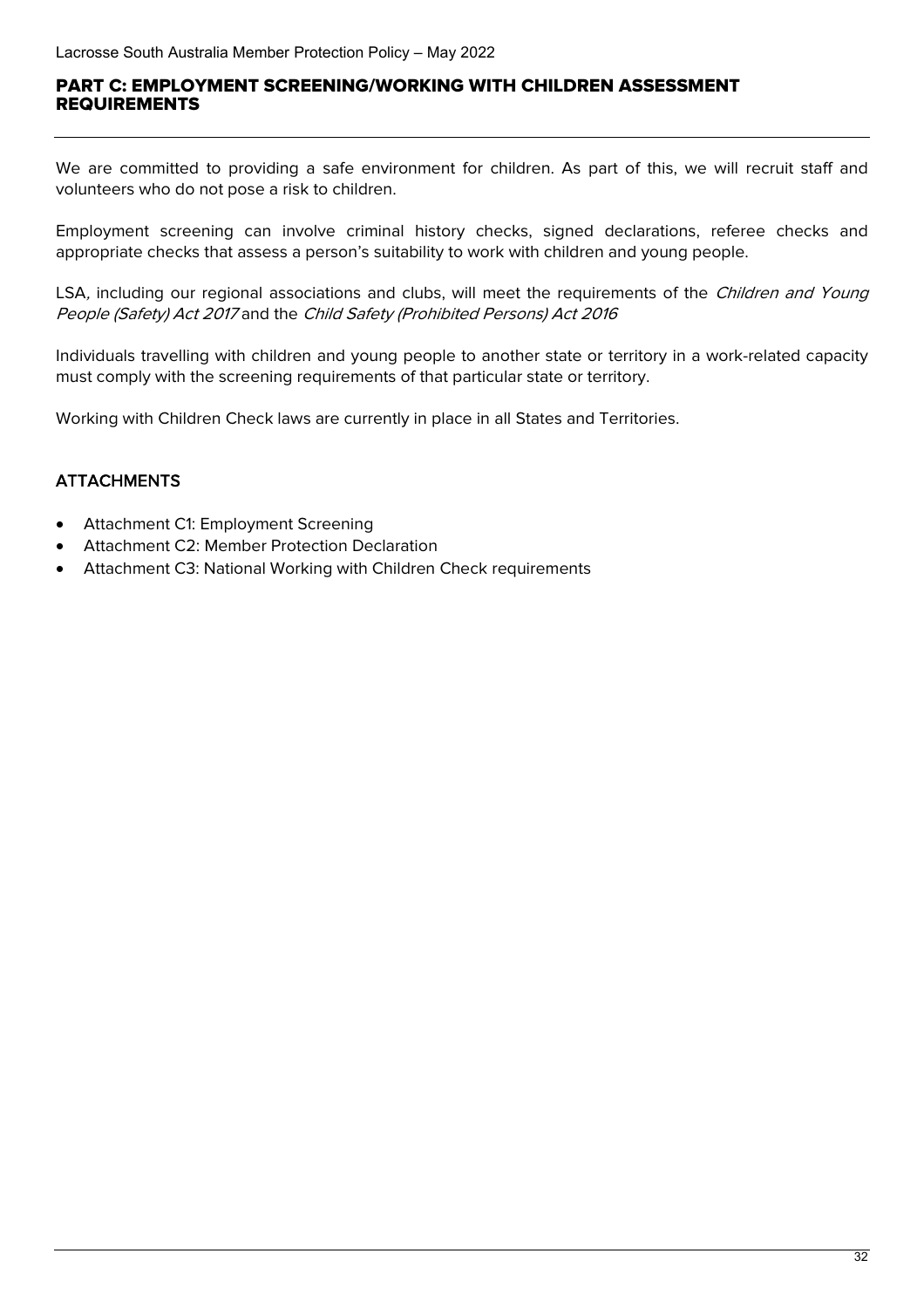# <span id="page-32-0"></span>ATTACHMENT C1: EMPLOYMENT SCREENINGS

Employment screenings support a child-safe environment and assist to protect children and young people involved in our sport from harm.

Employment screening can involve:

- criminal history checks;
- signed declarations;
- referee checks; and
- relevant background checks to assess a person's suitability to work with children and young people, such as a Working with Children Check.

LSA requires all persons who are engaged in a "prescribed position" to undergo a Working with Children Check according to the South Australian Child Safety (Prohibited Persons) Act 2016. This assessment must be completed every five (5) years.

A person performs a prescribed position if they:

• are in paid or volunteering roles where it is reasonably foreseeable that they will work with children.

# Working with Children Checks

In South Australia, a Working with Children Check assesses the suitability of people to work with children and young people and this includes:

- a national criminal history check
- information from South Australian government databases, such as SA child protection records from Department for Child Protection and Care Concern investigations into the welfare of children in foster or state care
- publicly available information from professional registration bodies relating to persons disciplined or precluded from working with children or vulnerable people
- information from South Australian police, courts, and prosecuting authorities including information about charges for offences alleged to have been committed (regardless of the outcome of those charges)
- expanded criminal history information from other Australian police jurisdictions, and
- any declarations made by the applicant in response to questions in the 'declaration' section of their screening application form.

Application are made through the Department of Human Services:<https://screening.sa.gov.au/home>

This attachment sets out the screening process for people in the LSA who work, coach, supervise or have regular unsupervised contact with people under the age of 18 years.

LSA will, and also requires clubs to:

- 1. Identify positions that involve working, coaching, supervising or regular unsupervised contact with people under the age of 18 years.
- 2. Obtain a completed *Member Protection Declaration* (MPD) (Attachment C2) from all people who are identified in the above step and keep it in a secure place.
- 3. Provide an opportunity for a person to give an explanation if a MPD isn't provided or it reveals that the person doesn't satisfactorily meet any of the clauses in the MPD. LA will then make an assessment as to whether the person may be unsuitable to work with peopleunder the age of 18 years. If unsatisfied we will not appoint them to the role/position.
- 4. Where possible, check a person's referees (verbal or written) about his/her suitability for the role.
- 5. Ask the people identified in step 1 to sign a consent form for a national police check.
- 6. Possibly request (or ask the person to request) a national 'Part Exclusion' police check from the LSA relevant police jurisdiction. This check excludes irrelevant records. If the police checkindicates a relevant offence, we will provide an opportunity for the person to give an explanation, and then LSA will make an assessment as to whether the person may pose a risk to or be unsuitable to work with people under the age of 18 years. If unsatisfied we will not appoint them to the role/position.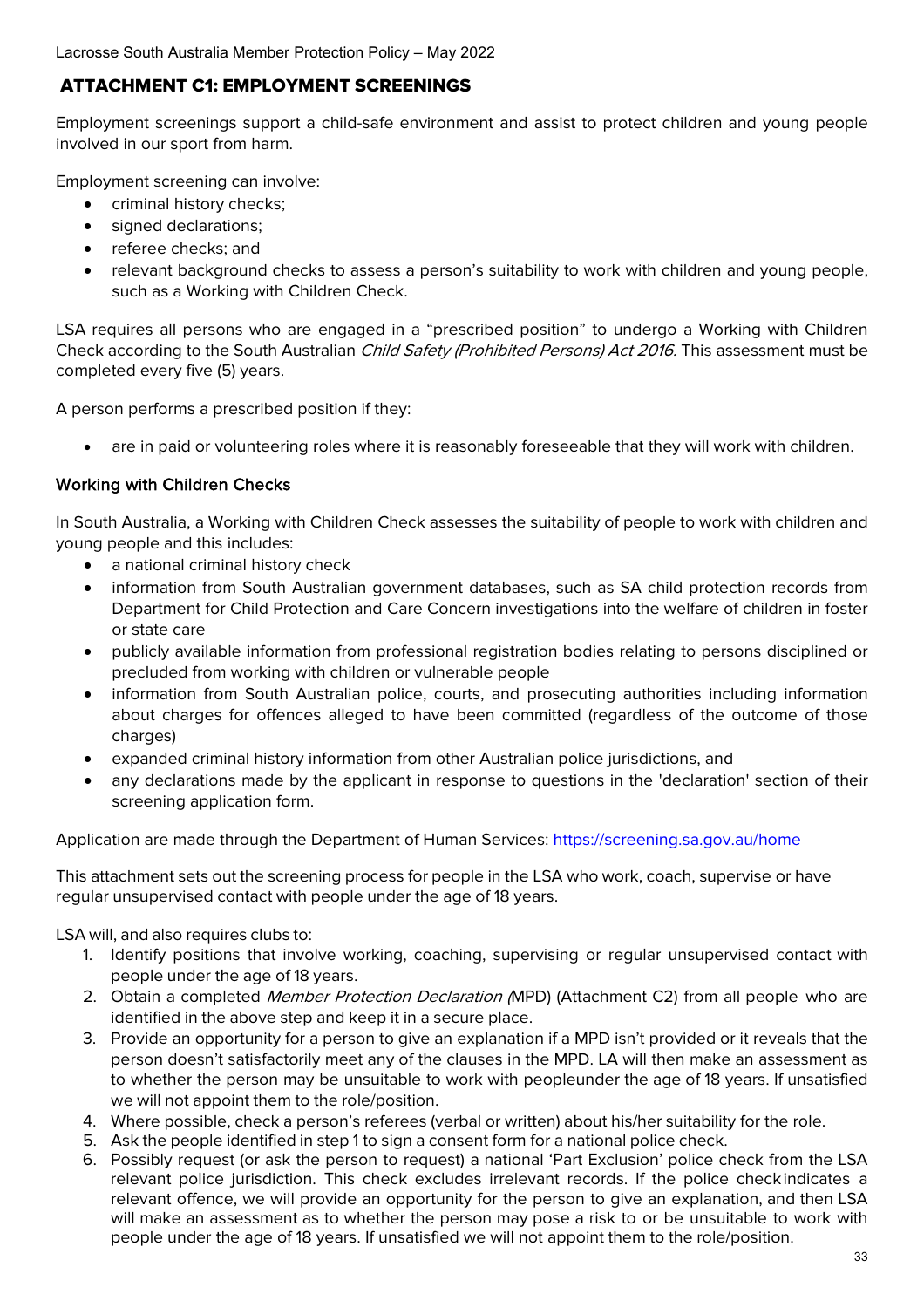- 7. Make an assessment as to whether the person may be unsuitable to work with people under the age of 18 years if the person does not agree to a national police check after explaining why it is a requirement under the LSA policy. If unsatisfied, LSA will not appoint them.
- 8. Decide whether to offer the person the position taking into account the result of the police check and any other information the club has available to it. Where it is not practical to complete the police check prior to the person commencing in the position, LSA will complete the check as soon as possible, and if necessary, act immediately on the outcome.
- 9. Protect the privacy of any person who is checked and maintain confidentiality of any information obtained through the checking process.
- 10. Return information collected during screening (such as a completed MPD form, police records and referee reports) to the relevant person if that person is not appointed to the position, or otherwise be destroyed within 28 days of the date of the decision or the expiry of any appeal period, unless within that time the person requests that the documents be returned to them. For appointed persons, information will be kept on file in a secure location.

The Prohibited Persons Act requires organisations to contact the Central Assessment Unit (Department of Human Services Screening Unit) if:

- a. they become aware of any assessable information in relation to the person
- b. they become aware that the person is prohibited from working with children under a law of the Commonwealth or of another state or territory
- c. they become aware that the person is (or becomes) a registrable offender under the *Child Sex* Offenders Registration Act 2006
- d. the person makes a disclosure to the employer under section 66 of the Child Sex Offenders Registration Act 2006.

# Mandatory Notifiers

Under the Safety Act, the following people are mandated notifiers:

- a. medical practitioners
- b. pharmacists
- c. registered or enrolled nurses
- d. dentists
- e. psychologists
- f. police officers
- g. community corrections officers under the Correctional Services Act 1982
- h. social workers
- i. ministers of religion
- j. employees of, or volunteers in, an organisation formed for religious or spiritual purposes
- k. teachers employed to teach in a school, pre-school, or kindergarten
- l. employees of, or volunteers in, an organisation that provides health, welfare, education, sporting or recreational, childcare, or residential services wholly or partly for children and young people, being a person who:
- (i) provides such services directly to children and young people or
- (ii) holds a management position in the organisation the duties of which include direct responsibility for, or direct supervision of, the provision of those services to children and young people<sup>[1](#page-33-0)</sup>
- m. an officer or employee of a prescribed organisation (as per section 114, of the Safety Act) who holds a management position in the organisation, the duties of which include direct responsibility for, or direct supervision of, the provision of services to children.<sup>[2](#page-33-1)</sup>

Mandated notifiers are required by law to notify the Department for Child Protection via the Child Abuse Report Line (CARL), Phone: 13 14 78, if they suspect on reasonable grounds that a Child is, or may be, at risk and the suspicion is formed in the course of the person's work (whether paid or voluntary) or in carrying out official duties.

By way of general guidance, reporting obligations arise where there is "a reasonable suspicion" that a Child may be "at risk".

<span id="page-33-0"></span><sup>1</sup> Section 30(3), Children and Young People (Safety) Act 2017

<span id="page-33-1"></span><sup>2</sup> Regulation 9, Children and Young People (Safety) Regulations 2017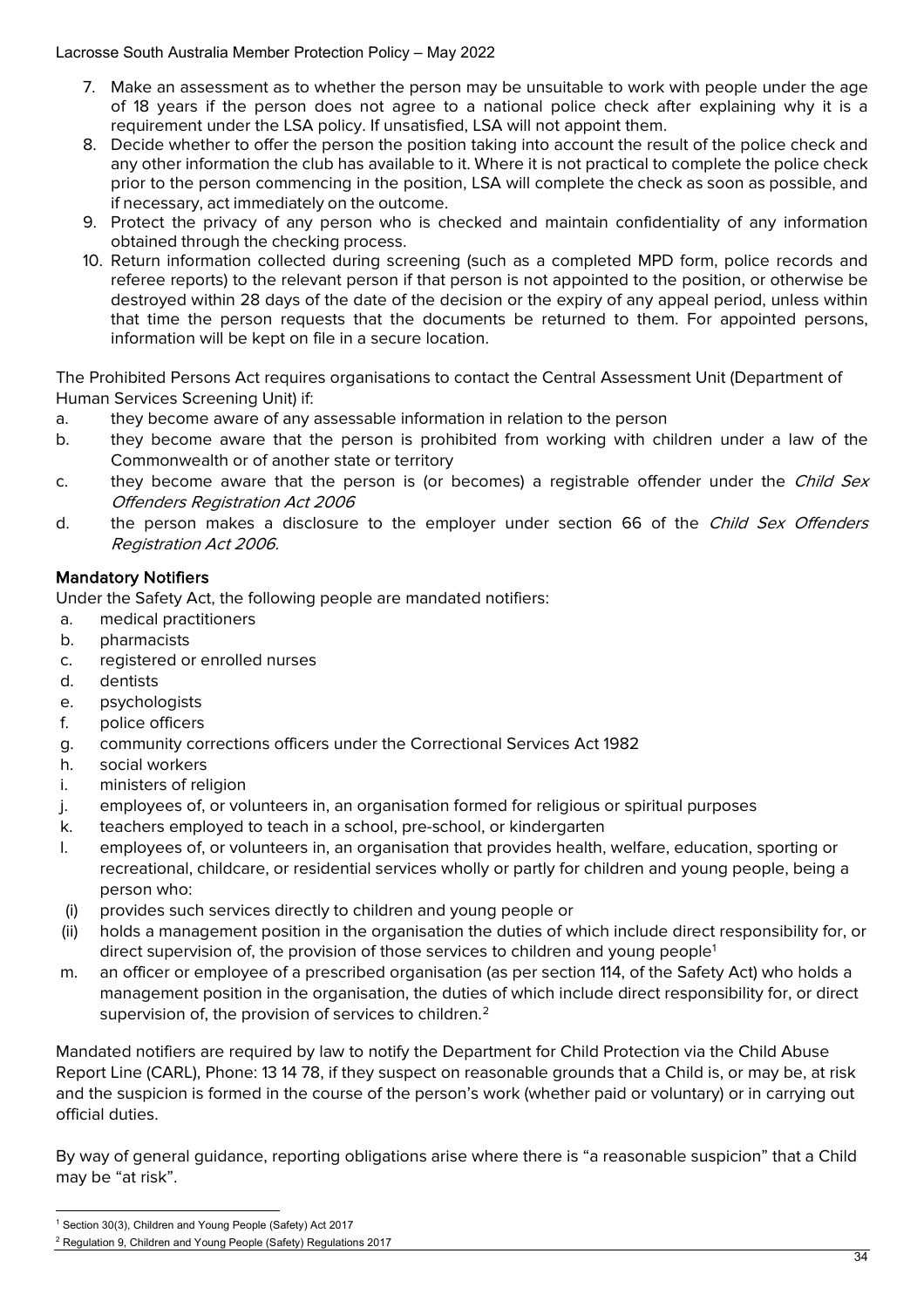# <span id="page-34-0"></span>ATTACHMENT C2: MEMBER PROTECTION DECLARATION

LSA has a duty of care to all those associated with our organisation and to the individuals and organisations to whom this policy applies. It is a requirement of our Member Protection Policy that we check the background of each person who works, coaches or has contact with children and young people under the age of 18 years.

| sincerely declare:                                                                                                                                                                                                                                           |
|--------------------------------------------------------------------------------------------------------------------------------------------------------------------------------------------------------------------------------------------------------------|
| 1. I do not have any criminal charge pending before the courts.                                                                                                                                                                                              |
| 2. I do not have any criminal convictions or findings of guilt for sexual offences, offences related to<br>children or acts of violence or drug related matters.                                                                                             |
| 3. I have not had any disciplinary proceedings brought against me by an employer, sporting organisation<br>or similar body involving child abuse, sexual misconduct or harassment, other forms of harassment or<br>acts of violence or drug related matters. |
| 4. I am not currently serving a sanction for an anti-doping rule violation under an Australian Sports Anti-<br>Doping Authority (ASADA) approved anti-doping policy applicable to me.                                                                        |
| 5. I will not participate in, facilitate or encourage any practice prohibited by the World Anti-Doping Agency<br>Code or any other ASADA approved anti-doping policy applicable to me.                                                                       |
| 6. To my knowledge, there is no other matter that LSA may consider to constitute a risk to its members,<br>employees, volunteers, athletes or reputation by engaging me.                                                                                     |
| 7. I will notify the LSA Executive Officer of the organisation/s engaging me immediately upon becoming<br>aware that any matter set out above has changed.                                                                                                   |
|                                                                                                                                                                                                                                                              |

on ............../ ............ / .............. (date) Signature ....................................................................................................

#### Consent of parent/guardian (on behalf of a person under the age of 18 years)

I have read and understood the declaration provided by my child. I confirm and warrant that the contents of the declaration provided by my child are true and correct in every particular.

Name: ..................................................................................................

Signature: ...........................................................................................

Date: ............. / ............ / ............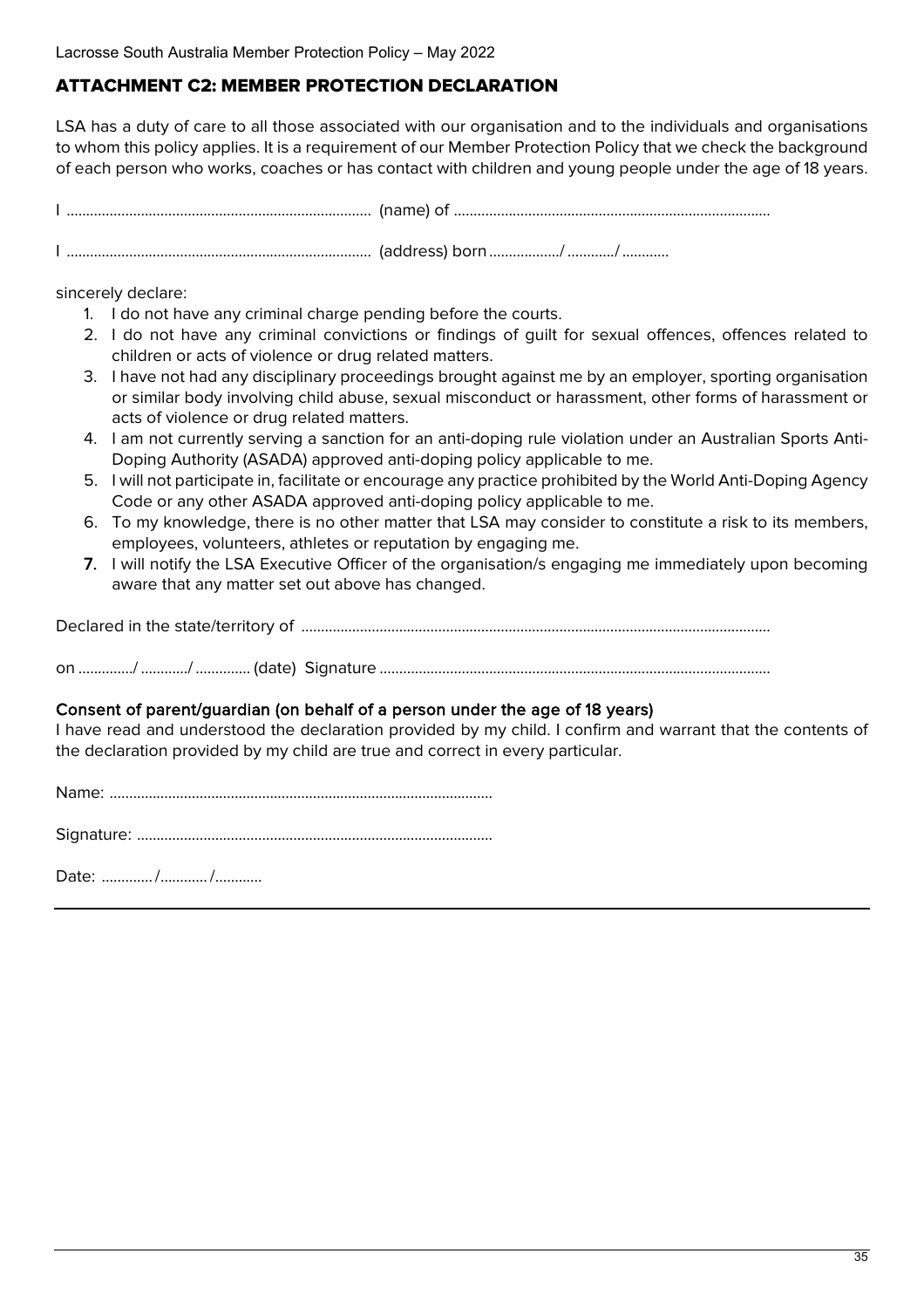# <span id="page-35-0"></span>ATTACHMENT C3: WORKING WITH CHILDREN CHECK REQUIREMENTS

Working with Children Check requirements vary across Australia. [Information](http://www.playbytherules.net.au/legal-stuff/child-protection/child-protection-laws-explained/screening) for each state and territory are available on the Play by the Rules website: [https://www.playbytherules.net.au/got-an-issue/child-safe](https://www.playbytherules.net.au/got-an-issue/child-safe-sport/child-safe-sport-in-each-state-or-territory/sa-child-safety-laws#sa-wwcc)[sport/child-safe-sport-in-each-state-or-territory/sa-child-safety-laws#sa-wwcc](https://www.playbytherules.net.au/got-an-issue/child-safe-sport/child-safe-sport-in-each-state-or-territory/sa-child-safety-laws#sa-wwcc)

It is important to remember that when travelling to other states or territories, representatives of sporting organisations must comply with the legislative requirements of that particular state or territory.

In certain jurisdictions, temporary, time limited exemptions from working with children checks may be available for interstate visitors with a Working with Children Check in their home state.

The laws providing interstate exemptions are not consistent across Australia.

If an employee or volunteer for your organisation is travelling interstate to do work that would normally require a working with children check, you will need to check the relevant requirements of that state or territory.

#### Interstate visitors to South Australia working with children

A person who is a resident of another State or Territory who will be engaged in child-related work while in South Australia for an organised event must be able to show evidence that they are not prohibited from working with children under their home state's Working with Children Check scheme.

If the person will be undertaking child-related work in South Australia in excess of 10 consecutive days they must apply for a Working with Children Check in this State.

#### South Australia

Contact the Department of Human Services

Website: <https://dhs.sa.gov.au/services/community-and-family-services/child-safe-environments>

Phone: 08 8463 6468, Email: DHS.childsafe@sa.gov.au

National Police Check: [www.police.sa.gov.au/services-and-events/apply-for-a-police-record-check](http://www.police.sa.gov.au/services-and-events/apply-for-a-police-record-check)

Department of Human Services, Screening Unit:<https://screening.sa.gov.au/>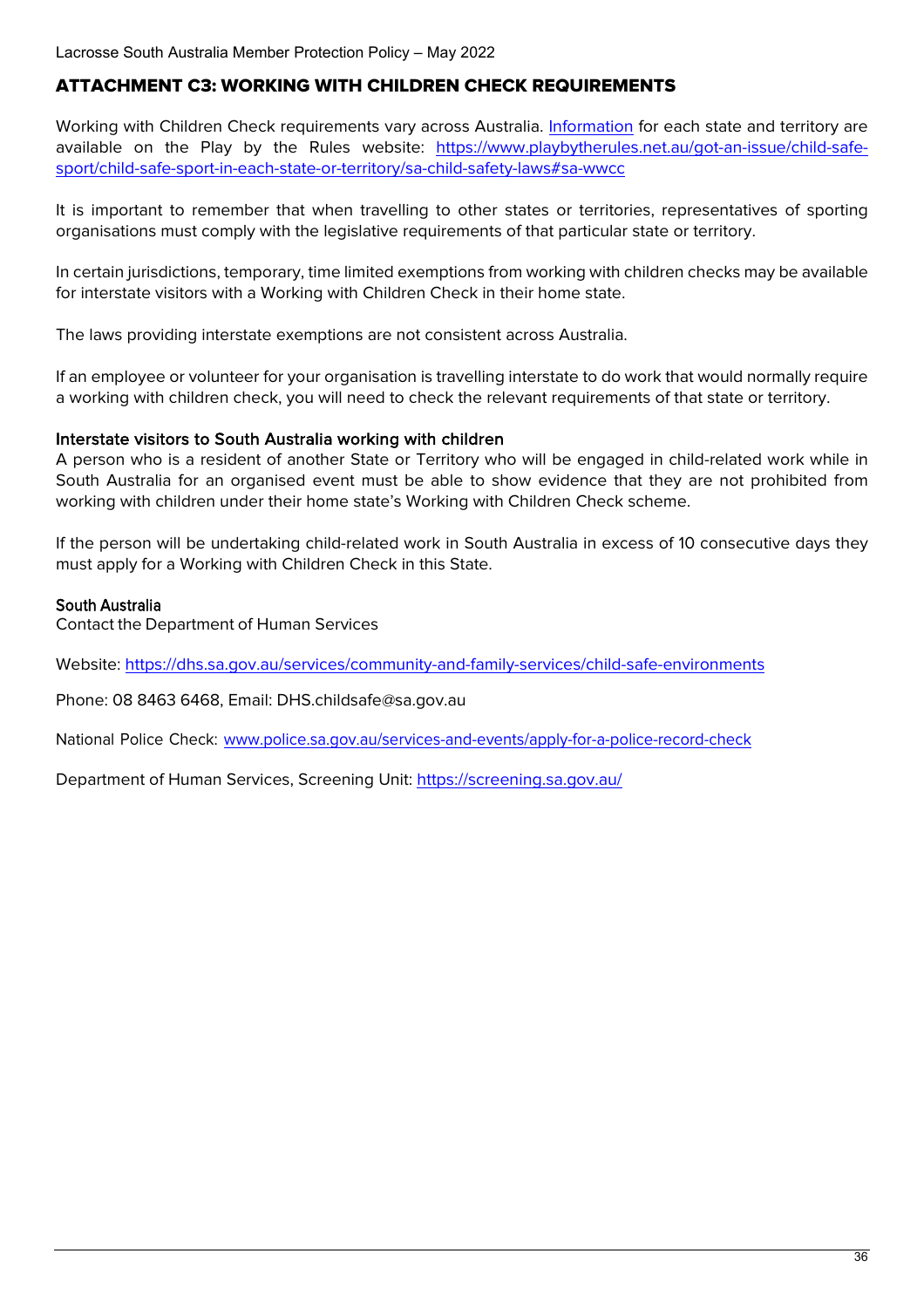# <span id="page-36-0"></span>PART D: COMPLAINT HANDLING PROCEDURES

LSA will deal with all complaints in a fair, timely and transparent manner. All complaints will be treated seriously.

LSA will provide individuals with an informal and informal process to resolve the matter, along with access to an external complaint handling body, based on the nature of the complaint and our rules and regulations.

LSA also provide an appeals process for those matters.

LSA will maintain confidentiality where possible and as provided in this policy and seek to ensure that no one is victimised for making, supporting or providing information about a complaint.

# **ATTACHMENTS**

| Attachment D1: | Complaints procedure                     |
|----------------|------------------------------------------|
| Attachment D2. | Mediation                                |
| Attachment D3. | Investigation procedure                  |
| Attachment D4. | Tribunal procedure                       |
| Attachment D5  | Complaint Flow Chart (Play by the Rules) |
|                |                                          |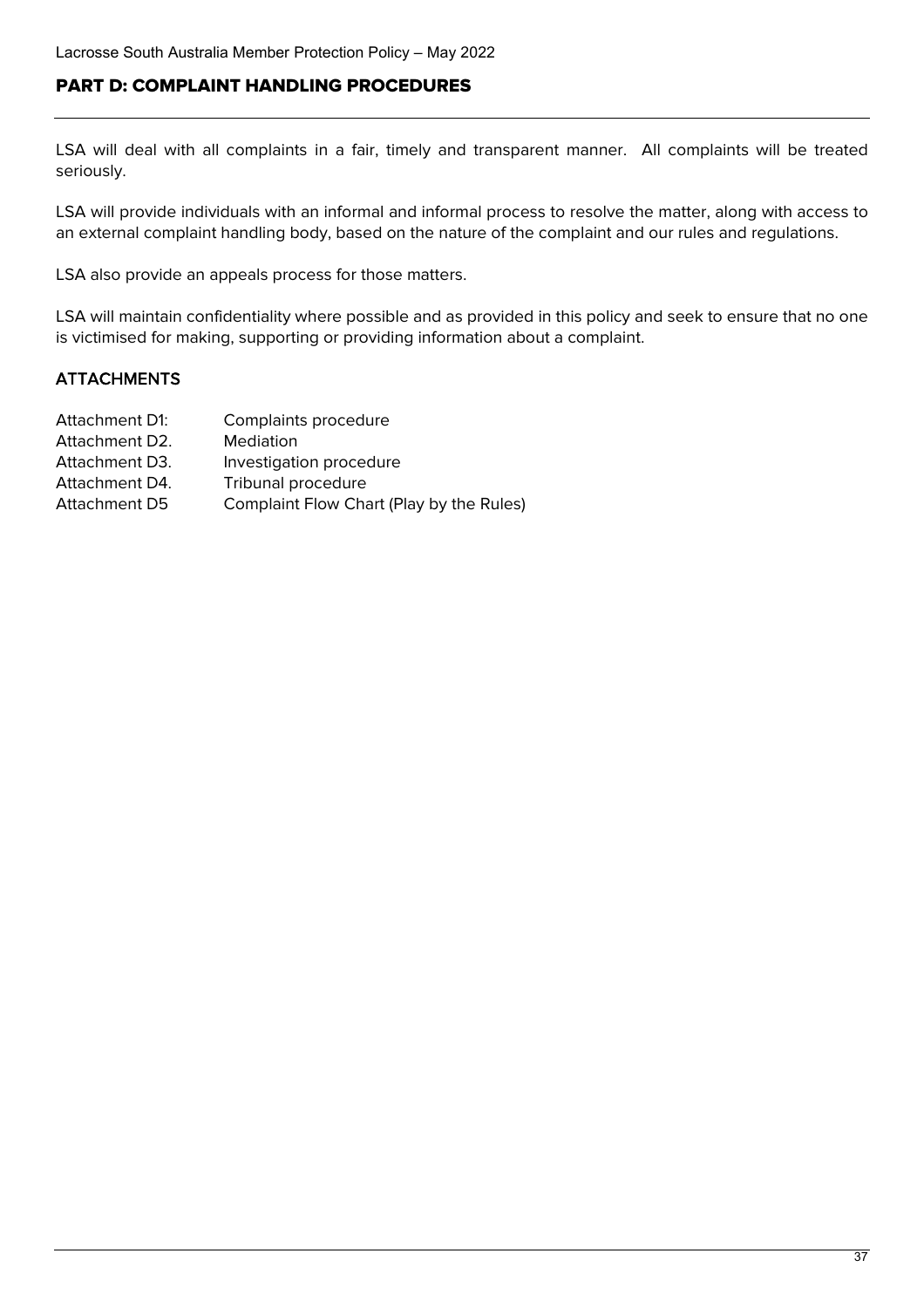# <span id="page-37-0"></span>ATTACHMENT D1: COMPLAINT PROCEDURE

LSA is committed to supporting people associated with our sport to make and resolve any complaints they may have in a fair, timely and effective way. This procedure is not to be used for any child harm related matters

We will endeavour to deal with complaints on a confidential basis. We will not provide information about the complaint to another person without the complainant's consent, except if the law requires us to disclose this information or it is necessary to properly deal with the complaint. To ensure fairness for everyone involved, we will provide the full details of the complaint to the person or people against whom the complaint has been made and ask for their response. As a result, it may be difficult for us to resolve complaints made anonymously.

We will provide **informal and formal procedures** to deal with complaints. Individuals and organisations can also make complaints to external organisations under anti-discrimination, child protection and other relevant laws.

#### Informal approaches

#### Step 1: Talk with the other person (if safe, reasonable and appropriate)

If you feel confident and comfortable to do so, you can approach the other person to discuss the issues and try and resolve the problem directly.

#### Step 2: Contact the Executive Officer/Member Protection Information Officer

We encourage you to talk with the Executive Officer or one of our Member Protection Information Officers (MPIOs) if:

- step 1 (above) is not appropriate;
- you are not sure how to handle the problem by yourself;
- you want to talk confidentially with someone and find out what options are available to address your concern; or
- the concern continues after you approached the other person.

A list of our sport's Member Protection Information Officers (MPIOs) or equivalent can be found on the LA website [www.lacrossesa.com.au](http://www.lacrossesa.com.au/).

The Executive Officer or MPIO will:

- ask how you would like your concern to be resolved and if you need support
- seek to provide different options for you to address your concern
- act as a support person, if you wish
- refer you to an appropriate person (e.g. a mediator) to help you address your concern, if appropriate
- inform the relevant government authorities and/or police, if required by law to do so
- where possible and appropriate, maintain confidentiality.

#### Step 3: Decide how to address your concern

After talking with the Executive Officer or MPIO, you may decide:

- there is no problem;
- the problem is minor and you do not wish to take the matter forward;
- to try and resolve the problem yourself, with or without a support person;
- to resolve the problem with the help of someone impartial, such as a mediator; or
- to resolve the matter through a formal process.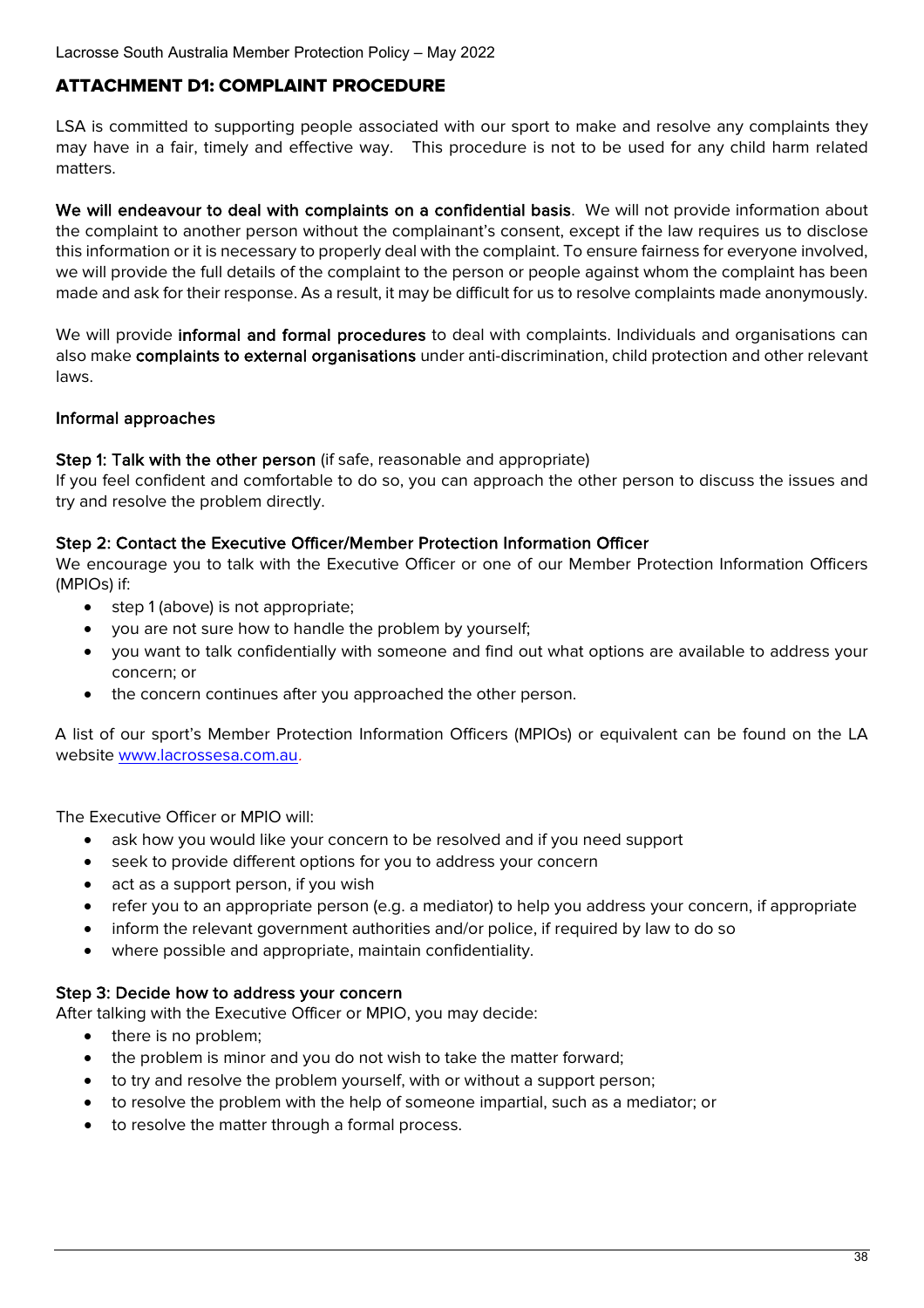# Formal approaches

# Step 4: Making a formal complaint

If it is not possible or appropriate to resolve your complaint through an informal process, you may:

- make a formal complaint in writing to the Executive Officer, or
- approach a relevant external agency, such as an anti-discrimination or equal opportunity commission, for advice and assistance.

After receiving a formal complaint, and based on the material you provide, the Executive Officer or MPIO will decide whether:

- he or she is the most appropriate person to receive and handle the complaint;
- the nature and seriousness of the complaint requires a formal resolution procedure;
- to refer the complaint to mediation;
- to appoint a person to **investigate** the complaint;
- to refer the complaint to a tribunal hearing;
- to engage The State Sport Dispute Centre to provide an independent mediation or a tribunal hearing
- to refer the matter to the police or other appropriate authority; and/or
- to implement any interim arrangements that will apply until the complaint process is completed.

In dealing with your formal complaint, the Executive Officer or MPIO will take into account:

- whether he or she has had any personal involvement in the circumstances and if so, whether it is appropriate someone else should handle the complaint;
- your wishes, and the wishes of the respondent, regarding how the complaint should be handled;
- the relationship between you and the respondent (e.g. an actual or perceived power imbalance between you and the respondent);
- whether the facts of the complaint are in dispute; and
- the urgency of the complaint, including the possibility that you might face further unacceptable behaviour while the complaint process is underway.

If the Executive Officer or MPIO is the appropriate person to handle the complaint, he or she will, where appropriate and/or necessary:

- provide the information received from you to the other person(s) involved and ask for a response;
- decide if there is enough information to determine whether the matter alleged in your complaint did or did not occur; and/or
- determine what, if any, further action to take, including referring the matter for investigation or disciplinary action in accordance with this policy.

# Step 5: Investigating the complaint

In some cases, an investigation may be required to determine the facts surrounding the complaint. Our investigations procedure is outlined in Attachment D3.

Following the investigation, a written report will be provided to the Executive Officer or MPIO if required.

- If the complaint is referred to mediation, we will follow the steps outlined in Attachment D2 or as agreed by you, the respondent and the mediator.
- If the complaint is referred to a tribunal hearing, the hearing will be conducted according to the steps outlined in Attachment D4.
- If the complaint is referred to the **police or another external agency**, we will endeavour to provide all reasonable assistance required by the police or the agency.

Any costs incurred by us relating to the complaint process set out in this policy (e.g. investigation, mediation and/or a tribunal hearing) are to be met by LSA, unless otherwise stated.

# Step 6: Reconsidering a complaint or appealing a decision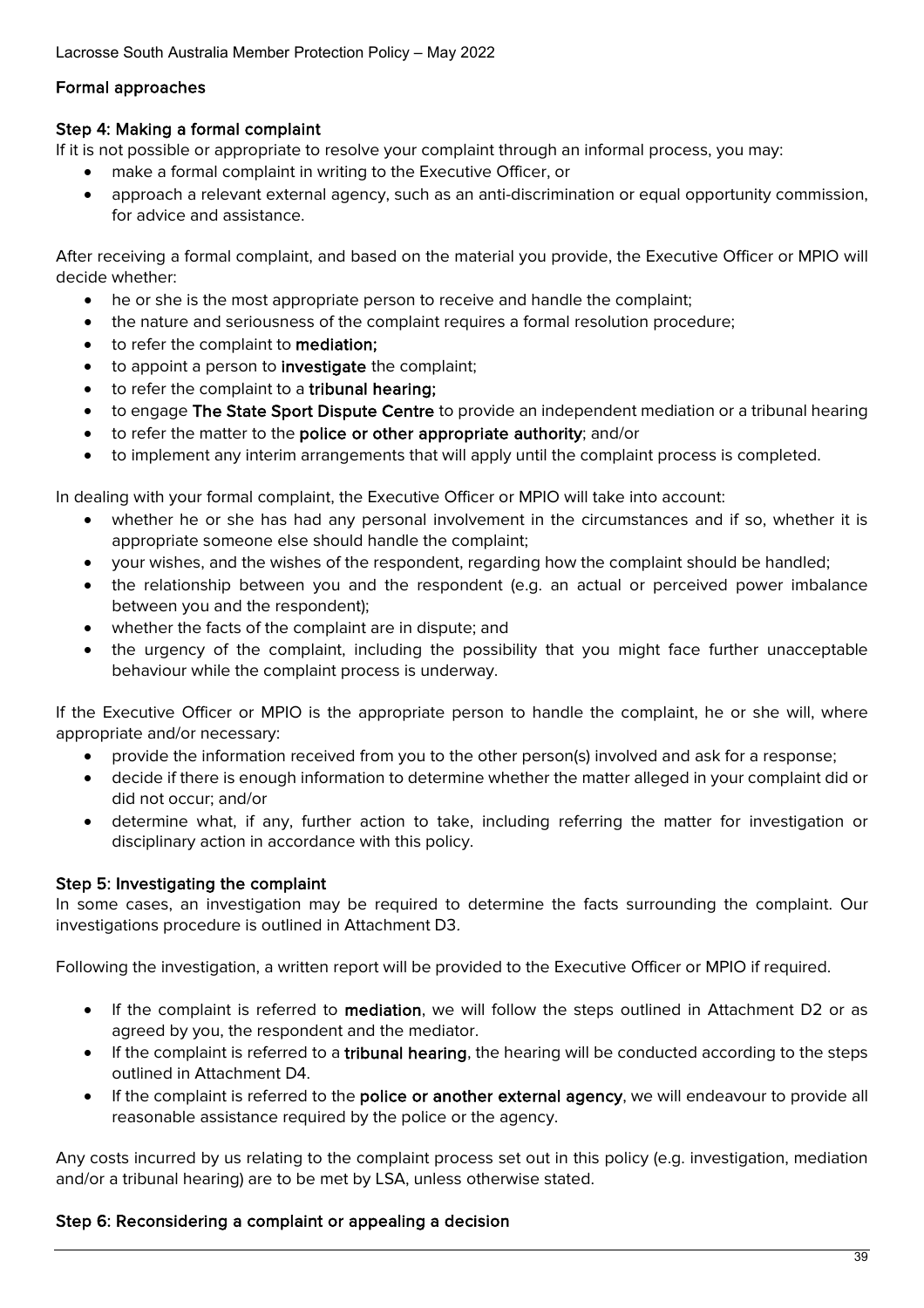If the matter is referred to mediation and is not resolved at mediation, you may request that the Executive Officer or MPIO reconsider the complaint in accordance with Step 3.

In accordance with LSA By-Laws you or the respondent(s) may also appeal a decision. The grounds and process for appeals are set out in Attachment D4.

# Step 7: Documenting the resolution

The Executive Officer and/or MPIO will record the complaint, the steps taken to resolve it and the outcome. This information will be stored in a confidential and secure place. If the complaint was dealt with at the state/district level, the information will be stored by the state association. If the matter is of a serious nature, or if it was dealt with at the national level, the information will be stored by LSA and a copy stored by the state association.

# Approaching external organisations

If you feel that you have been harassed or discriminated against, you can seek advice from the Equal Opportunity Commission. There is no obligation to make a formal complaint. However, if the Commission advises you that the issues appear to be within its jurisdiction, you may choose to lodge a formal complaint with the Commission.

The Commission may investigate your complaint. The Commission may also attempt to conciliate the complaint on a confidential basis. If this fails, or if it is not appropriate, the complaint may go to a formal hearing. The tribunal will make a finding and decide what action, if any, will be taken.

If you do lodge a complaint with the Commission, an appropriate person from LSA (e.g. an MPIO) will be available to support you during the process. You may also wish to have legal representation, particularly if the complaint goes to a formal hearing.

The Equal Opportunity Commission can be contacted online at [www.eoc.sa.gov.au/](http://www.eoc.sa.gov.au/) or phone 08 8207 1977.

Serious incidents, such as assault or sexual assault, should be reported to the police.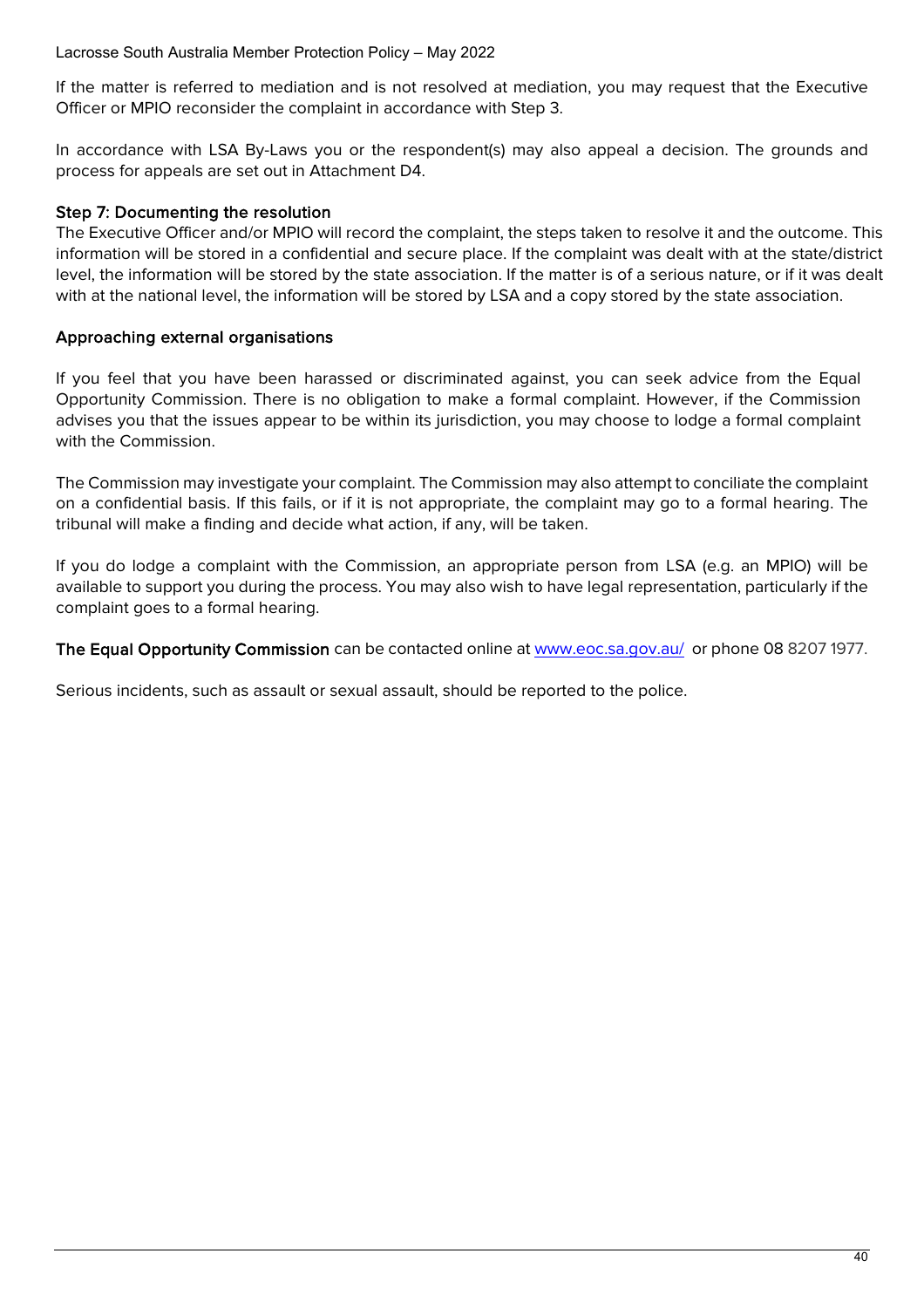# <span id="page-40-0"></span>ATTACHMENT D2: MEDIATION

Mediation is a process that seeks to resolve complaints with the assistance of an impartial person – the mediator.

The mediator does not decide who is right or wrong and does not tell either side what they must do. Instead, he or she helps those involved to discuss the issues and seeks to facilitate a mutually agreeable solution.

Our approach to mediation follows the steps set out below.

- 1. The Executive Officer and/or MPIO will appoint an appropriate mediator to help resolve the complaint. This will be done under the direction of LSA and in consultation with the complainant and the respondent(s). The mediator will be an independent person in the context of the complaint, however this does not preclude a person with an association with LSA acting as mediator.
- 2. The mediator will talk with the complainant and respondent(s) about how the mediation will take place and who will participate. At a minimum, the mediator will prepare an agenda of issues to be discussed.
- 3. All issues raised during mediation will be treated confidentially. We also respect the rights of the complainant and the respondent(s) to pursue an alternative process if the complaint is not resolved.
- 4. If the complaint is resolved by mediation, where appropriate the mediator may seek to ensure the parties execute a document that sets out the agreement that has been reached. This agreement will be signed by the complainant and the respondent(s). We expect the parties involved to respect and comply with the terms of the agreement.
- 5. If the complaint is not resolved by mediation, the complainant may:
	- a. write to the Executive Officer and/or MPIO to request that the Executive Officer and/or MPIO reconsider the complaint; and
	- b. approach any relevant external agency, such as an anti-discrimination or equal opportunity commission, to resolve the matter.

We recognise that there are some situations where mediation may not be appropriate, including:

- when the people involved have completely different versions of the incident;
- when one or both parties are unwilling to attempt mediation;
- when there is a real or perceived power imbalance between the people involved;
- matters that involve serious allegations.

#### Mediation Services

In some circumstances LSA may choose to engage The State Sport Dispute Centre, based at Sport SA, to provide independent mediation.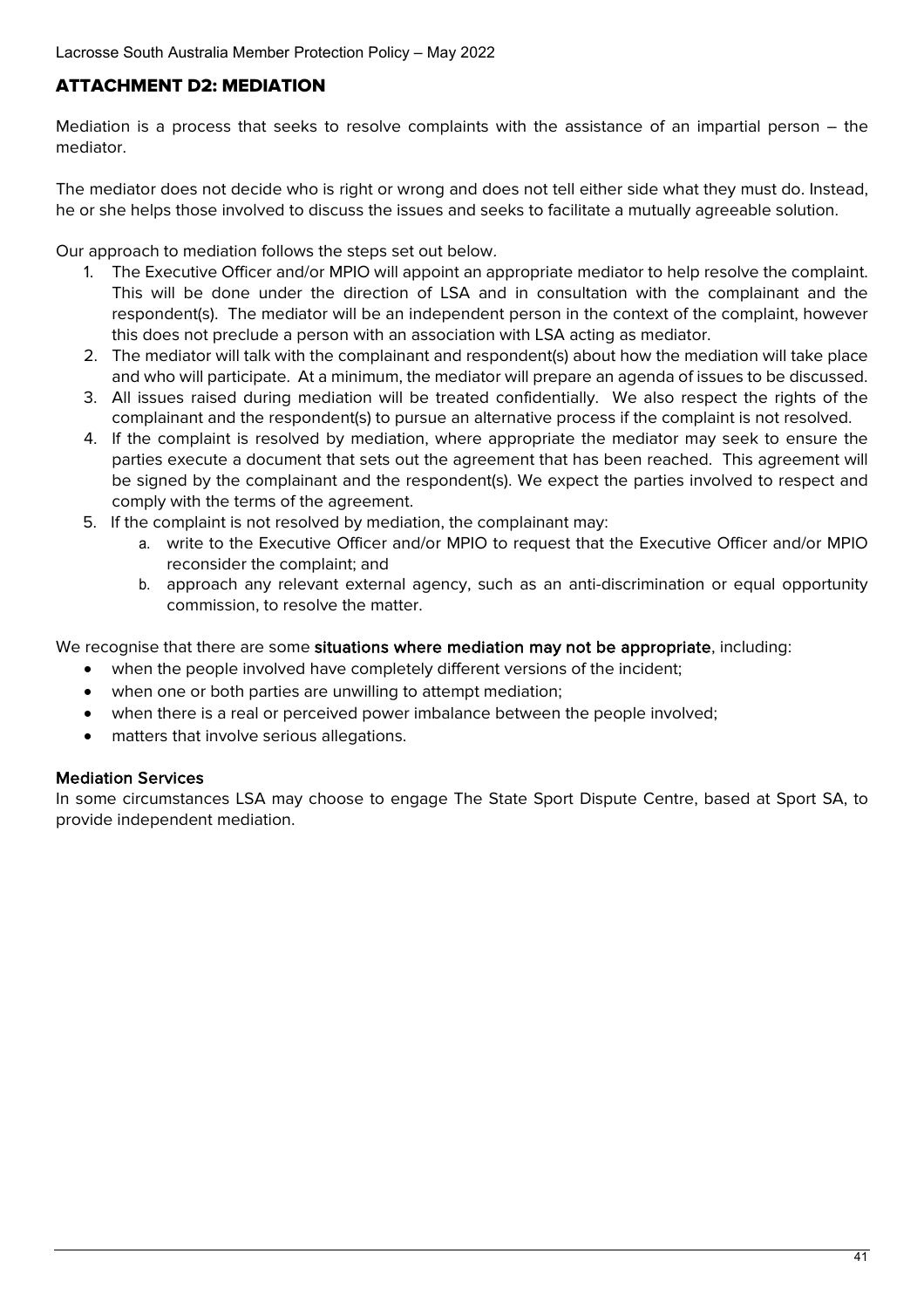# <span id="page-41-0"></span>ATTACHMENT D3: INVESTIGATION PROCESS

There will be times when a complaint will need to be investigated and information gathered. A complaint manager/investigator will be appointed to undertake this process.

An investigation helps determine the facts relating to the incident, if requested, recommendations as to possible findings and next steps.

Any investigation we conduct will be fair to all people involved. The investigation process will be undertaken by an unbiased person.

If we decide that a complaint should be investigated, we will follow the steps outlined below.

- 1. We will provide a written brief to the complaint manager/investigator that sets out the terms of engagement and his or her roles and responsibilities.
- 2. The complaint manager/investigator may:
	- interview the complainant and record the interview in writing;
	- provide full details of the complaint to the respondent(s) so that they can respond
	- interview the respondent(s) to allow them to answer the complaint and record the interview in writing;
	- obtain statements from witnesses and collect other relevant evidence;
	- make a finding as to whether the complaint is:
		- **substantiated** (there is sufficient evidence to support the complaint)
		- **inconclusive** (there is insufficient evidence either way);
		- **unsubstantiated** (there is sufficient evidence to show that the complaint is unfounded);
		- mischievous, vexatious or knowingly untrue.
	- provide a report to the Executive Officer documenting the complaint, the investigation process, the evidence,) and, if requested, any findings and recommendations.
- 3. We will provide a report to the complainant and the respondent(s) documenting the complaint, the investigation process and summarising key points from the investigation. The information collected will be stored securely and confidentiality, and will be maintained with the information only provided to those who require further information to support a resolution or determination.
- 4. The complainant and the respondent(s) will be entitled to support throughout this process from their chosen support person or adviser (e.g. MPIO or other person).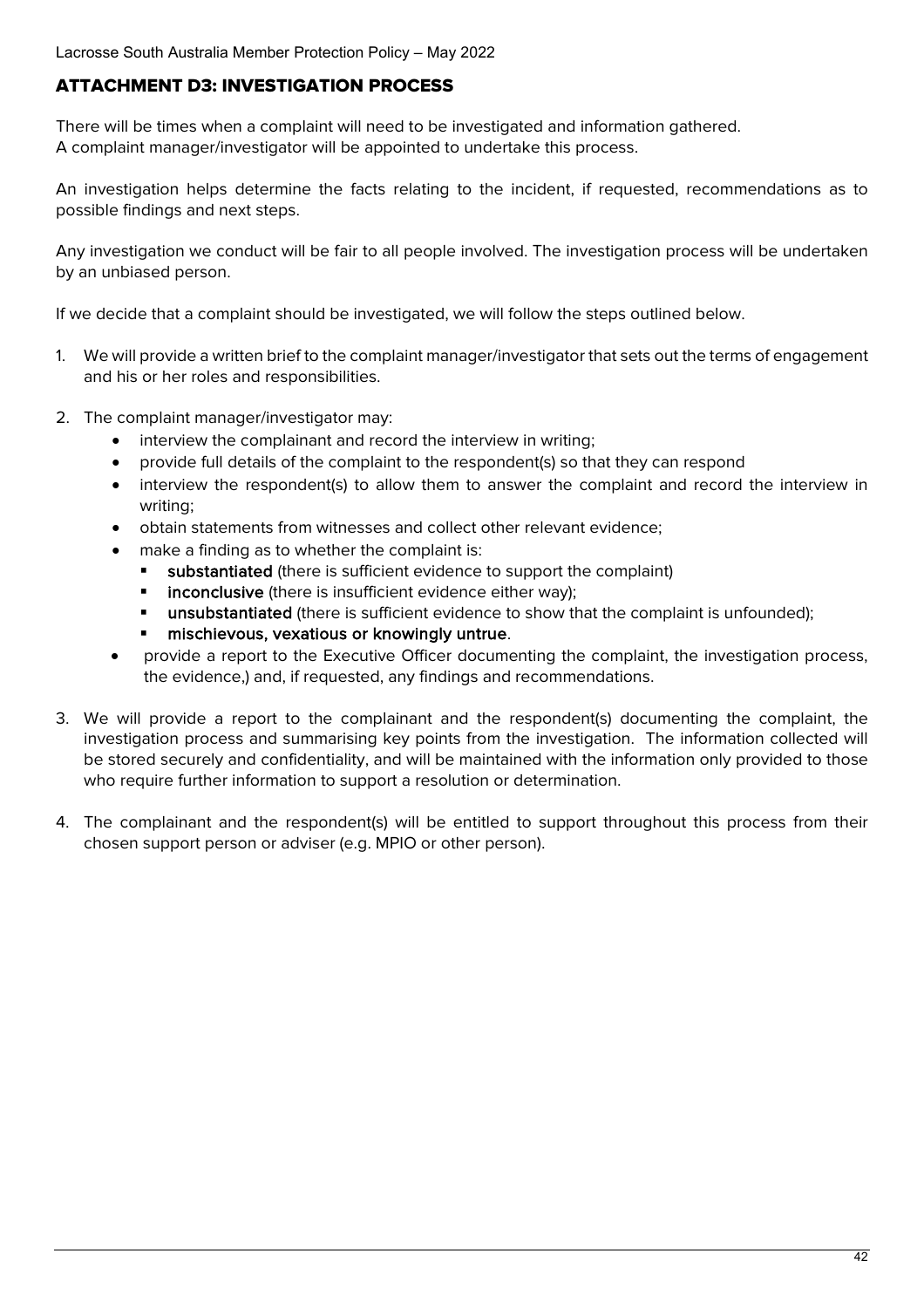# <span id="page-42-0"></span>ATTACHMENT D4: TIBUNAL PROCEDURES

We will follow the steps set out below to hear formal complaints made under our Member Protection Policy.

# Preparing for a Tribunal hearing

- 1. A Tribunal panel will be established, according to the rules set out in our constituent documents, rules and by-laws, to hear a complaint that has been referred to it by the Executive Officer and/or MPIO.
- 2. The Tribunal panel members will be provided with a copy of all the relevant correspondence, reports or information received and sent by the Executive Officer and/or MPIO relating to the complaint/allegations.
- 3. The Tribunal hearing will be held as soon as practicable. However, adequate time must be provided for the respondent(s) to prepare for the hearing.
- 4. The Executive Officer and/or MPIO will inform the respondent(s) in writing that a Tribunal hearing will take place. The notice will outline:
	- that the person has a right to appear at the Tribunal hearing to defend the complaint/allegations;
	- the details of the complaint and of all allegations, as well as the provision or clause of any policy, rule or regulation that has allegedly been breached;
	- the date, time and venue of the Tribunal hearing;
	- that verbal and/or written submissions can be presented at the Tribunal hearing;
	- that witnesses may attend the Tribunal hearing to support the position of the respondent/s;
	- an outline of any possible sanctions that may be imposed if the complaint is found to be true;
	- That legal representation will not be allowed. The respondent may be assisted by a support person at a Tribunal hearing. For example, where the respondent is a minor, he or she should have a parent or guardian present. However a person cannot be a support person if he or she has been admitted to the practice as a lawyer or worked as a trainee lawyer. A copy of any investigation report findings will be provided to the respondent(s).
- 5. The Tribunal Panel will not include any person who has any actual or perceived conflict of interest, or bias regarding the matter.
- 6. The Executive Officer will notify the complainant in writing that a Tribunal hearing will take place. The notice will outline:
	- that the person has a right to appear at the Tribunal hearing to support their complaint;
	- the details of the complaint, including any relevant rules or regulations the respondent is accused of breaching;
	- the date, time and venue of the Tribunal hearing;
	- that verbal and/or written submissions can be presented at the Tribunal hearing;
	- that witnesses may attend the Tribunal hearing to support the complainant's position;
	- that legal representation will not be allowed.

A copy of the investigation report findings will be provided to the complainant.

- 7. If the complainant believes the details of the complaint are incorrect or insufficient, he or she should inform the Executive Officer and/or MPIO as soon as possible so that the respondent(s) and members of the Tribunal panel can be properly informed of the complaint.
- 8. If possible, the Tribunal panel should include at least one person with knowledge or experience of the relevant laws/rules (e.g. anti-discrimination).

# Tribunal hearing procedure

- 9. The following people will be allowed to attend the Tribunal hearing:
	- Tribunal panel members;
	- the respondent(s);
	- the complainant;
	- any witnesses called by the respondent(s);
	- any witnesses called by the complainant;
	- any parent/guardian or support person required to support the respondent or the complainant.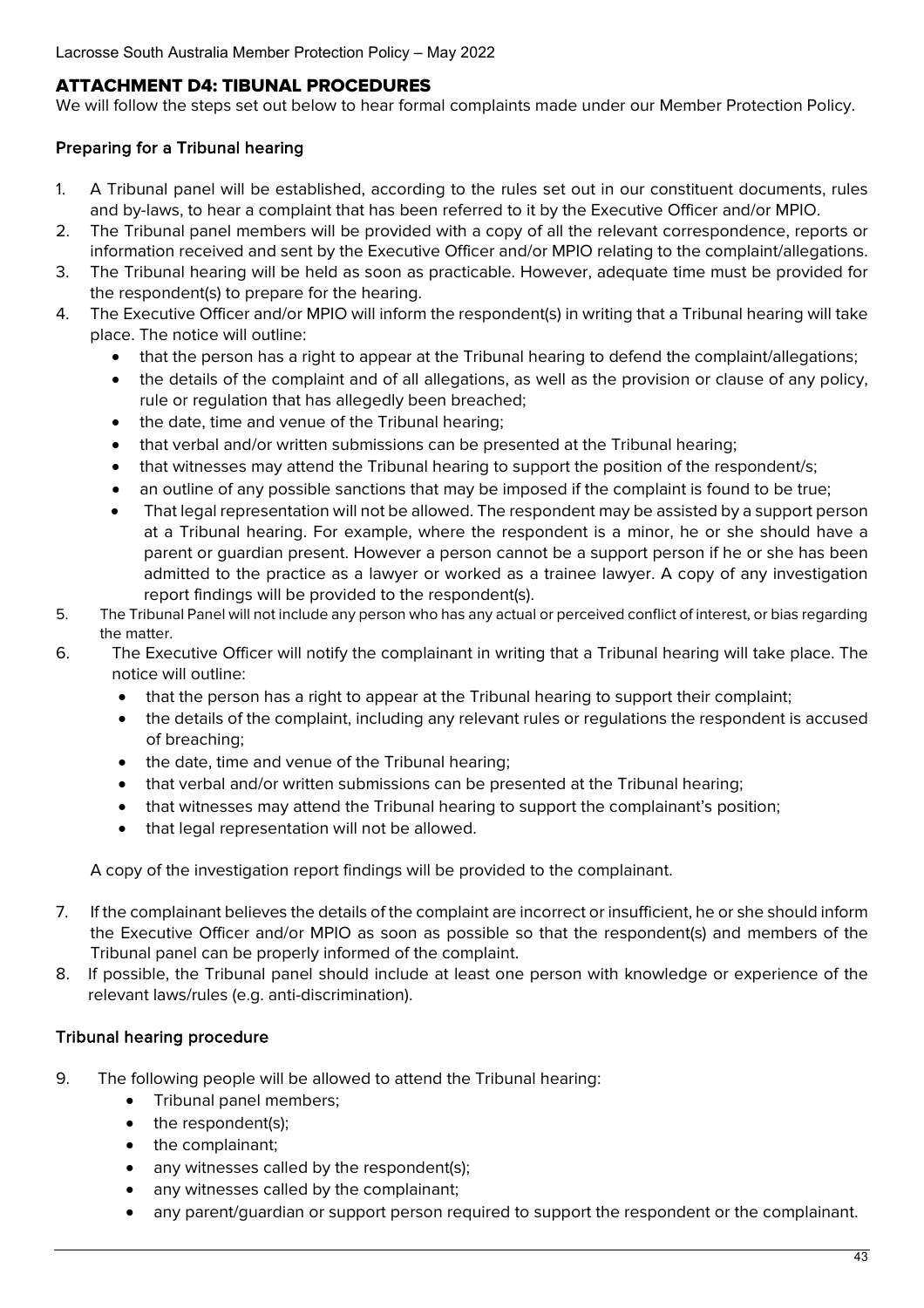- 10. If the respondent(s) is not present at the set hearing time and the Tribunal chairperson considers that no valid reason has been presented for this absence, the Tribunal hearing will continue subject to the chairperson being satisfied that all Tribunal notification requirements have been met.
- 11. If the Tribunal chairperson considers that there is a valid reason for the non-attendance of the respondent(s), or the chairperson does not believe the Tribunal notification requirements have been met, then the Tribunal hearing will be rescheduled to a later date.
- 12. If the Tribunal chairperson wishes to reschedule the Tribunal hearing date, the Tribunal chairperson will inform the Executive Officer and/or MPIO of the need to reschedule the hearing and the Tribunal Chairperson will arrange for the Tribunal to be reconvened.
- 13. The Tribunal chairperson will read out the complaint, ask each respondent if he or she understands the complaint and if he or she agrees or disagrees with the complaint.
- 14. If the respondent agrees with the complaint, he or she will be asked to provide any evidence or witnesses that should be considered by the Tribunal when determining any sanctions.
- 15. If the respondent disagrees with the complaint, the complainant will be asked to describe the circumstances that led to the complaint being made.
	- Reference may be made to brief notes.
	- The complainant may call witnesses.
	- The respondent may question the complainant and any witnesses.
- 16. The respondent will then be asked to respond to the complaint.
	- Reference may be made to brief notes.
	- The respondent may call witnesses.
	- The complainant may ask questions of the respondent and any witnesses.
- 17. The complainant and respondent(s) may be present when evidence is presented to the Tribunal hearing. Witnesses may be asked to wait outside the hearing until they are required.
- 18. The Tribunal may:
	- consider any evidence, and in any form, that it deems relevant;
	- ask questions of any person giving evidence;
	- limit the number of witnesses (including limiting witnesses to those persons who only provide new evidence);
	- require (to the extent it has power to do so) the attendance of any witness it deems relevant; and
	- act in an inquisitorial manner in order to establish the truth of the issue/complaint before it.
- 19. Video evidence, if available, may be presented. Arrangements for the viewing of this evidence must be made entirely by the person(s) wishing to offer this type of evidence.
- 20. If the Tribunal panel considers that at any time during the hearing there is any unreasonable or intimidatory behaviour from anyone, the Tribunal chairperson may deny further involvement of that person in the hearing.
- 21. After all the evidence has been presented, the Tribunal will make its decision in private. The Tribunal must decide whether the complaint has, on the balance of probabilities, been substantiated.
- 22. All Tribunal decisions will be by majority vote.
- 23. The Tribunal chairperson may announce the decision of the Tribunal at the conclusion of the hearing. Alternatively, he or she may reserve the decision of the Tribunal at the conclusion of the hearing and deliver the decision at a later time.
- 24. The respondent(s) will have the opportunity to make submissions to the Tribunal in relation to any sanctions that may be imposed.
- 25. Within 48 hours of the Tribunal delivering its decision, the Tribunal chairperson will:
	- forward a notice of the Tribunal's decision to the Executive Officer, including details of any sanction imposed.
	- forward a letter reconfirming the Tribunal's decision to the respondent(s), including any sanction imposed. The letter should also outline the process and grounds for an appeal, if allowed.
- 26. The Tribunal does not need to provide written reasons for its decision.

# Appeals procedure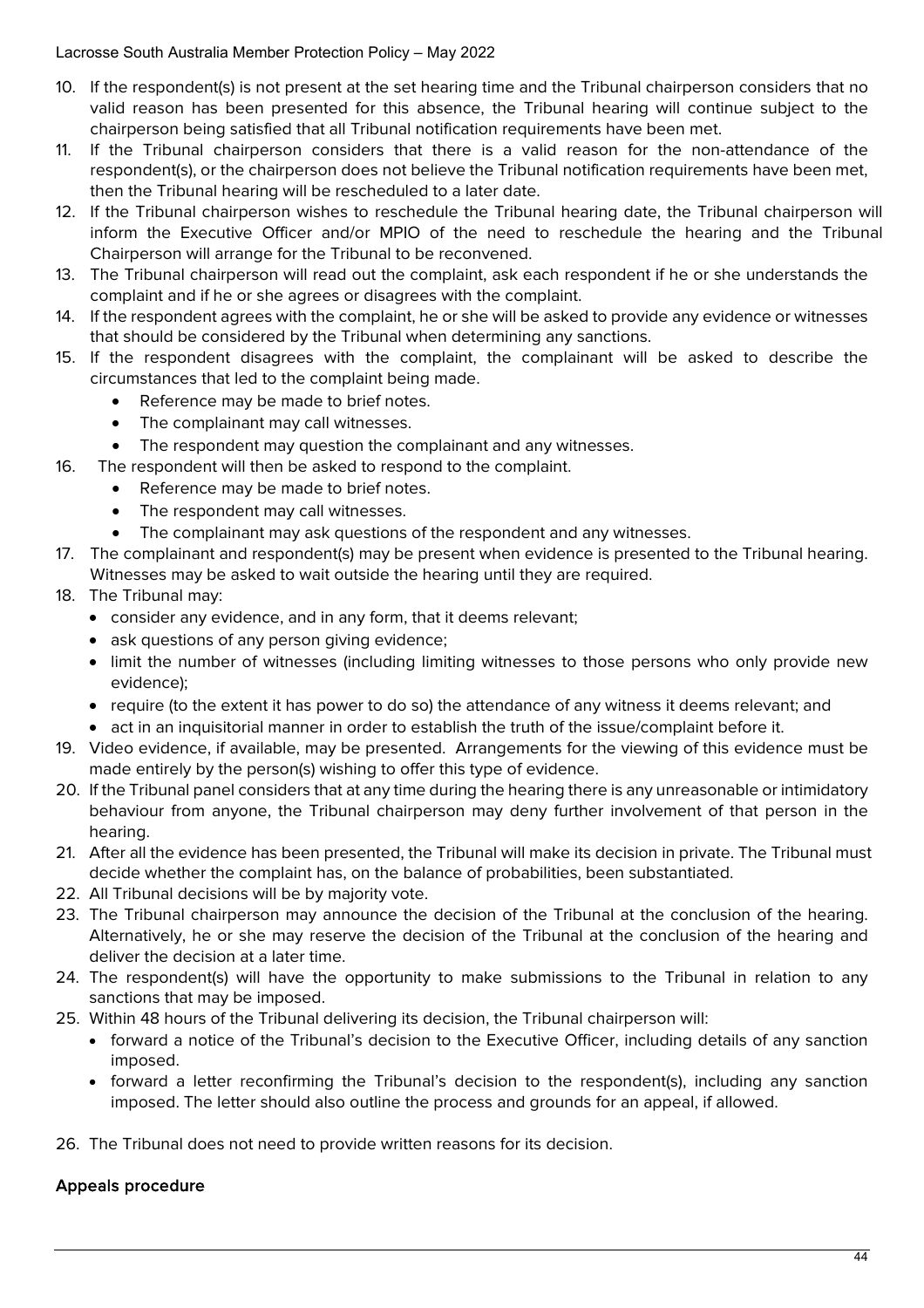- 27. A complainant or a respondent(s) may lodge with LSA an appeal in relation to the decision of a Tribunal on one or more of the following grounds:
	- 27.1 that a denial of procedural fairness has occurred;
	- 27.2 that the sanction imposed is unjust and/or unreasonable;
	- 27.3 that the decision was not supported by the information/evidence provided at the mediation or to the Tribunal Hearing;
- 28. A person wanting to appeal must lodge a letter setting out the basis for their appeal with the Executive Officer within 2 days of the decision being made. An appeal fee of \$100 shall be included with the letter of intention to appeal.
- 29. If the letter of appeal is not received by the Executive Officer within this time, the right of appeal will lapse. If the letter of appeal is received but the appeal fee is not received within this time, the appeal will also lapse.
- 30. The letter of appeal and the notice of the Tribunal's decision (clause 24) will be forwarded to the Executive Officer and/or MPIO to review and to decide whether there are sufficient grounds for the appeal to proceed. The Executive Officer and/or MPIO may invite any witnesses to the meeting that he or she believes are required to make an informed decision.
- 31. If the appellant has not shown sufficient grounds for an appeal in accordance with clause 27, then the appeal will be rejected. The appellant will be notified in writing, including the reasons for the decision. The appeal fee will be forfeited.
- 32. If the appeal is accepted, an Appeal Tribunal with new panel members will be convened to rehear the complaint, and the appeal fee will be refunded.
- 33. The Tribunal hearing procedure shall be followed for the Appeal Tribunal.
- 34. The decision of the Appeal Tribunal will be final and binding.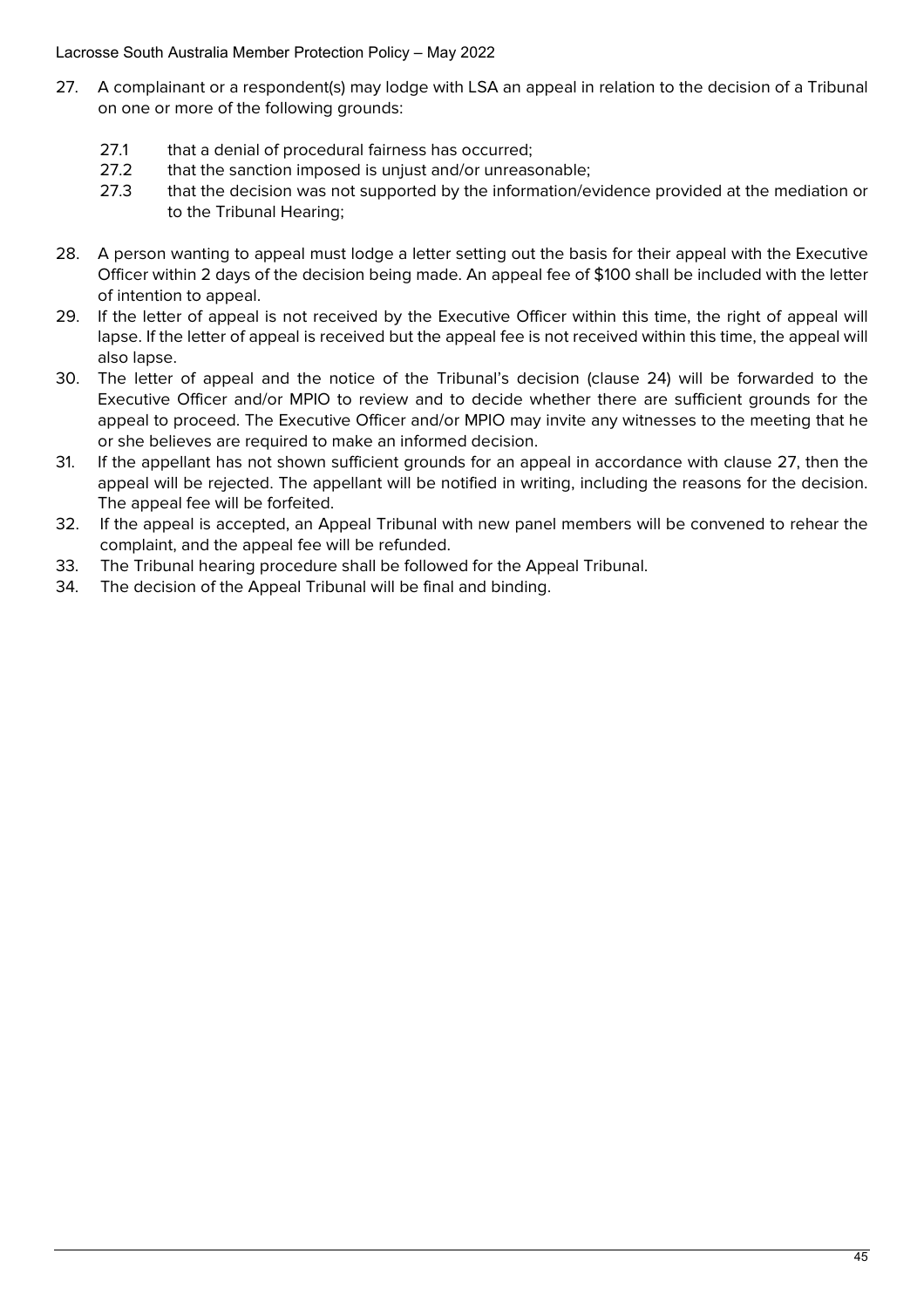

# $Complains$  Flowchart $-SA$

<span id="page-45-0"></span>Always start at the level that the incident occurred and always refer to your organisation's Member Protection Policy This chart may assist with determining who to contact first when dealing with a complaint.



ANZSLA (AUST NZ Sport Law Assoc)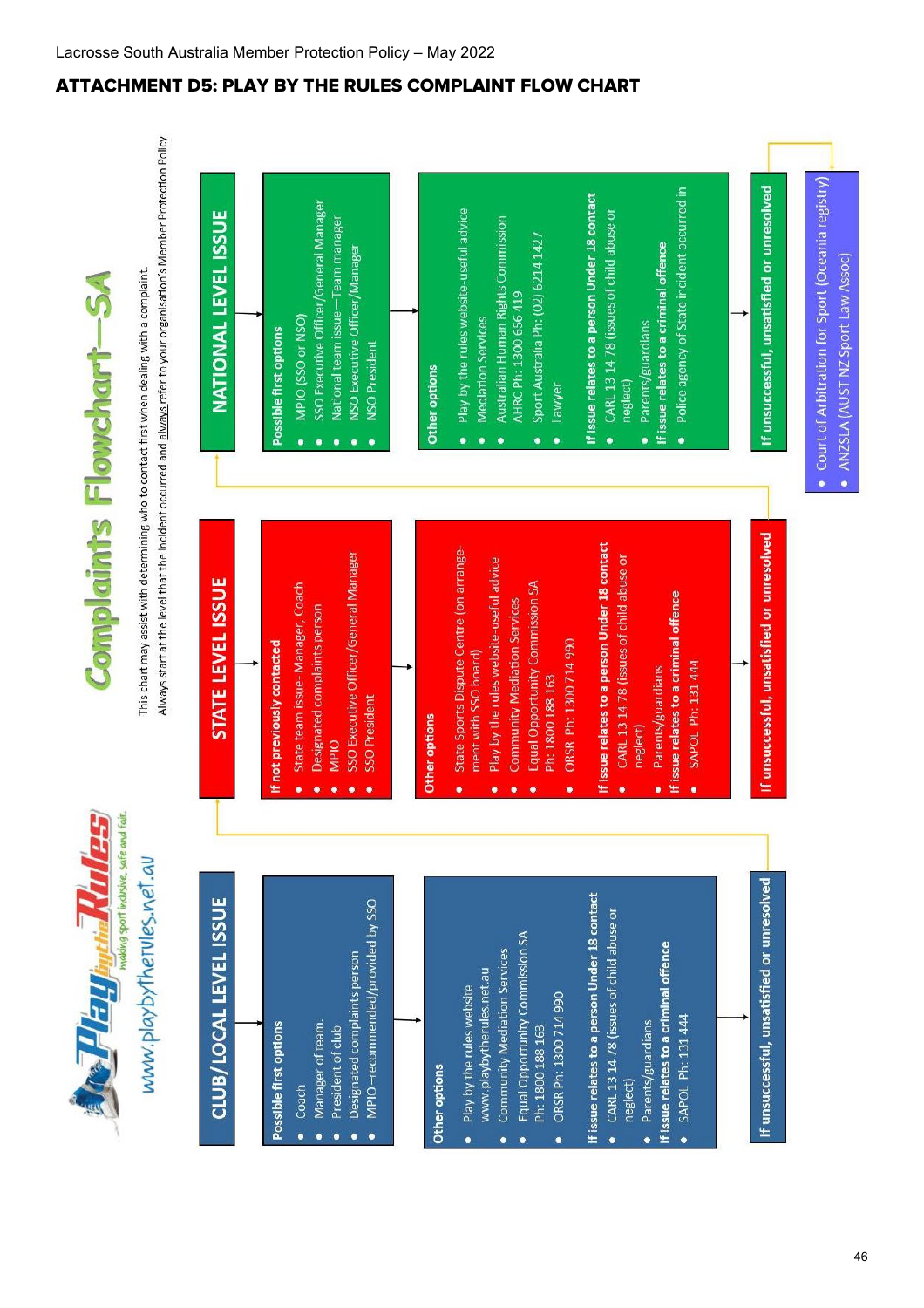# <span id="page-46-0"></span>PART E: REPORTING REQUIREMENTS AND DOCUMENTS/FORMS

We will ensure that all the complaints we receive, both formal and informal, are properly documented. This includes recording how the complaint was resolved and the outcome of the complaint.

This information, and any additional records and notes, will be treated confidentially (subject to disclosure required by law or permitted under this policy) and stored in a secure place.

We will treat any allegation of a child at risk or harm promptly, seriously and with a high degree of sensitivity.

We will ensure that everyone who works with our organisation in a paid or unpaid capacity understands how to appropriately receive and record allegations of a child at risk or harm and how to report those allegations to the relevant authorities in their state or territory.

# **ATTACHMENTS**

| Attachment E1:        | Record of informal complaint                      |
|-----------------------|---------------------------------------------------|
| <b>Attachment E2:</b> | Record of formal complaint                        |
| <b>Attachment E3:</b> | Handling an allegation of a child at risk         |
| <b>Attachment E4:</b> | Confidential record of a child at risk allegation |
| Attachment E5:        | Reporting a child at risk                         |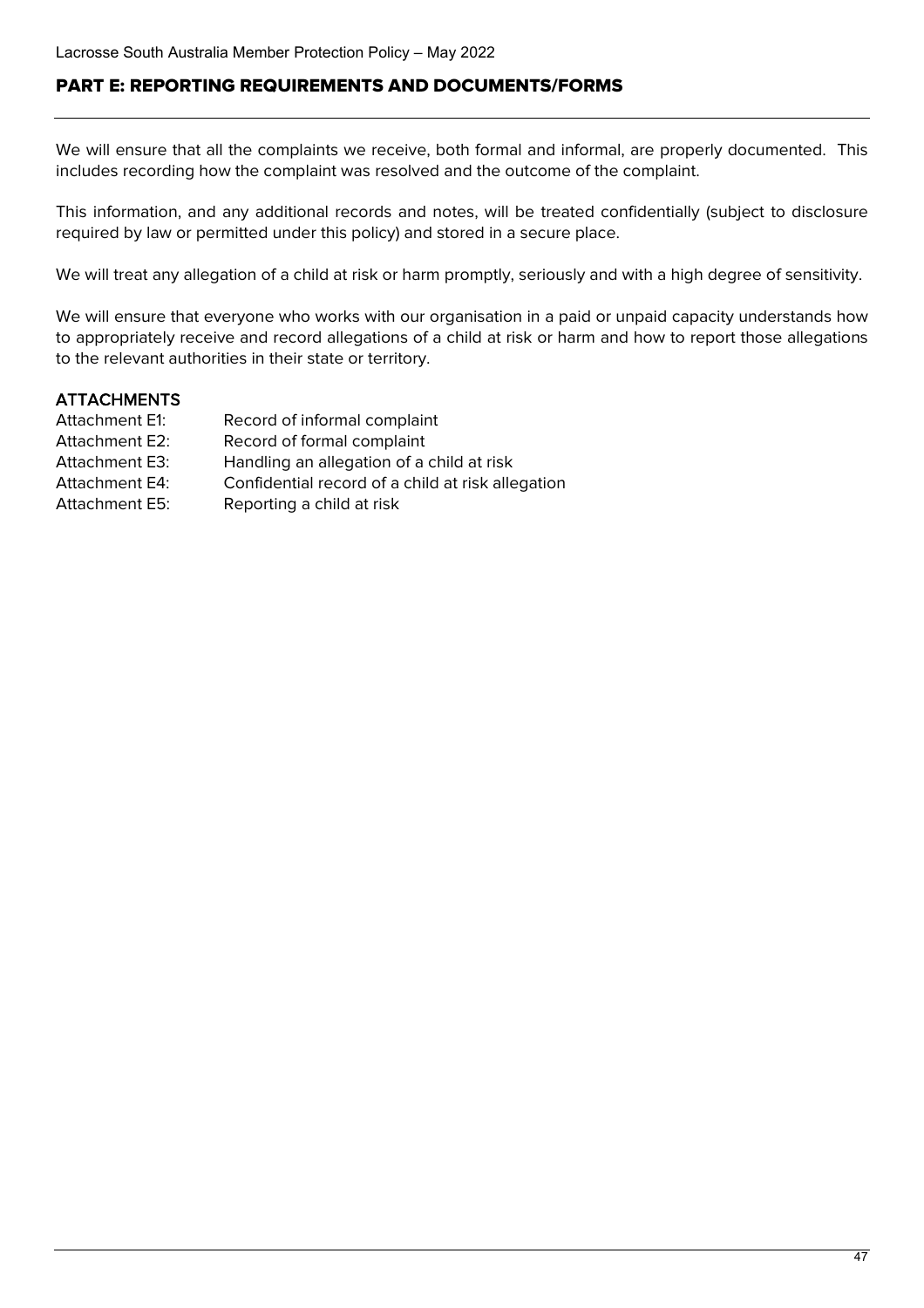# <span id="page-47-0"></span>ATTACHMENT E1: RECORD OF INFORMAL COMPLAINT

| Name of person                            |                                 | Date:                                                                    |
|-------------------------------------------|---------------------------------|--------------------------------------------------------------------------|
| receiving complaint                       |                                 |                                                                          |
| Complainant's Name                        |                                 |                                                                          |
|                                           |                                 | Under 18                                                                 |
|                                           | Over 18                         |                                                                          |
| Role/status                               | Administrator (volunteer)<br>⊔  | Parent<br>$\Box$                                                         |
|                                           | Athlete/player<br>$\Box$        | Spectator                                                                |
|                                           | Coach/Assistant Coach           | <b>Support Personnel</b>                                                 |
|                                           | Employee (paid)<br>⊔            | Other                                                                    |
|                                           | Official                        |                                                                          |
| When/where did the                        |                                 |                                                                          |
| incident take place?                      |                                 |                                                                          |
| What are the facts                        |                                 |                                                                          |
| relating to the incident,<br>as stated by |                                 |                                                                          |
| complainant?                              |                                 |                                                                          |
|                                           |                                 |                                                                          |
|                                           |                                 |                                                                          |
|                                           |                                 |                                                                          |
|                                           |                                 |                                                                          |
| What is the nature of the                 | $\Box$<br>Harassment or         | <b>Selection Dispute</b><br>Victimisation<br>$\Box$<br>$\vert \ \ \vert$ |
| complaint?                                | Discrimination<br>ப             | <b>Unfair Decision</b><br><b>Personality Clash</b>                       |
| (category/basis/grounds)                  | Sexual/sexist methods<br>$\Box$ | <b>Bullying</b><br>Other:<br>⊔                                           |
|                                           | Sexuality<br>ப                  | Disability                                                               |
| Tick more than one box                    | Race<br>$\vert \ \ \vert$       | Coaching                                                                 |
| if necessary                              | Religion<br>⊔                   | <b>Verbal Abuse</b>                                                      |
|                                           | Pregnancy                       | <b>Physical Abuse</b>                                                    |
| What does the                             |                                 |                                                                          |
| complainant want to                       |                                 |                                                                          |
| happen to resolve the                     |                                 |                                                                          |
| issue?                                    |                                 |                                                                          |
|                                           |                                 |                                                                          |
| What other information                    |                                 |                                                                          |
| has the complainant                       |                                 |                                                                          |
| provided?                                 |                                 |                                                                          |
|                                           |                                 |                                                                          |
|                                           |                                 |                                                                          |
|                                           |                                 |                                                                          |
| What is the complainant                   |                                 |                                                                          |
| going to do now?                          |                                 |                                                                          |
|                                           |                                 |                                                                          |
|                                           |                                 |                                                                          |
|                                           |                                 |                                                                          |

This record and any notes must be kept confidential and secure. If the issue becomes a formal complaint, this record is to be given to the Executive Officer.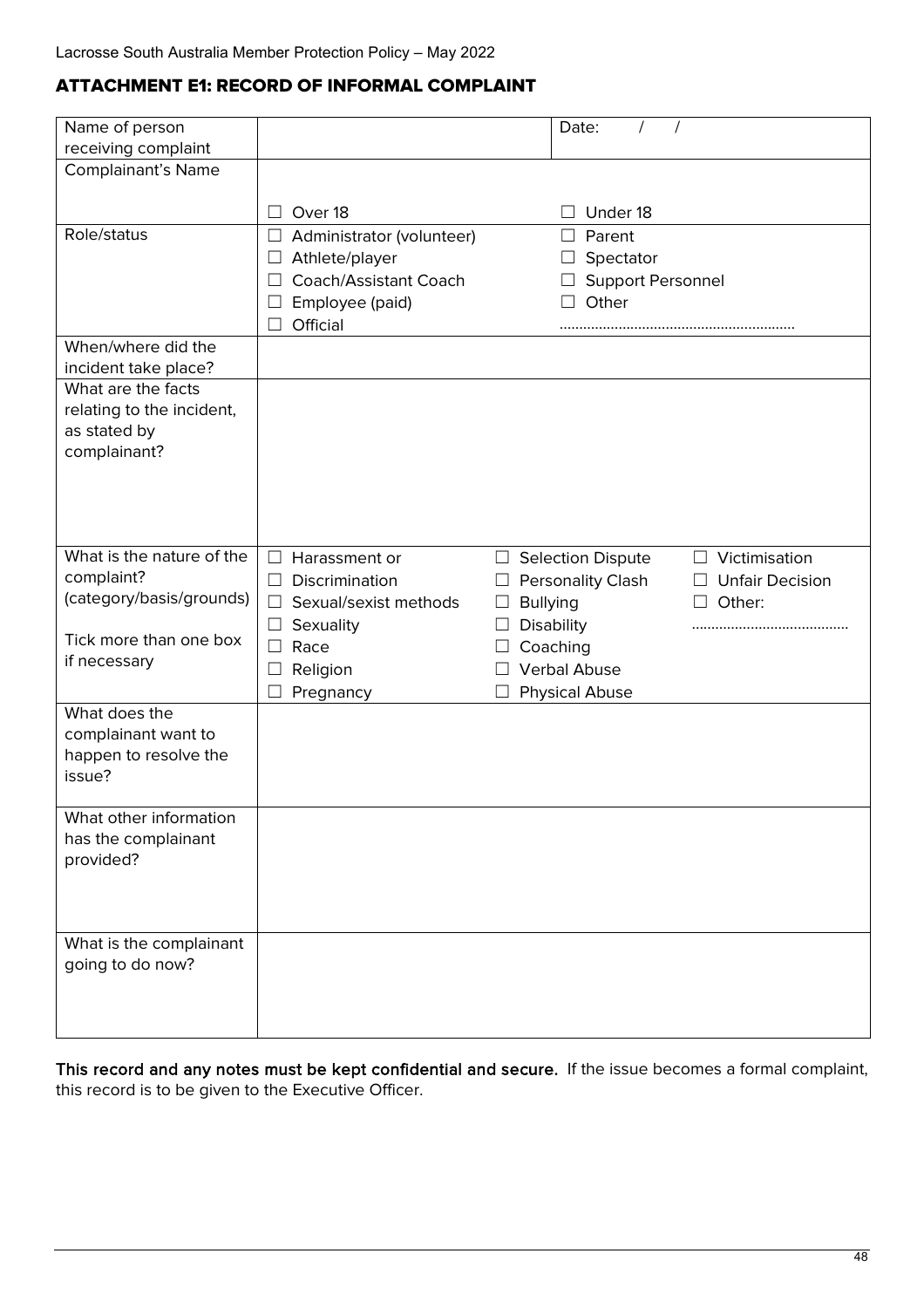# <span id="page-48-0"></span>ATTACHMENT E2: RECORD OF FORMAL COMPLAINT

| <b>Complainant's Name</b>                               |                                                                                                                              | Date:                                                                                                               |
|---------------------------------------------------------|------------------------------------------------------------------------------------------------------------------------------|---------------------------------------------------------------------------------------------------------------------|
| Complainant's contact<br>details                        | Phone:<br>Email:                                                                                                             |                                                                                                                     |
| Complainant's<br>role/position                          | Administrator (volunteer)<br>$\Box$<br>Athlete/player<br>ப<br>Coach/Assistant Coach<br>Employee (paid)<br>$\Box$<br>Official | Parent<br>$\perp$<br>Spectator<br>⊔<br><b>Support Personnel</b><br>Other                                            |
| Name of person<br>complained about<br>(respondent)      | Over 18<br>$\Box$                                                                                                            | Under 18                                                                                                            |
| Respondent's<br>role/position                           | Administrator (volunteer)<br>⊔<br>Athlete/player<br>ப<br>Coach/Assistant Coach<br>Employee (paid)<br>$\sqcup$<br>Official    | Parent<br>$\perp$<br>Spectator<br>⊔<br><b>Support Personnel</b><br>Other                                            |
| Location/event of<br>alleged incident                   |                                                                                                                              |                                                                                                                     |
| Description of alleged<br>incident                      |                                                                                                                              |                                                                                                                     |
| Nature of complaint<br>(category/basis/grounds)         | Harassment or<br>$\Box$<br>Discrimination<br>$\Box$                                                                          | <b>Selection Dispute</b><br>Victimisation<br>$\Box$<br>$\Box$<br><b>Personality Clash</b><br><b>Unfair Decision</b> |
| Tick more than one box<br>if necessary                  | Sexual/sexist methods<br>⊔<br>Sexuality<br>ப<br>Race<br>Religion<br>ш<br>Pregnancy<br>ш                                      | <b>Bullying</b><br>Other:<br>Disability<br>Child Abuse<br>Coaching<br><b>Verbal Abuse</b><br><b>Physical Abuse</b>  |
| Methods (if any) of<br>attempted informal<br>resolution |                                                                                                                              |                                                                                                                     |
| Formal resolution<br>procedures followed<br>(outline)   |                                                                                                                              |                                                                                                                     |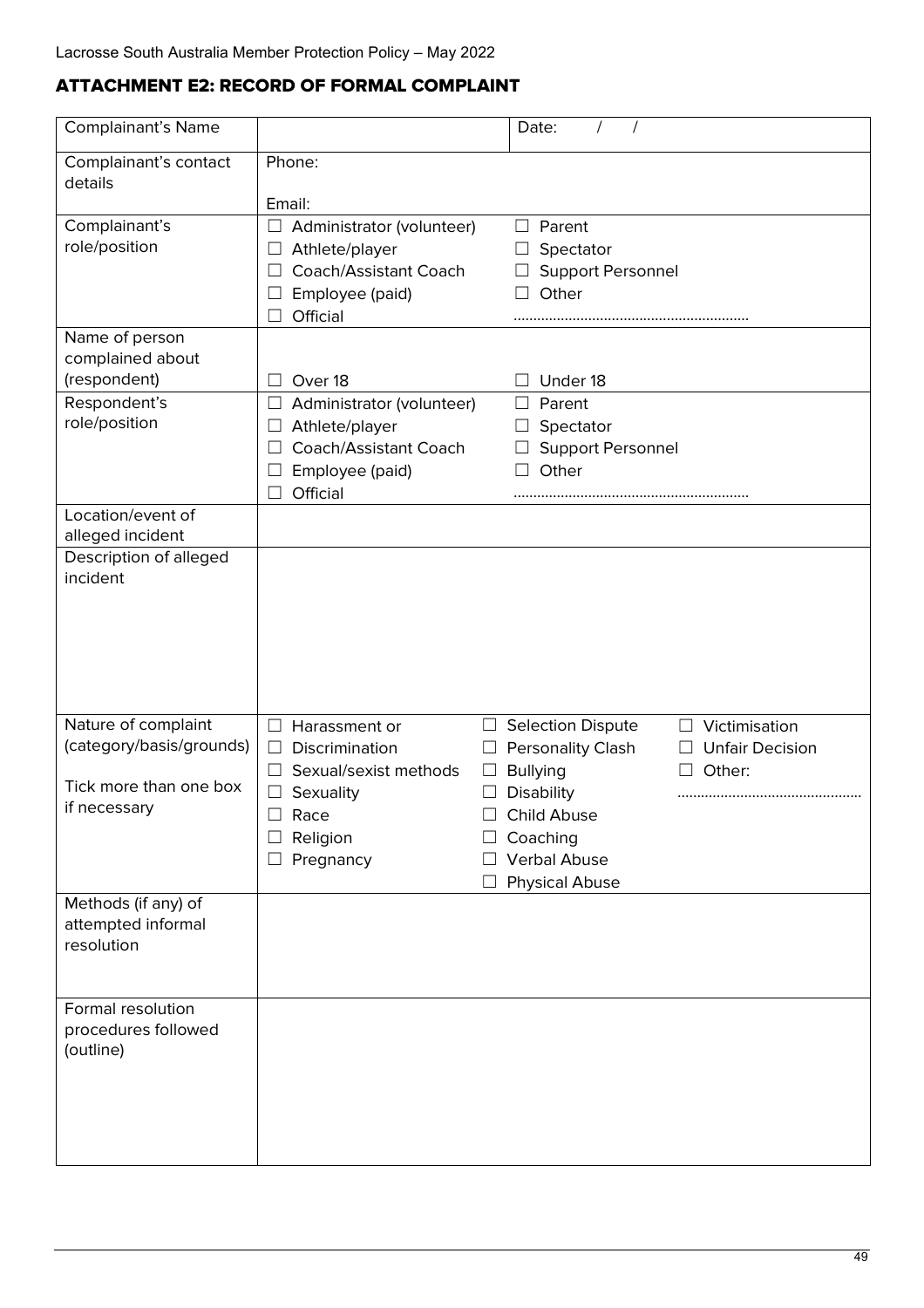| If investigated:      | Finding:                               |  |
|-----------------------|----------------------------------------|--|
|                       |                                        |  |
|                       |                                        |  |
| If heard by Tribunal: | Decision:                              |  |
|                       |                                        |  |
|                       | Action recommended:                    |  |
|                       |                                        |  |
| If mediated:          | Date of mediation:                     |  |
|                       |                                        |  |
|                       | Both/all parties present:              |  |
|                       |                                        |  |
|                       | Agreement:                             |  |
|                       |                                        |  |
|                       | Any other action taken:                |  |
| If decision was       | Decision:                              |  |
| appealed              |                                        |  |
|                       | Action recommended:                    |  |
|                       |                                        |  |
| Resolution            | $\Box$ Less than 3 months to resolve   |  |
|                       | $\Box$ Between 3 - 8 months to resolve |  |
|                       | $\Box$ More than 8 months to resolve   |  |
| Completed by          | Name:                                  |  |
|                       | Position:                              |  |
|                       | Signature:<br>$\frac{1}{2}$<br>Date    |  |
| Signed by:            | Complainant:                           |  |
|                       | Respondent:                            |  |

This record and any notes must be kept confidential and secure. If the complaint is of a serious nature, or if it is taken to and/or dealt with at the national level, the original record must be provided to LSA and a copy kept with the organisation where the complaint was first made.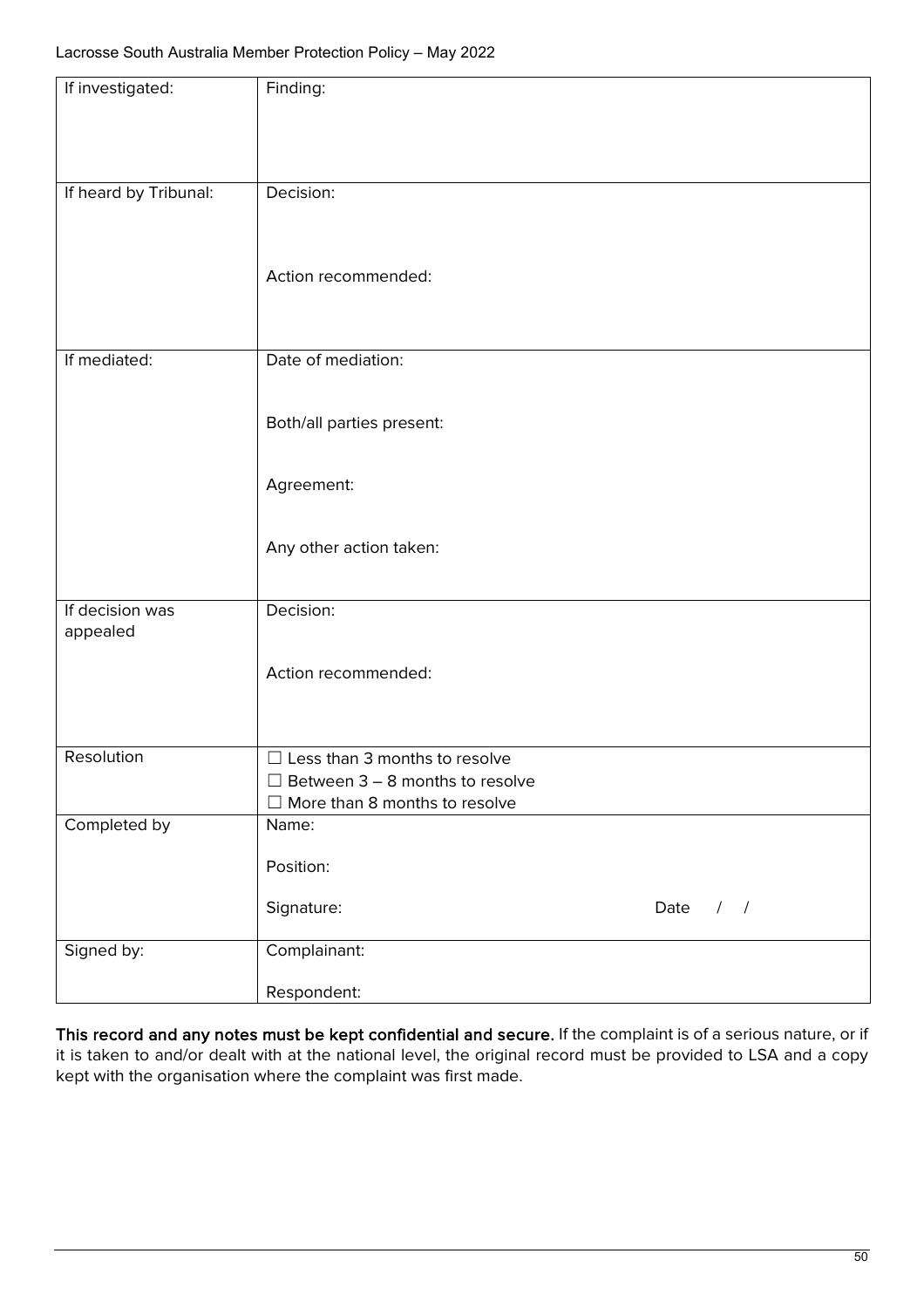# <span id="page-50-0"></span>ATTACHMENT E3: PROCEDURE FOR HANDLING ALLEGATIONS OF A CHILD AT RISK

**If you believe a child is in immediate danger or a life-threatening situation, contact the Police immediately on 000.** 

We will treat any suspicion of a child at risk (including allegations of a child at risk or harm) promptly, seriously and with a high degree of sensitivity.

All people working with LSA in a paid or unpaid capacity have a duty to report any concerns to the appropriate authorities, following the steps outlined below.

#### Step 1: Receive the allegation

If a child or young person raises with you an allegation of child at risk or harm that relates to them or to another child, it is important that you listen, stay calm and be supportive.

| Do                                                     | Don't                                                                                                |
|--------------------------------------------------------|------------------------------------------------------------------------------------------------------|
| Make sure you are clear about what the child has told  | Do not challenge or undermine the child                                                              |
| you                                                    |                                                                                                      |
|                                                        | Reassure the child that what has occurred is not his   Do not seek detailed information, ask leading |
| or her fault                                           | questions or offer an opinion.                                                                       |
| Explain that other people may need to be told in order | Do not discuss the details with any person other than                                                |
| to stop what is happening.                             | those detailed in these procedures.                                                                  |
| Promptly and accurately record the discussion in       | Do not contact the alleged offender.                                                                 |
| writing.                                               |                                                                                                      |

#### Step 2: Report the allegation

- Immediately report any allegation of a child at risk or harm, or any situation involving a child at risk of harm, to the police and/or the relevant child protection agency. You may need to make a report to both.
- Contact the Child Abuse Report Line for advice if there is any doubt about whether the allegation should be reported on 13 14 78.
- If the allegation involves a person to whom this policy applies, then also report the allegation to the Executive Officer and/or MPIO of LSA so that he or she can ensure the situation is managed appropriately.

To report your suspicions (on reasonable grounds) that a child or young person is, or may be at risk, call the 24-hour Child Abuse Report Line on 13 14 78.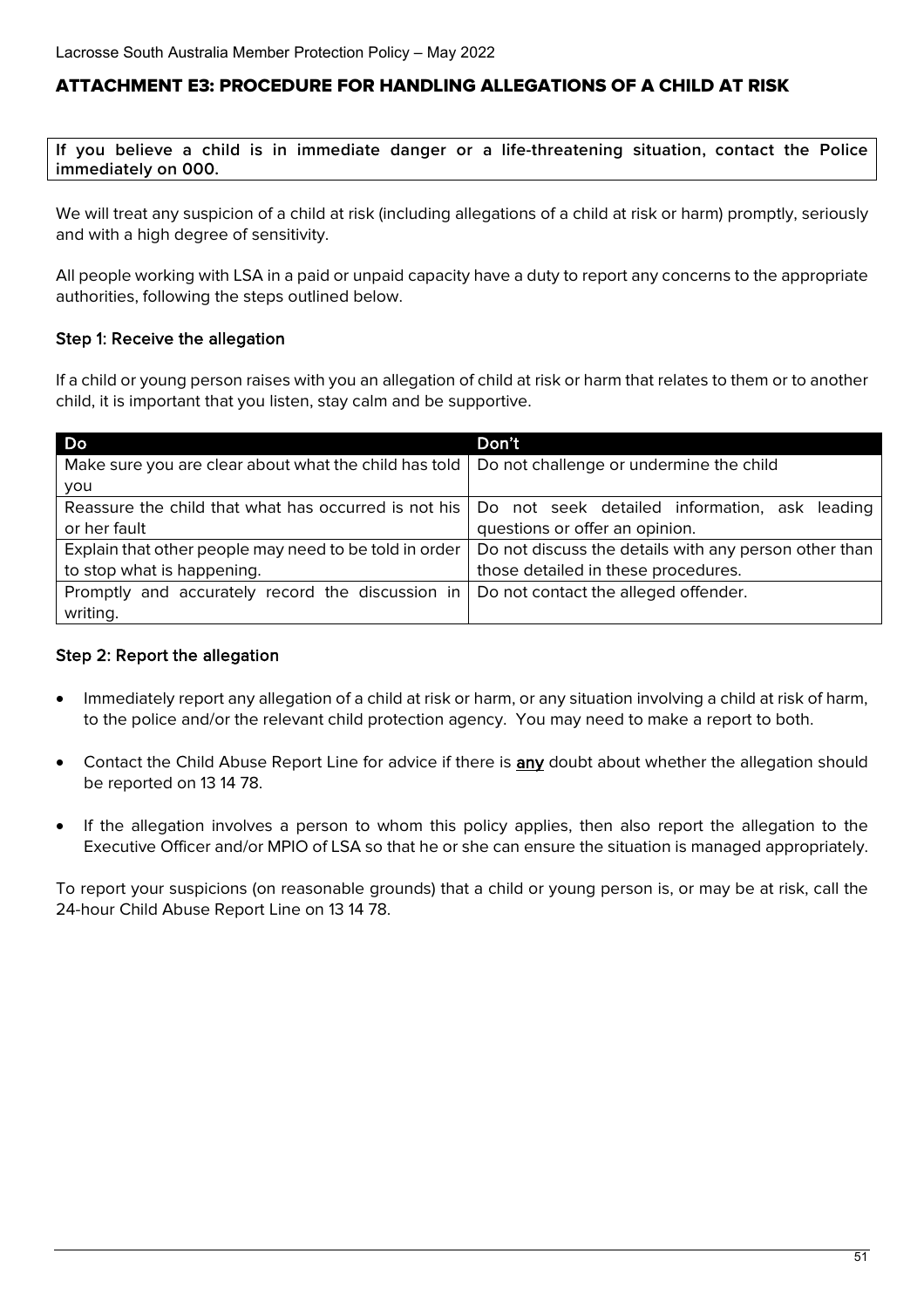# Step 3: Protect the child and manage the situation

- The Executive Officer and/or MPIO will assess the immediate risks to the child and take interim steps to ensure the child's safety and the safety of any other children. This may include redeploying the alleged offender to a position where there is no unsupervised contact with children, supervising the alleged offender or removing/suspending him or her until any investigations have been concluded. Legal advice should be sought before any interim steps are made if the person is an employee of LSA.
- The Executive Officer and/or MPIO will consider what services may be most appropriate to support the child and his or her parent/s.
- The Executive Officer and/or MPIO will consider what support services may be appropriate for the alleged offender.
- The Executive Officer and/or MPIO will seek to put in place measures to protect the child and the alleged offender from possible victimisation and gossip.

# Step 4: Take internal action

- At least three different investigations could be undertaken to examine allegations that are made against a person to whom this policy applies, including:
	- a criminal investigation (conducted by the police)
	- a child protection investigation (conducted by the relevant child protection agency)
	- a disciplinary or misconduct inquiry/investigation (conducted by LSA).
- LSA will assess the allegations and determine what action should be taken in the circumstances. Depending on the situation, action may include considering whether the alleged offender should return to his or her position, be dismissed, banned or suspended or face other disciplinary action.
- If disciplinary action is undertaken, we will follow the procedures set out in Clause 9 of our Member Protection Policy.
- Where required we will provide the relevant government agency with a report of any disciplinary action we take.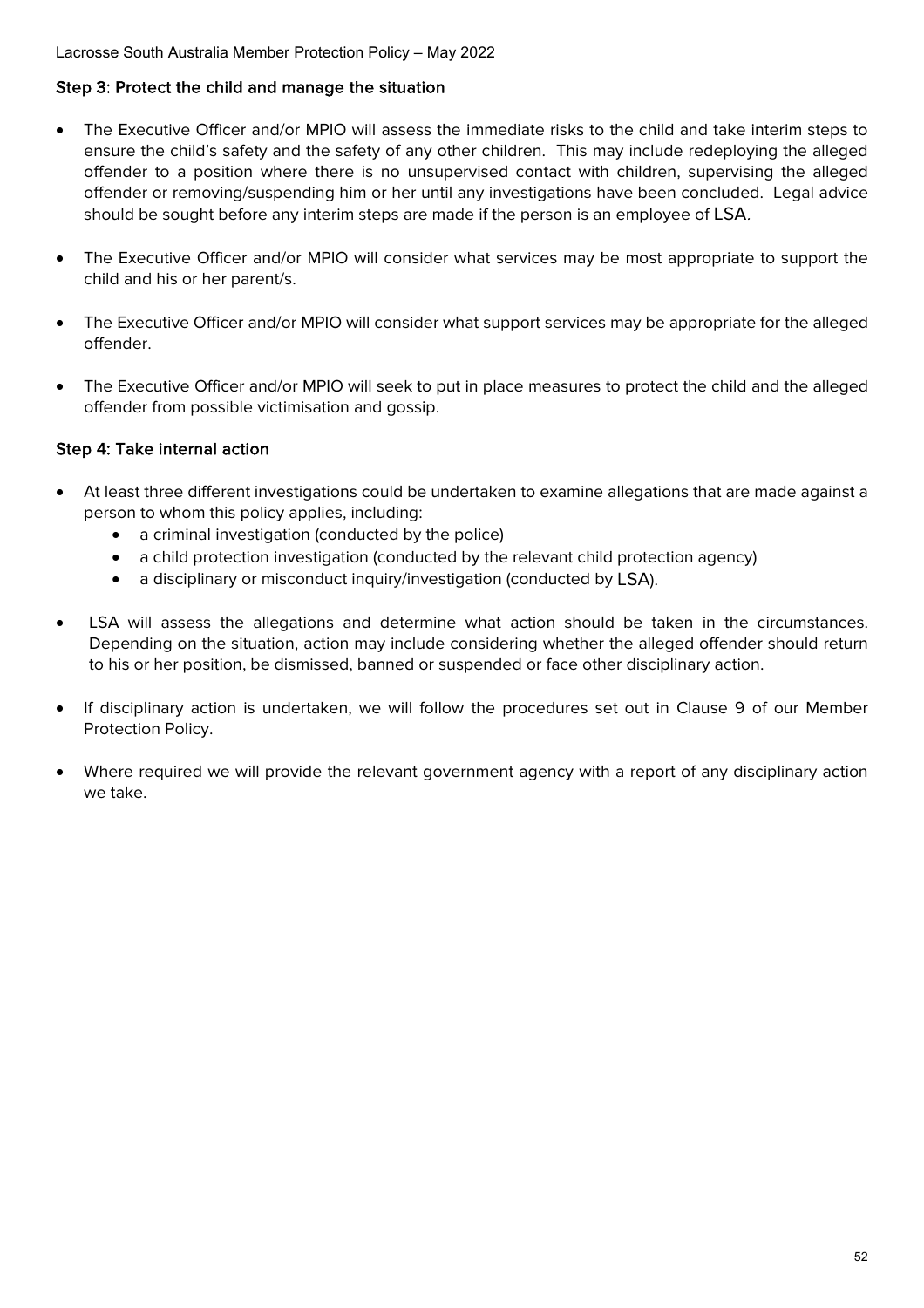# <span id="page-52-0"></span>ATTACHMENT E4: CONFIDENTIAL RECORD OF A CHILD AT RISK

Before completing, ensure the procedures outlined in Procedure for Handling Allegations of a Child at Risk have been followed and advice has been sought from the relevant government agency and/or police.

| Complainant's Name (if                                                                                                     |                                                                                                                                                        |         | Date Formal Complaint                                    |
|----------------------------------------------------------------------------------------------------------------------------|--------------------------------------------------------------------------------------------------------------------------------------------------------|---------|----------------------------------------------------------|
| other than the child)                                                                                                      |                                                                                                                                                        |         | Received:<br>$\prime$                                    |
| Role/status in sport                                                                                                       | Administrator (volunteer)<br>ப                                                                                                                         | ப       | Parent                                                   |
|                                                                                                                            | Athlete/player<br>$\sqcup$                                                                                                                             | ப       | Spectator                                                |
|                                                                                                                            | Coach/Assistant Coach<br>$\Box$                                                                                                                        |         | <b>Support Personnel</b>                                 |
|                                                                                                                            | Employee (paid)<br>Official<br>$\perp$                                                                                                                 |         | Other                                                    |
| Child's name                                                                                                               |                                                                                                                                                        |         | Age:                                                     |
| Child's address                                                                                                            |                                                                                                                                                        |         |                                                          |
| Person's reason for<br>suspecting a child at<br>risk<br>(e.g. observation,<br>injury, disclosure)                          |                                                                                                                                                        |         |                                                          |
| Name of person<br>complained about                                                                                         |                                                                                                                                                        |         |                                                          |
| Role/status in sport                                                                                                       | Administrator (volunteer)<br>$\Box$<br>Athlete/player<br>$\Box$<br>Coach/Assistant Coach<br>$\Box$<br>Employee (paid)<br>Official<br>$\vert \ \ \vert$ | $\perp$ | Parent<br>Spectator<br><b>Support Personnel</b><br>Other |
| Witnesses<br>(if more than 3<br>witnesses, attach<br>details to this form)                                                 | Name (1):<br>Contact details:<br>Name (2):<br>Contact details:<br>Name (3):<br>Contact details:                                                        |         |                                                          |
| Interim action (if any)<br>taken (to ensure child's<br>safety and/or to<br>support needs of<br>person complained<br>about) |                                                                                                                                                        |         |                                                          |
| Police contacted                                                                                                           | Who:<br>When:<br>Advice provided:                                                                                                                      |         |                                                          |
| Government agency<br>contacted                                                                                             | Who:<br>When:<br>Advice provided:                                                                                                                      |         |                                                          |
| <b>Executive Officer</b><br>and/or MPIO contacted                                                                          | Who:<br>When:                                                                                                                                          |         |                                                          |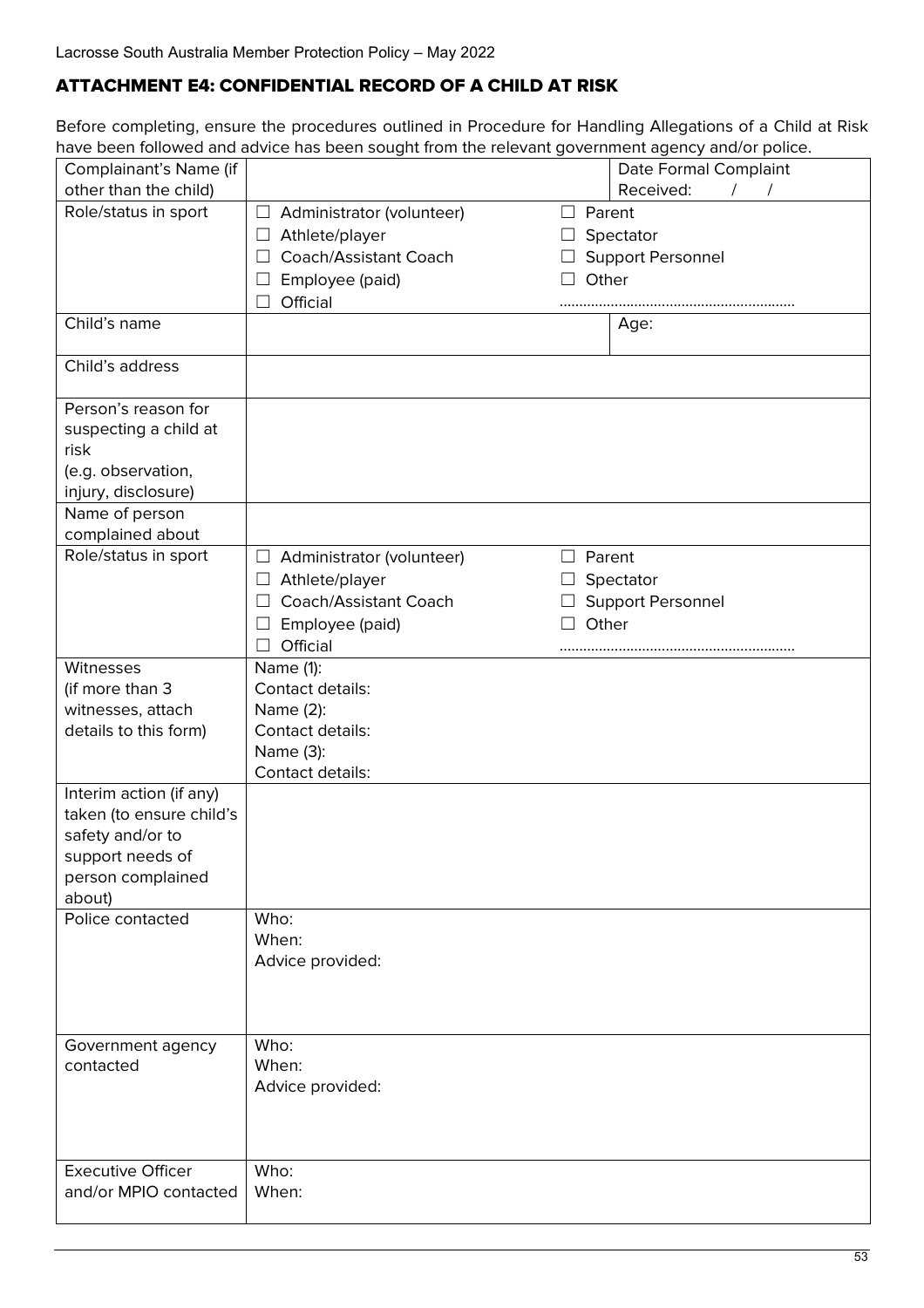| Police and/or<br>government agency<br>investigation | Finding:                         |                  |
|-----------------------------------------------------|----------------------------------|------------------|
| Internal investigation (if<br>any)                  | Finding:                         |                  |
| Action taken                                        |                                  |                  |
| Completed by                                        | Name:<br>Position:<br>Signature: | $\left  \right $ |
| Signed by                                           | Complainant (if not a child)     |                  |

This record and any notes must be kept in a confidential and safe place and provided to the relevant authorities (police and government) should they require them.